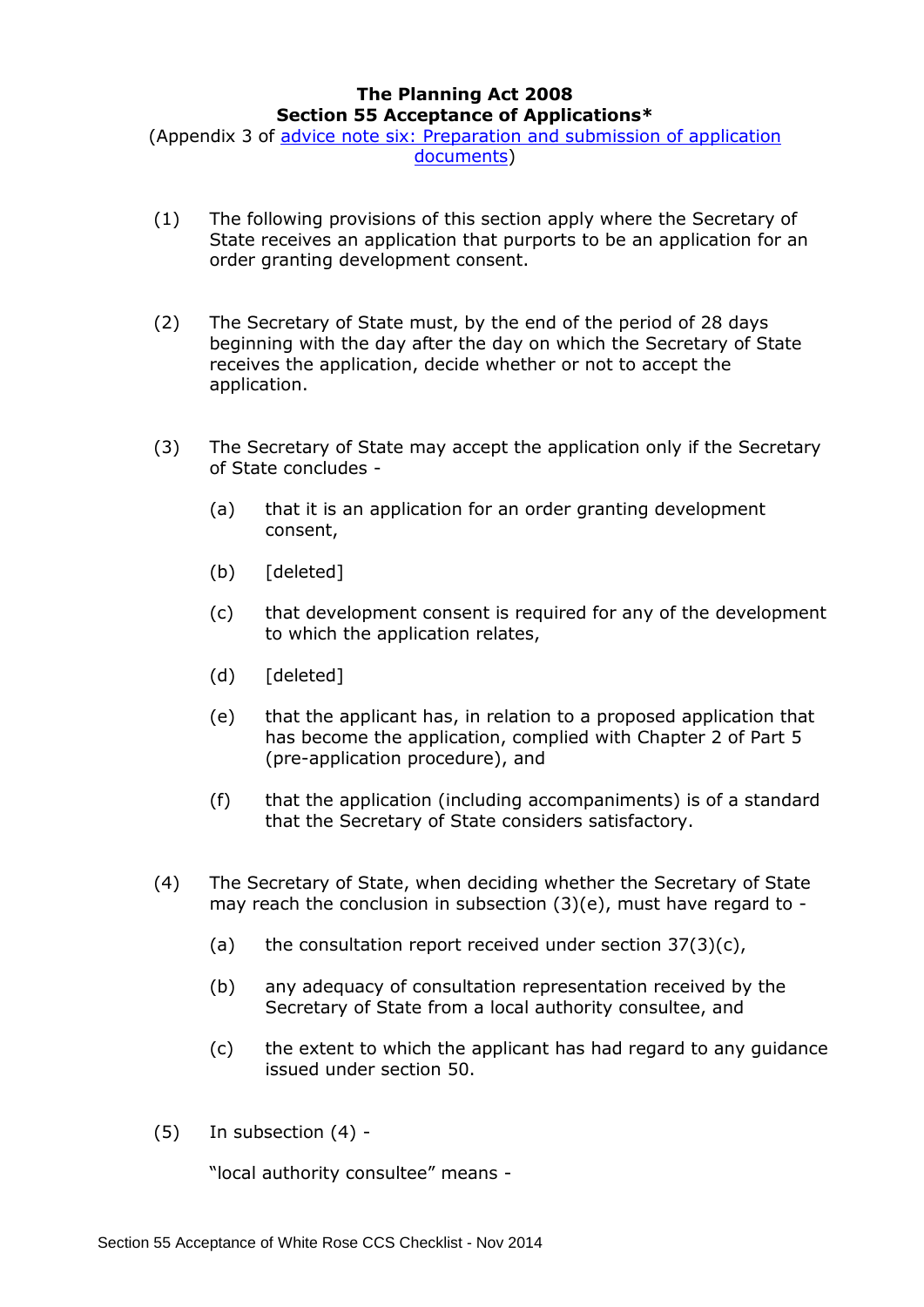- (a) a local authority consulted under section  $42(1)(b)$  about a proposed application that has become the application, or
- (b) the Greater London Authority if consulted under section  $42(1)(c)$ about that proposed application;

"adequacy of consultation representation" means a representation about whether the applicant complied, in relation to that proposed application, with the applicant's duties under sections 42, 47 and 48.

- (5A) The Secretary of State when deciding whether the Secretary of State may reach the conclusion in subsection  $(3)(f)$  must have regard to the extent to which –
	- a) the application complies with the requirements in section 37(3) (form and contents of application) and any standards set under section 37(5) and
	- b) any applicable guidance given under section 37(4) has been followed in relation to the application.
- (6) If the Secretary of State accepts the application, the Secretary of State must notify the applicant of the acceptance.
- (7) If the Secretary of State is of the view that the application cannot be accepted, the Secretary of State must -
	- (a) notify that view to the applicant, and
	- (b) notify the applicant of the Secretary of State's reasons for that view.
- (8) If in response the applicant modifies (or further modifies) the application, subsections (2) to (7) then apply in relation to the application as modified.
- \* Section 55 of the Planning Act 2008 (as amended)

**DISCLAIMER -** This is for information only and is not a formal application document. It is a non-statutory checklist for the Planning Inspectorate (Major Applications and Plans Directorate) to complete. Completion or self-assessment by the applicant does not hold weight at the acceptance stage.

## **NB: See [DCLG Application Form Guidance](http://infrastructure.planningportal.gov.uk/legislation-and-advice/guidance/) for guidance on how the application form should be completed and what should be included with it.**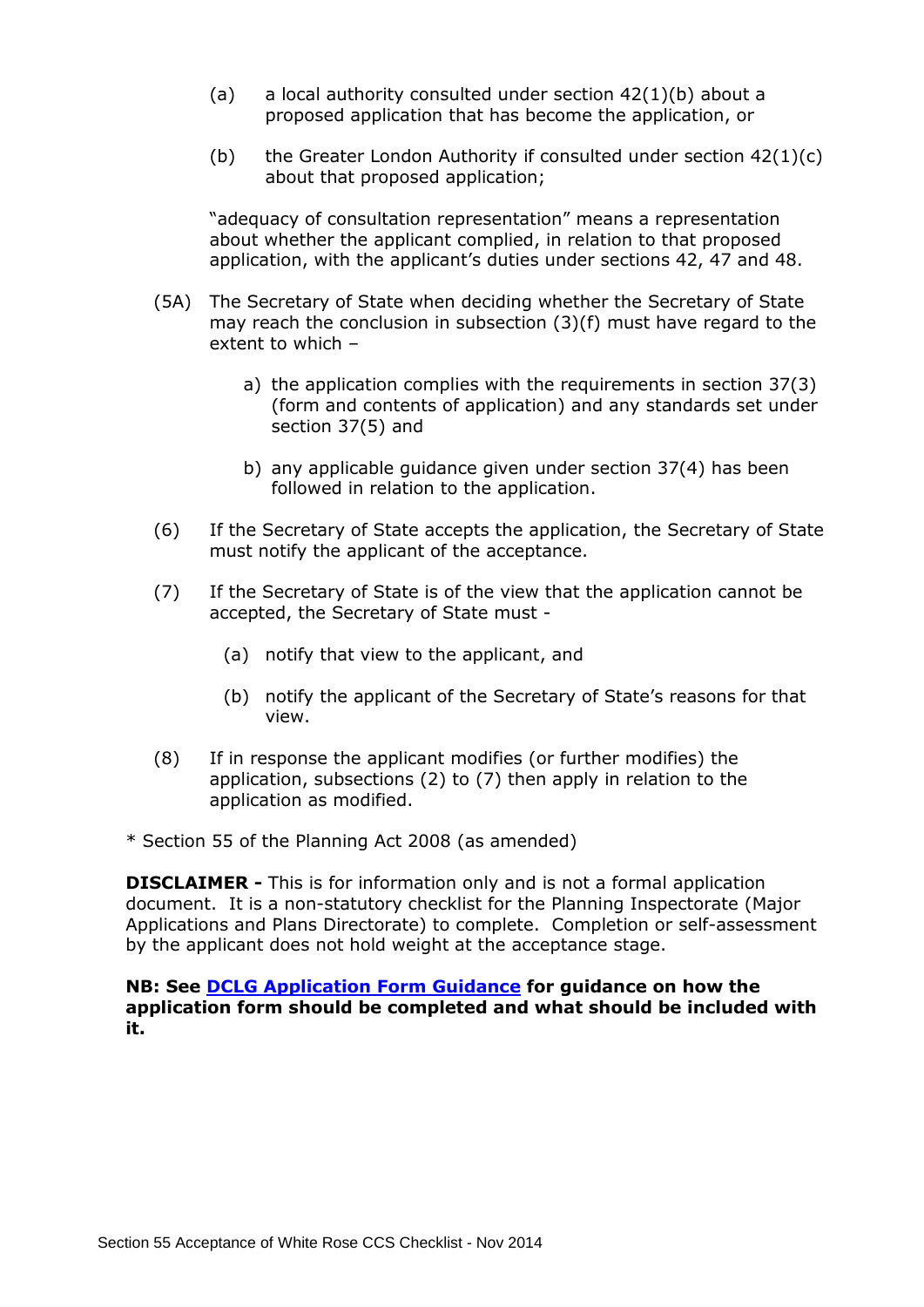## **Section 55 Acceptance of Applications**

## **White Rose Carbon Capture and Storage Project Section 55 Application Checklist<sup>1</sup>**

| Section 55(2) Acceptance of Applications                                                                                                                                                                                                                                                                                                                                                                                                                                                          |                                    |                                                                                                                                                                                                                                                                                                                                                        |                  |
|---------------------------------------------------------------------------------------------------------------------------------------------------------------------------------------------------------------------------------------------------------------------------------------------------------------------------------------------------------------------------------------------------------------------------------------------------------------------------------------------------|------------------------------------|--------------------------------------------------------------------------------------------------------------------------------------------------------------------------------------------------------------------------------------------------------------------------------------------------------------------------------------------------------|------------------|
| Within 28 days (starting day after receipt) the Secretary of                                                                                                                                                                                                                                                                                                                                                                                                                                      | Date received                      | 28 day due date                                                                                                                                                                                                                                                                                                                                        | Date of decision |
| State must decide whether or not to accept the application.                                                                                                                                                                                                                                                                                                                                                                                                                                       | 24/11/2014                         | 22/12/2014                                                                                                                                                                                                                                                                                                                                             | 17/12/2014       |
| Section 55(3) – the Secretary of State may only accept<br>an application if the Secretary of State concludes that:-                                                                                                                                                                                                                                                                                                                                                                               |                                    | <b>Planning Inspectorate Comments</b>                                                                                                                                                                                                                                                                                                                  |                  |
| $\vert$ 1. s55(3)(a) and s55(3)(c) It is an application for an order granting development consent                                                                                                                                                                                                                                                                                                                                                                                                 |                                    |                                                                                                                                                                                                                                                                                                                                                        |                  |
| 1.1 Is the development a nationally significant infrastructure<br>project <sup>2</sup> (NSIP) (or does it form part of an NSIP); and does<br>the application state on the face of it that it is an<br>application for a development consent order <sup>3</sup> (DCO) under<br>the Planning Act 2008 (the PA2008), or equivalent words?<br>Does the application specify the development to which it<br>relates (i.e. which category or categories in ss14-30 does<br>the application scheme fall)? | <b>Yes</b>                         |                                                                                                                                                                                                                                                                                                                                                        |                  |
|                                                                                                                                                                                                                                                                                                                                                                                                                                                                                                   |                                    | Box 4 of the Application Form (Doc 1.4) states:                                                                                                                                                                                                                                                                                                        |                  |
|                                                                                                                                                                                                                                                                                                                                                                                                                                                                                                   |                                    | "The Project comprises a new thermal electricity generating station<br>and associated development with a capacity of more than 50<br>Megawatts 'MW' (up to 448 megawatts electrical 'MWe' gross) and<br>therefore constitutes a 'Nationally Significant Infrastructure Project'<br>(NSIP) under Section 14 and 15(2)(c) of The Planning Act 2008 ('the |                  |
| If the development does not fall within the categories in<br>ss14-30, has a direction been given by the Secretary of                                                                                                                                                                                                                                                                                                                                                                              | under Section 31 of the 2008 Act." | 2008 Act'). Accordingly the Project requires Development Consent                                                                                                                                                                                                                                                                                       |                  |

<sup>&</sup>lt;sup>1</sup> References in this document to the Secretary of State include references (where applicable) to the Planning Inspectorate Major Applications and Plans Directorate which carries out functions related to consenting nationally significant infrastructure projects on behalf of the Secretary of State

<u>.</u>

<sup>&</sup>lt;sup>2</sup> NSIP is defined generally in s14 with the detailed thresholds for each of the specified categories being set out in ss15-30

<sup>&</sup>lt;sup>3</sup> Development consent is required for development to the extent that the development is or forms part of an NSIP (s31 of the PA2008)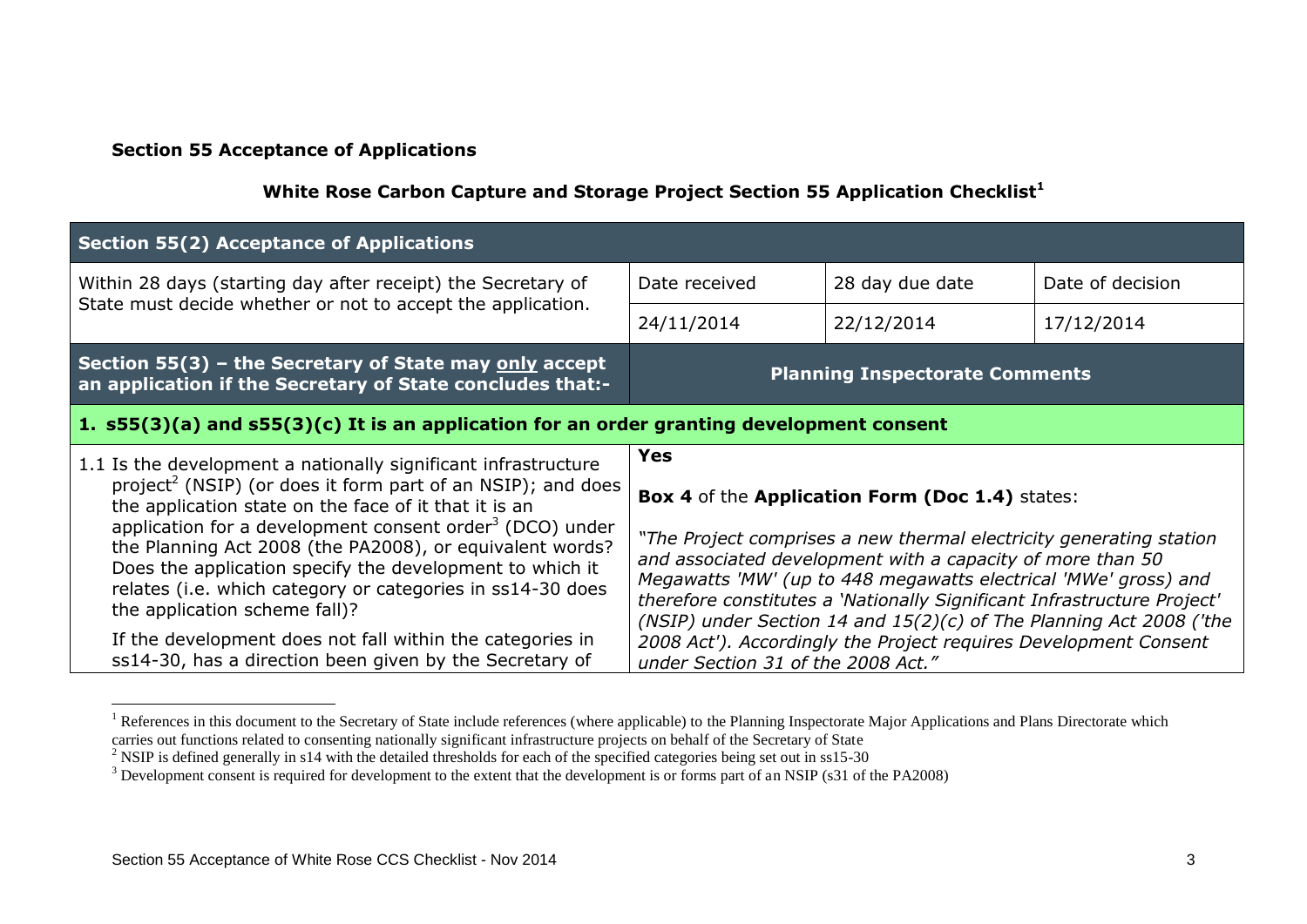| State under s35 of the PA2008 for the development to be<br>treated as development for which development consent is<br>required?                                                                                                                                                                                                                                              |                                                                                                                                                                                                                                                                                                                                                      |
|------------------------------------------------------------------------------------------------------------------------------------------------------------------------------------------------------------------------------------------------------------------------------------------------------------------------------------------------------------------------------|------------------------------------------------------------------------------------------------------------------------------------------------------------------------------------------------------------------------------------------------------------------------------------------------------------------------------------------------------|
| Summary – $s55(3)(a)$ and $s55(3)(c)$                                                                                                                                                                                                                                                                                                                                        | The Applicant has demonstrated that the application as submitted<br>is an application for an order granting development consent under<br>the PA2008.                                                                                                                                                                                                 |
| procedure)                                                                                                                                                                                                                                                                                                                                                                   | 2. s55(3)(e) The applicant in relation to the application made has complied with Chapter 2 of Part 5 (pre-application                                                                                                                                                                                                                                |
| 2.1 Did the applicant before carrying out the s42 consultation<br>either (a) request the Secretary of State to adopt a<br>screening opinion in respect of the development to which<br>the application relates, or (b) notify the Secretary of<br>State in writing that it proposed to provide an<br>environmental statement in respect of that<br>development <sup>4</sup> ? | Yes, the Applicant notified the Secretary of State in writing that it<br>proposed to provide an environmental statement in respect of the<br>development.<br>Notification under Regulation 6(1)(b) of the Infrastructure Planning<br>(Environmental Impact Assessment) Regulations 2009 was sent to<br>the Planning Inspectorate on 4 December 2012. |
| 2.2 Have any adequacy of consultation representations <sup>5</sup> been<br>received from "A", "B", "C" and "D" authorities; and if so<br>do they confirm that the applicant has complied with the<br>duties under s42, s47 and s48?                                                                                                                                          | <b>Yes</b><br>Adequacy of Consultation Representations (AoCR) have been<br>received from the following authorities:<br>• Lancashire County Council (D)<br>Leeds City Council (A and D)<br>Middlesbrough Borough Council (D)<br>North York Moors National Park Authority (Located within the C                                                        |

<sup>&</sup>lt;sup>4</sup> Regulation 6 of the The Infrastructure Planning (Environmental Impact Assessment) Regulations 2009<br><sup>5</sup> S55(4) of the PA2008 provides that the Secretary of State must have regard to the consultation report, and any ade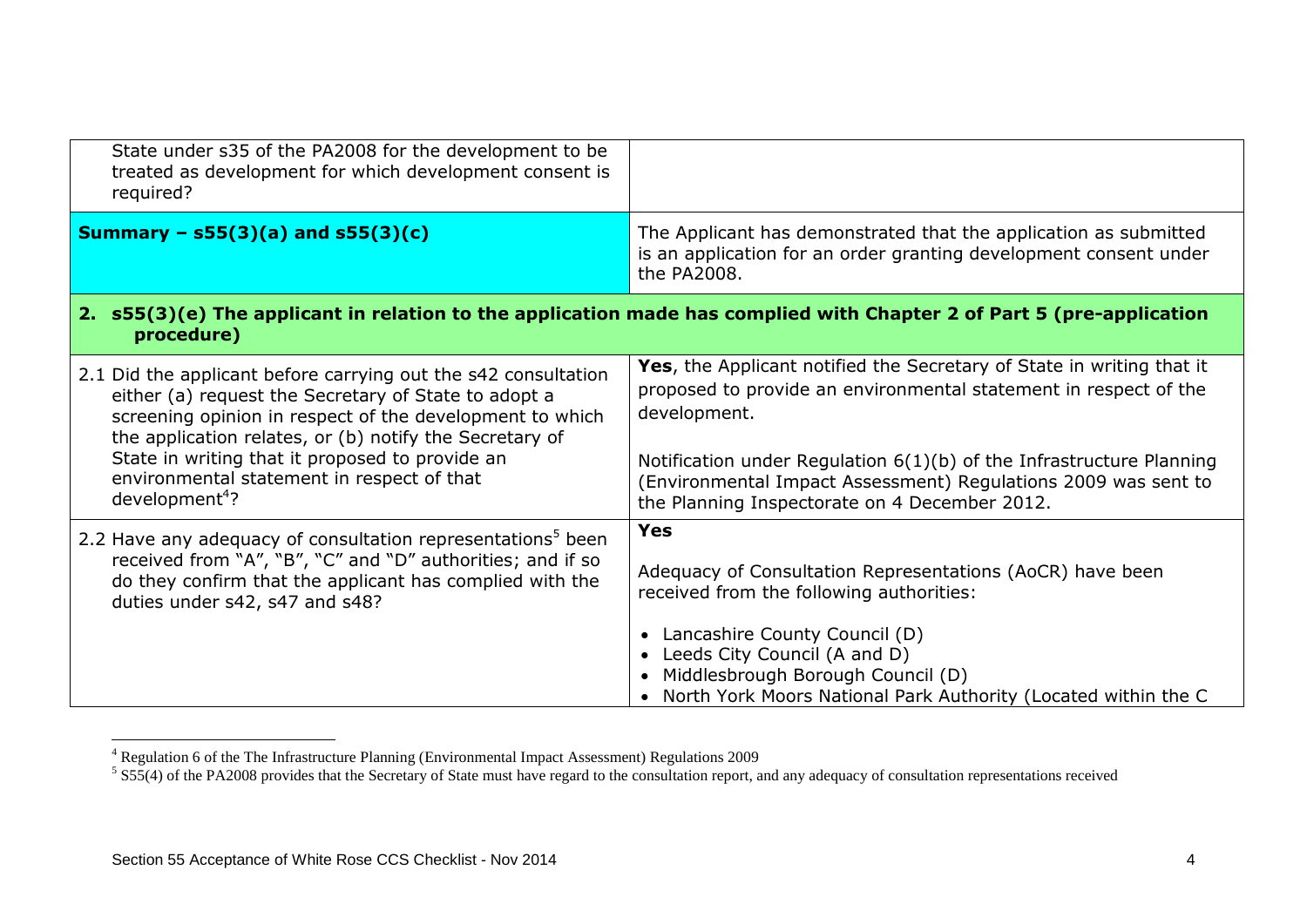|                      | Authority)<br>Redcar & Cleveland Borough Council (D)<br>Stockton on Tees Borough Council (D)<br>East Riding of Yorkshire Council (A and D)<br>Selby District Council (B)<br>Cumbria County Council (D)<br>Harrogate Borough Council (A)<br>North Yorkshire County Council (C)<br>Doncaster Metropolitan Borough Council (A and D)<br>Wakefield Metropolitan District Council (A and D)                                     |
|----------------------|----------------------------------------------------------------------------------------------------------------------------------------------------------------------------------------------------------------------------------------------------------------------------------------------------------------------------------------------------------------------------------------------------------------------------|
|                      | All the AoC responses confirm that the Applicant has complied with<br>the duties under s42, s47 and s48 of the PA2008. All adequacy of<br>consultation representations have been published to the National<br>Infrastructure portal and are available to view from<br>http://infrastructure.planningportal.gov.uk/projects/yorkshire-and-<br>the-humber/white-rose-carbon-capture-and-storage-<br>project/?ipcsection=docs |
| s42: Duty to Consult |                                                                                                                                                                                                                                                                                                                                                                                                                            |

2.3 Did the applicant consult the following about the proposed application:

| $s42(1)(a)$ persons prescribed <sup>6</sup> ? | <b>Section 5</b> of the <b>Consultation Report</b> (Doc 5.1) identifies<br>persons/bodies consulted under s42(1)(a) (including those consulted<br>$\frac{1}{2}$ in addition to the statutory requirements), these are depicted in<br>Tables 5.1 and 5.2, and an example of the s42 letter sent is<br>provided at Appendix 8.1. |
|-----------------------------------------------|--------------------------------------------------------------------------------------------------------------------------------------------------------------------------------------------------------------------------------------------------------------------------------------------------------------------------------|
|                                               | On the basis of the information provided by the Applicant, it appears                                                                                                                                                                                                                                                          |

 6 Statutory consultees set out in Schedule 1 of The Infrastructure Planning (Applications: Prescribed Forms and Procedure) Regulations 2009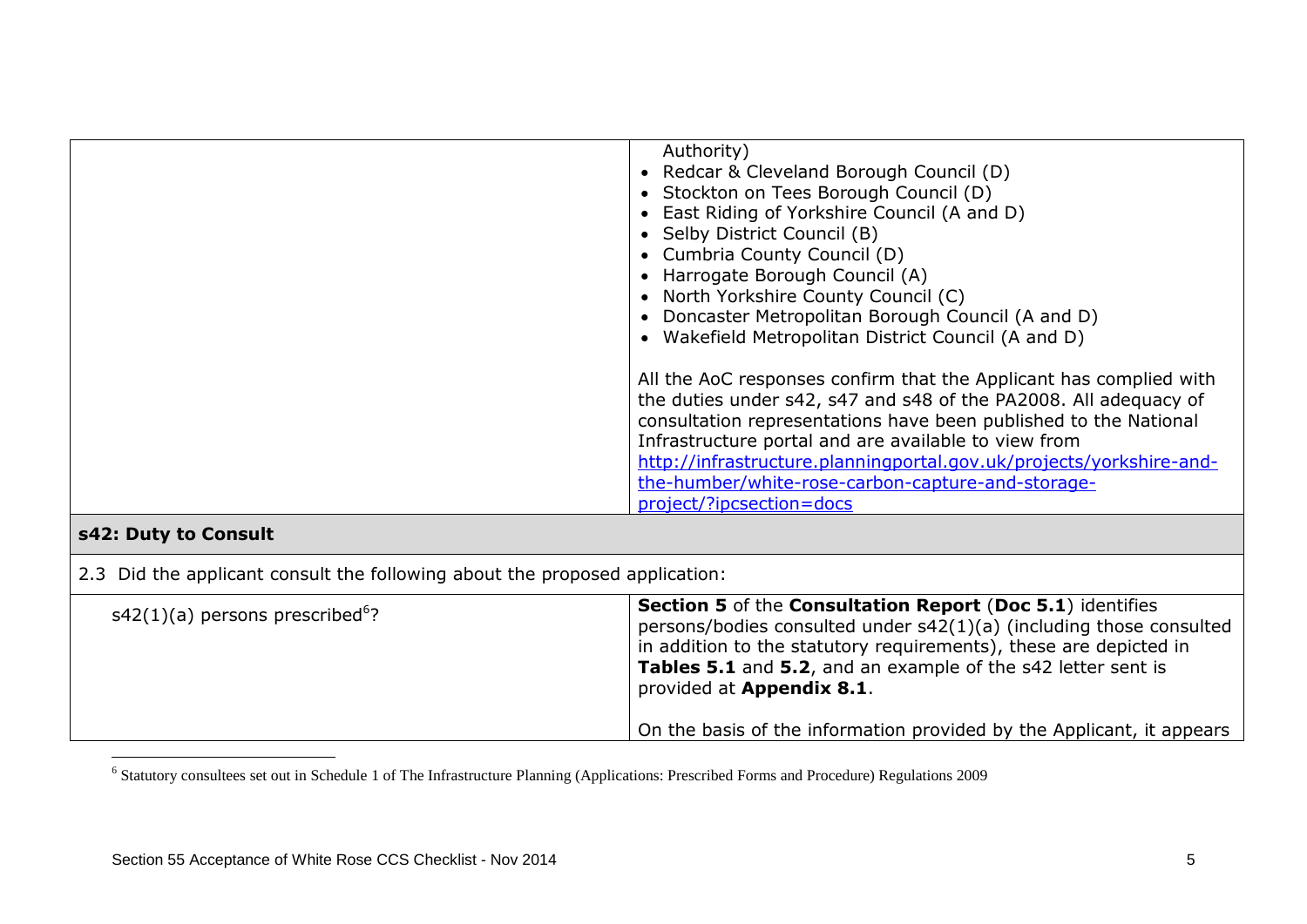| that the following bodies have been omitted from the Applicant's<br>statutory consultation exercise:   |
|--------------------------------------------------------------------------------------------------------|
|                                                                                                        |
| • East Riding of Yorkshire Clinical Commissioning Group                                                |
| • Equality and Human Rights Commission                                                                 |
| The Office Of Rail Regulation<br><b>OFWAT</b>                                                          |
| Local Area Team - North Yorkshire and the Humber                                                       |
| • Office of the Police & Crime Commissioner for Humberside                                             |
| • Humberside Fire and Rescue Service                                                                   |
|                                                                                                        |
| In addition, it appears that a couple of neighbouring Parish/Town<br>Councils have not been consulted: |
|                                                                                                        |
| • Burn Parish Council ('A' Authority)                                                                  |
| • Selby Town Council ('A' Authority)                                                                   |
| Table 5.1 of the Consultation report indicates that the Applicant                                      |
| has consulted the Selby Area Internal Drainage Board (IDB). The                                        |
| Inspectorate has also identified the following IDBs as potentially also                                |
| relevant that appear not to have been consulted.                                                       |
| • York Consortium Drainage Boards                                                                      |
| • Aire, Don & Ouse Consortium of Drainage Boards                                                       |
| • Lower Aire & Don Consortia of Drainage Boards                                                        |
| • Ouse and Humber Drainage Board                                                                       |
| • Thorntree Internal Drainage Board                                                                    |
| It should be noted however that Appendix 5.2 of the Consultation                                       |
| <b>Report</b> identifies the Shire Group of Internal Drainage Boards as                                |
| being consulted, which manages the Reedness and Swinefield DB,                                         |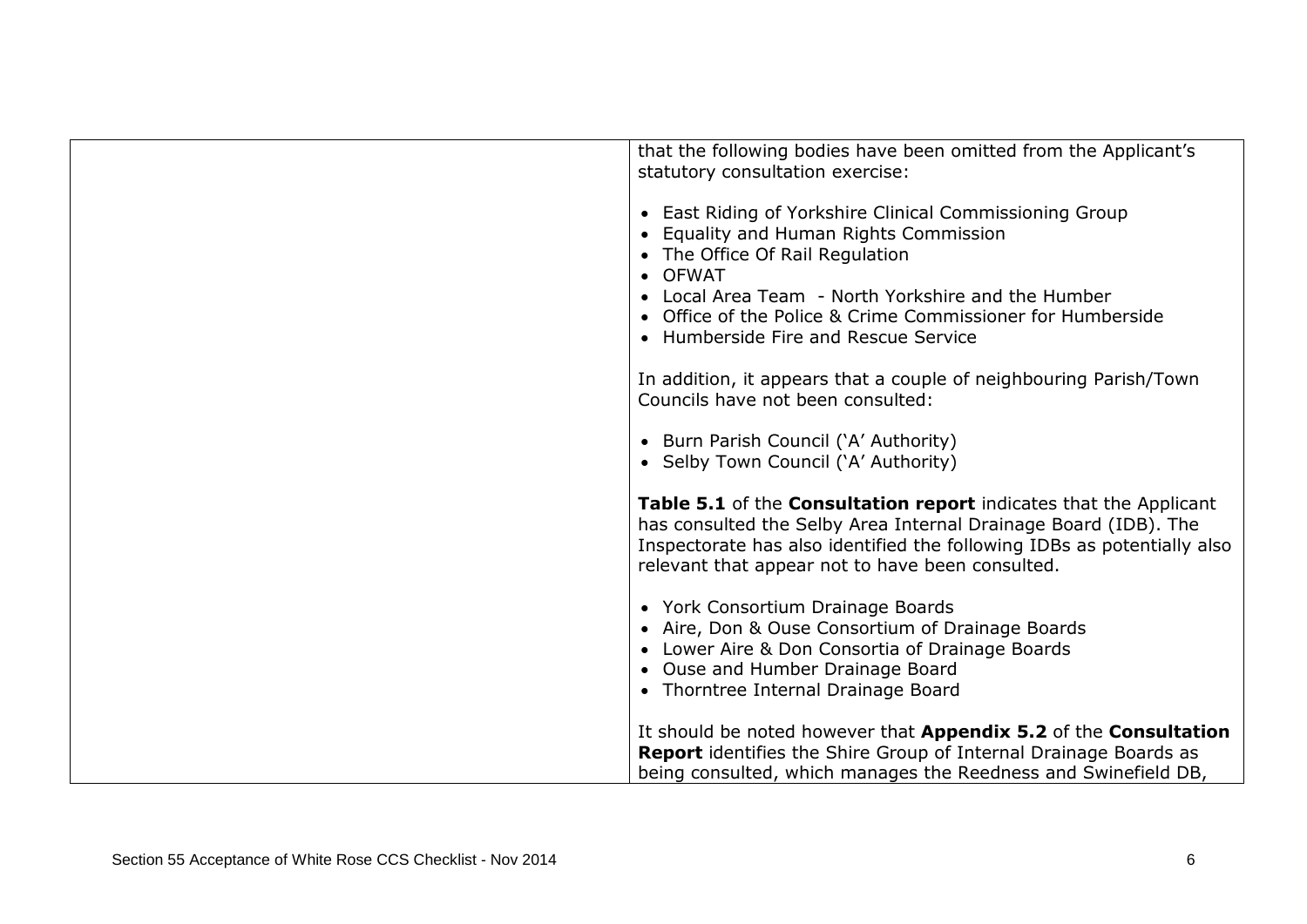| Danym DB, Black Drain, Goole Fields DDB and Selby Area IDB. It is<br>therefore considered that the Applicant has consulted the IDB where<br>the project is located. However the Planning Inspectorate would<br>suggest that the Applicant should consider giving the above bodies<br>notice of the accepted application under s56 (2)(a) of PA2008.                                                         |
|-------------------------------------------------------------------------------------------------------------------------------------------------------------------------------------------------------------------------------------------------------------------------------------------------------------------------------------------------------------------------------------------------------------|
| In addition there are 9 bodies which the Planning Inspectorate has<br>identified on a precautionary basis as potential Section $42(1)(a)$<br>persons which appear not to have been consulted by the Applicant:                                                                                                                                                                                              |
| Office of the Police & Crime Commissioner for South Yorkshire<br>Service<br>• South Yorkshire Fire and Rescue Service<br>The Homes and Communities Agency<br>$\bullet$<br>Passenger Focus<br>$\bullet$<br>The Highways Agency - North East<br>East Riding of Yorkshire Highways Authority<br>Disabled Persons Transport Advisory Committee<br>• Severn Trent<br>• Scotland Gas Networks Plc                 |
| The Applicant's Consultation Report (Doc 5.1) does not give a<br>clear explanation as to why these bodies identified above have not<br>been consulted.                                                                                                                                                                                                                                                      |
| Given the individual circumstances of this case, and taking a<br>precautionary approach to ensure that all persons potentially<br>affected by, or potentially likely to have an interest in, the<br>application are given the opportunity to participate fully in the<br>examination of the application, the Planning Inspectorate would<br>suggest that the Applicant may wish to include the above bodies |

г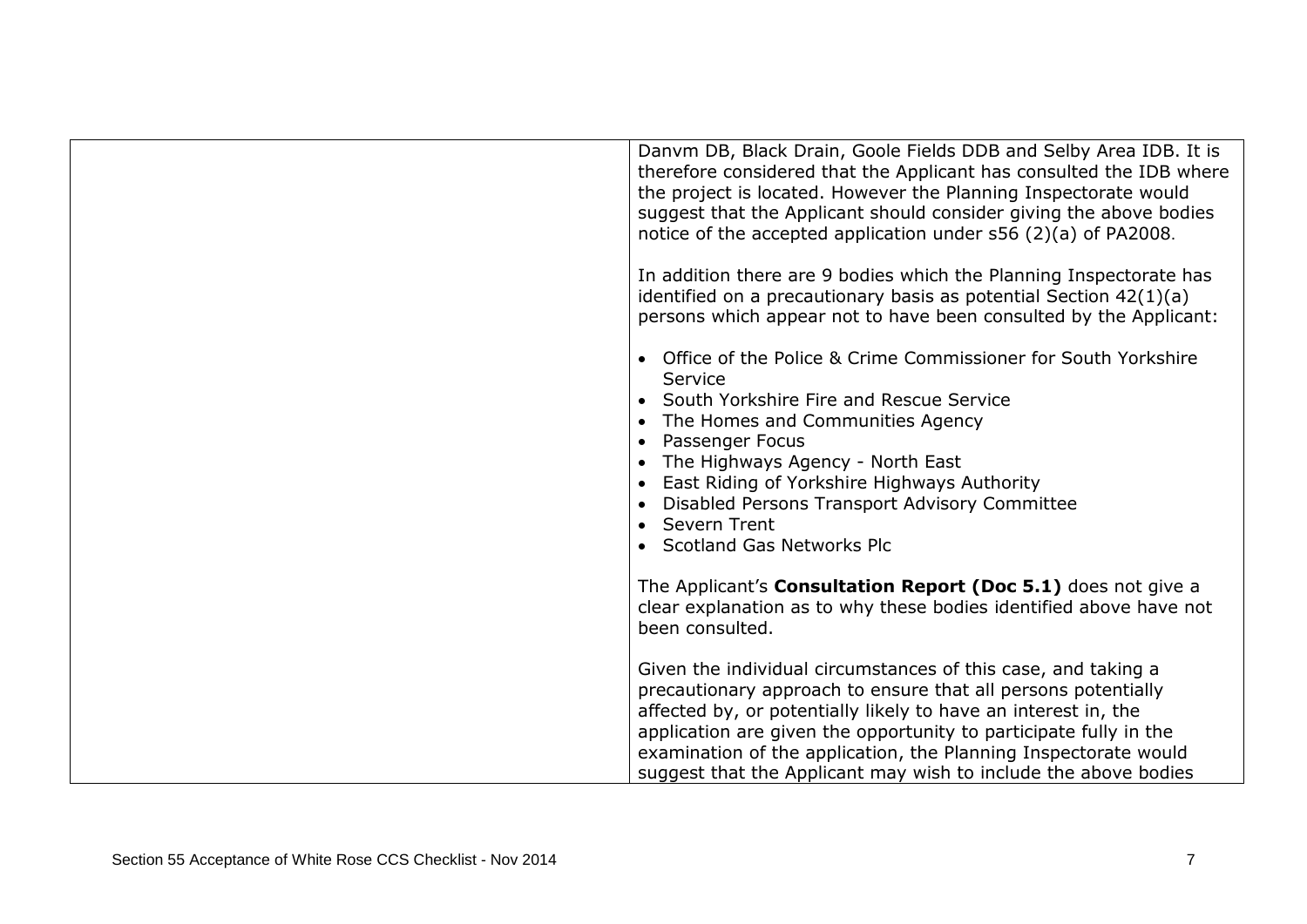|                                                                | amongst those on whom they serve notice of the accepted<br>application under s56 (2)(a) of PA2008.                                                                                                 |
|----------------------------------------------------------------|----------------------------------------------------------------------------------------------------------------------------------------------------------------------------------------------------|
| $s42(1)(aa)$ the Marine Management Organisation <sup>7</sup> ? | Yes                                                                                                                                                                                                |
|                                                                | The Marine Management Organisation is listed in Table 5.1 within<br>Section 5 of the Consultation Report (Doc 5.1) as being<br>consulted.                                                          |
| $s42(1)(b)$ each local authority within $s438$ ?               | <b>Yes</b>                                                                                                                                                                                         |
|                                                                | Paragraph 5.13 of the Consultation Report (Doc 5.1) states:                                                                                                                                        |
|                                                                | "The relevant local authorities for the purposes of section 43 and<br>the project are set out in Table 5.3"                                                                                        |
|                                                                | The table to which the Applicant refers, identifies the following<br>Local Authorities which were consulted:                                                                                       |
|                                                                | The 'B' Authority is Selby District Council                                                                                                                                                        |
|                                                                | The 'C' Authority is North Yorkshire County Council                                                                                                                                                |
|                                                                | The 'A' Authority is Harrogate Borough Council                                                                                                                                                     |
|                                                                | The 'D' Authorities are Lancashire County Council, Cumbria County<br>Council, Bradford Council, Durham County Council, Darlington<br>Borough Council, Stockton-on-Tees Borough Council, Redcar and |

The any case where the proposed development would affect, or would be likely to affect, any of the areas specified in s42(2) of the PA2008

<sup>&</sup>lt;sup>8</sup> Definition of "local authority" in s43(3): The "B" authority where the application land is in the authority's area; the "A" authority where any part of the boundary of A's area is also a part of the boundary of B's area; the "C" authority (upper tier) where the application land is in that authority's area; the "D" authority where such an authority shares a boundary with a "C" authority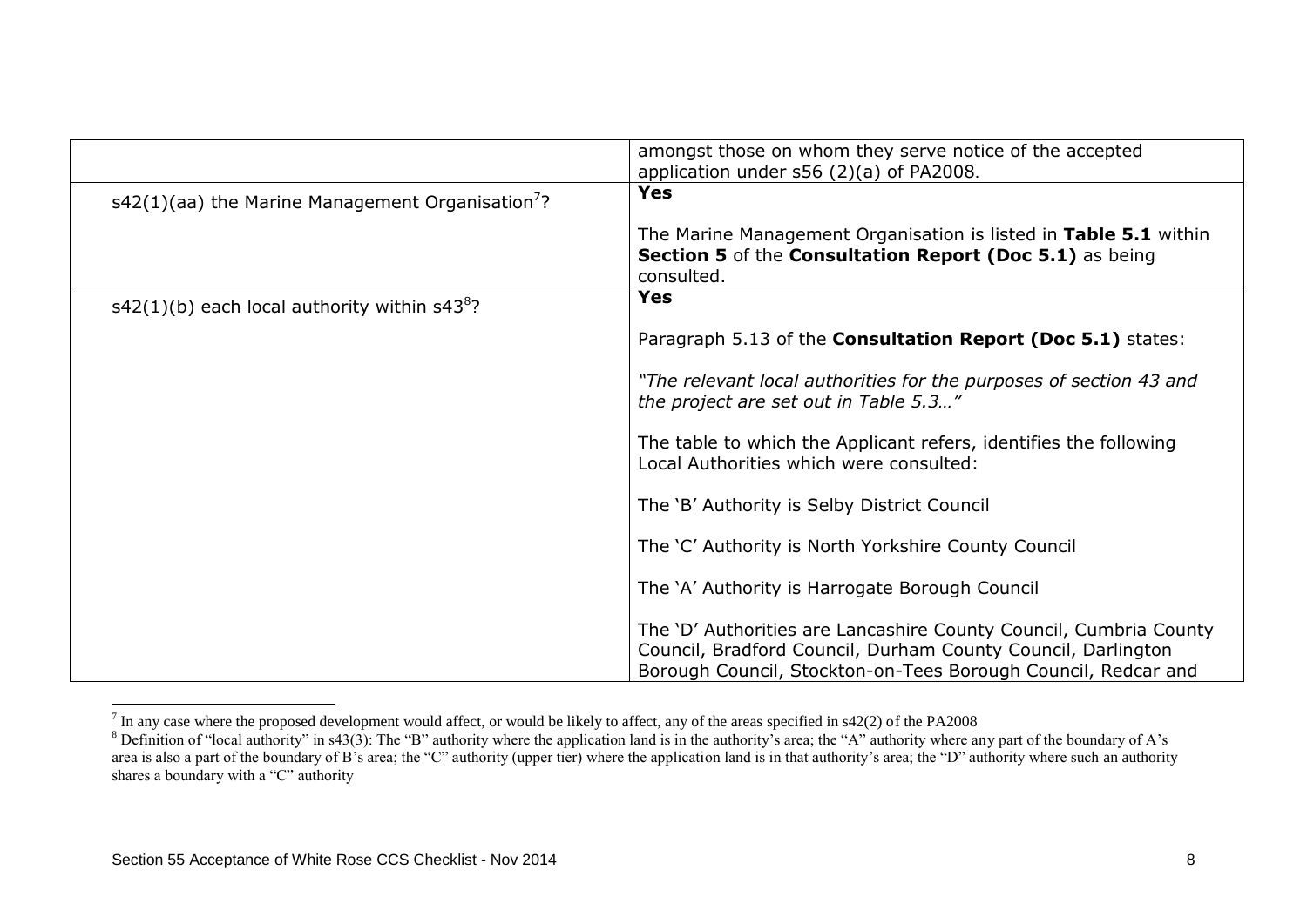|                                                                         | Cleveland Borough Council and Middlesbrough Borough Council                                                                                                                                                                                                                                                                                                                                                                                                      |
|-------------------------------------------------------------------------|------------------------------------------------------------------------------------------------------------------------------------------------------------------------------------------------------------------------------------------------------------------------------------------------------------------------------------------------------------------------------------------------------------------------------------------------------------------|
|                                                                         | The 'A' and 'D' Authorities are Doncaster Council, Wakefield<br>Council, Leeds City Council, City of York Council and East Riding of<br>Yorkshire Council.                                                                                                                                                                                                                                                                                                       |
|                                                                         | The Applicant also consulted the following National Park Authorities:<br>North Yorkshire Moors National Park Authority and Yorkshire Dales<br>National Park Authority                                                                                                                                                                                                                                                                                            |
| s42(1)(c) the Greater London Authority (if in Greater<br>London area)?  | N/A                                                                                                                                                                                                                                                                                                                                                                                                                                                              |
| $s42(1)(d)$ each person in one or more of s44 categories <sup>9</sup> ? | <b>Yes</b>                                                                                                                                                                                                                                                                                                                                                                                                                                                       |
|                                                                         | The Consultation Report (Doc 5.1), paragraphs 5.15 to 5.20<br>provides details on consultation undertaken for s42(1)(d)<br>consultees, where the Book of Reference (Doc 3.1) identifies<br>consulted $s42(1)(d)$ consultees.                                                                                                                                                                                                                                     |
|                                                                         | Paragraph 5.18 of the Consultation Report states:                                                                                                                                                                                                                                                                                                                                                                                                                |
|                                                                         | "Initially a large number of potential Section 44 persons were<br>identified, including those people living in the nearby village of<br>Barlow, who it was initially considered may be affected by noise from<br>the Project. As a result of this, all those persons were consulted<br>pursuant to Section 42 in July and August 2014. The full list of<br>persons who were originally consulted pursuant to Section 44 is<br>provided at <b>Appendix 5.2</b> ." |

 $^9$  Category 1: owner, lessee, tenant or occupier of land; Category 2: person interested in the land or has power to sell and convey the land or to release the land; Category 3: person entitled to make a relevant claim. There is no requirement to check the accuracy of the list(s) or whether the applicant has made diligent inquiry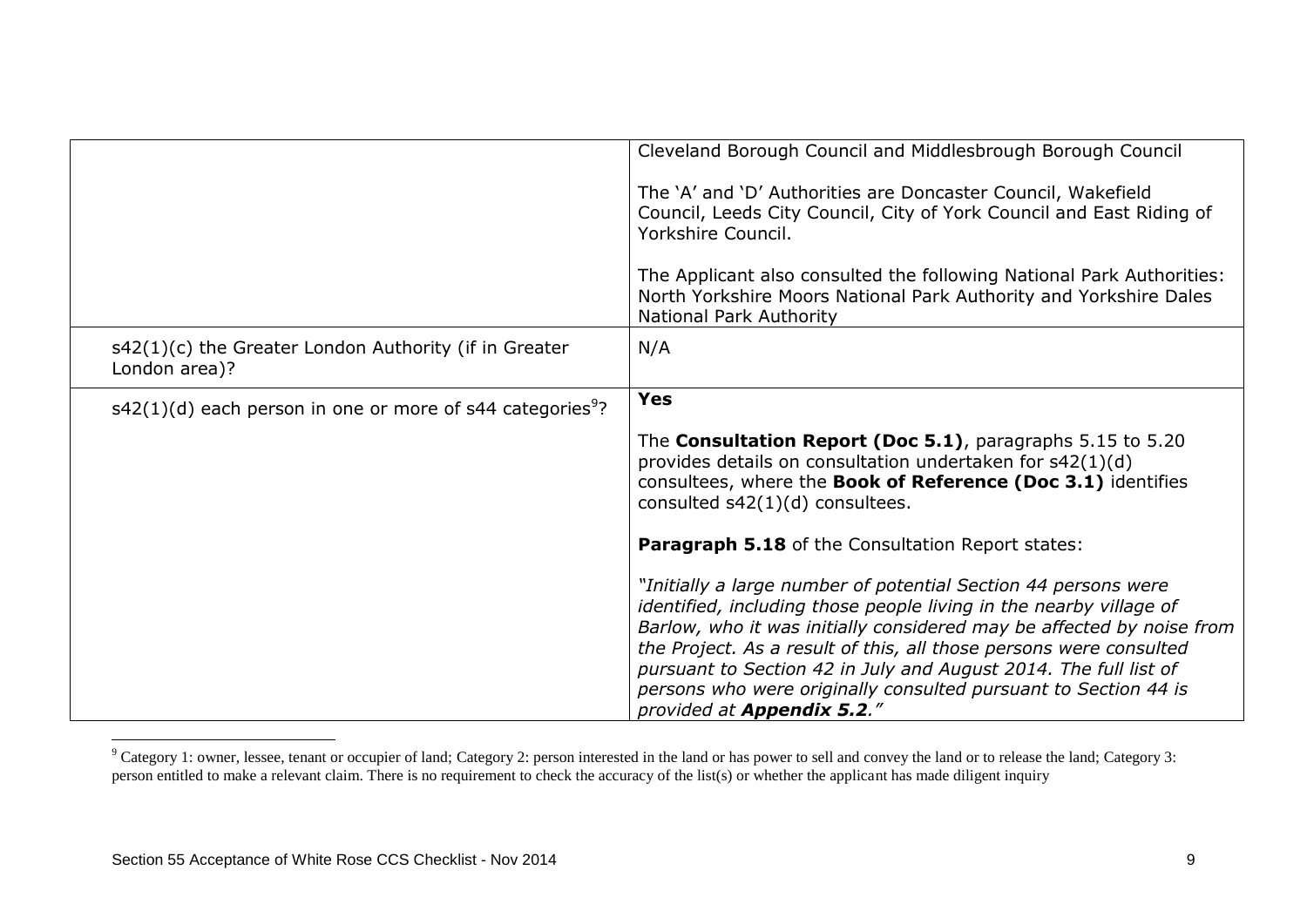|                                                                                                                                                                                                                                                        | Paragraph 5.20 confirms:<br>"The final list of Section 44 persons (as drawn from the Book of<br>Reference - Document Ref. 3.1) is reproduced in Table 5.4 along<br>with the date those persons were consulted."                                                                                                                                                                                                                                                                                                                                                                                                                                                                                                                                                                                                                                                                                                                                                                                                                       |
|--------------------------------------------------------------------------------------------------------------------------------------------------------------------------------------------------------------------------------------------------------|---------------------------------------------------------------------------------------------------------------------------------------------------------------------------------------------------------------------------------------------------------------------------------------------------------------------------------------------------------------------------------------------------------------------------------------------------------------------------------------------------------------------------------------------------------------------------------------------------------------------------------------------------------------------------------------------------------------------------------------------------------------------------------------------------------------------------------------------------------------------------------------------------------------------------------------------------------------------------------------------------------------------------------------|
| s45: Timetable for s42 Consultation                                                                                                                                                                                                                    |                                                                                                                                                                                                                                                                                                                                                                                                                                                                                                                                                                                                                                                                                                                                                                                                                                                                                                                                                                                                                                       |
| 2.4 Did the applicant notify s42 consultees of the deadline for<br>receipt of consultation responses; and if so was the<br>deadline notified by the applicant 28 days or more<br>starting with the day after receipt of the consultation<br>documents? | <b>Yes</b><br>Section 8 of the Consultation Report (Doc 5.1), explains the<br>timing of the s42 consultation.<br>Paragraphs 8.14 to 8.20 and Table 8.1 of the Consultation<br>Report, provide detail on when s42 consultation was undertaken,<br>which were as follows:<br>• Issued letter 13 June 2014 - Consultation period 17 June to 15<br>July $(28 \text{ days})$<br>• Issued letter 18 July 2014 - Consultation period 22 July to 19<br>August (28 days)<br>• Issued letter 4 September 2014 - Consultation period 5<br>September to 6 October (31 days)<br>• Issued letter 10 October 2014 - Consultation period 13 October<br>to 10 November $(28 \text{ days})$<br>The sample copies of the Section 42 consultation letters and sites<br>notices are provided at Appendix 8.1, whilst consultation<br>documents provided with these letters are provided at Appendix<br>8.2 of the Consultation Report.<br>The Applicant has given a period of 28 days or more from the day<br>after receipt for s42 consultees to respond. |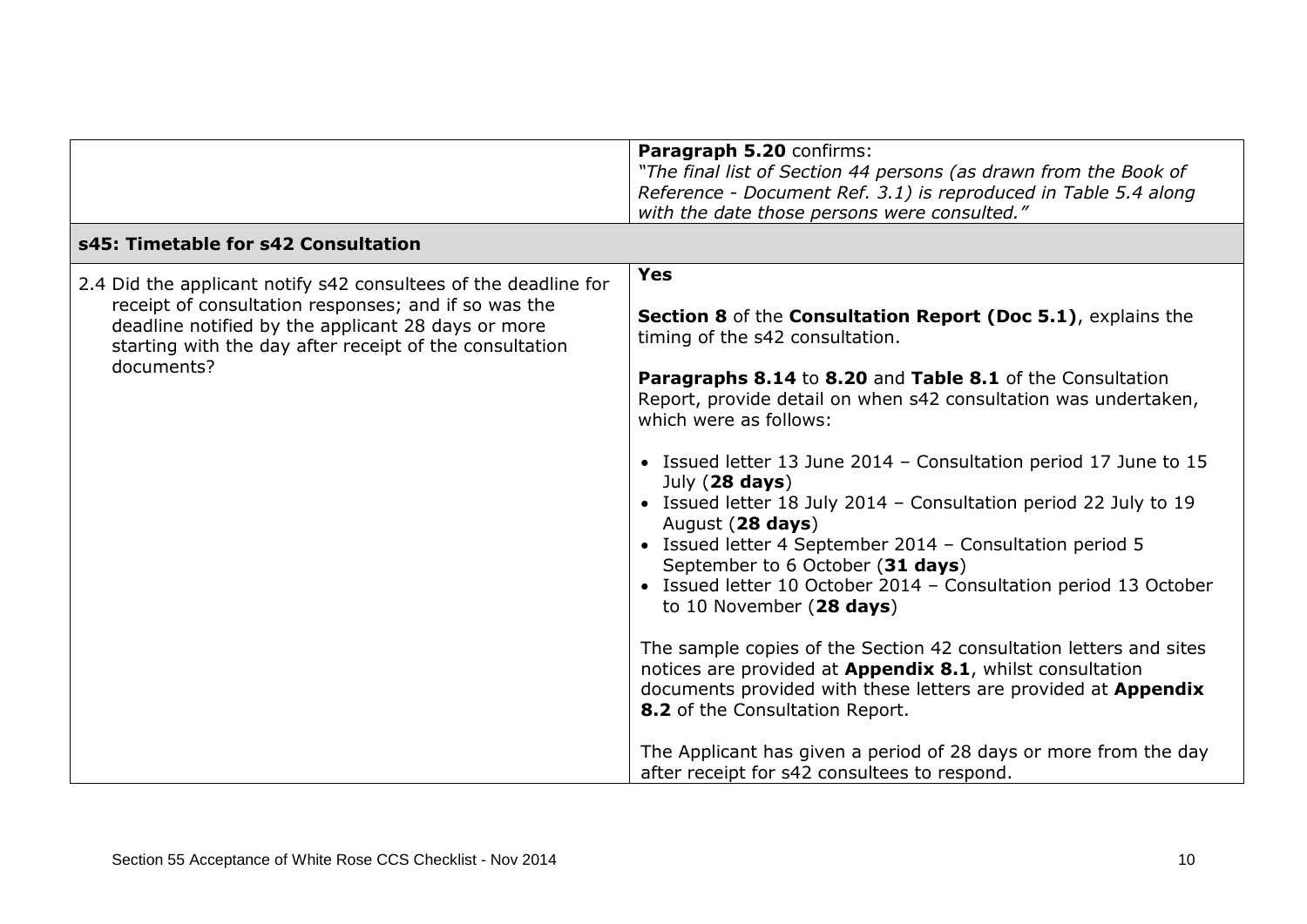| s46: Duty to notify Secretary of State of proposed application                                                                                                                                                                                                                                                |                                                                                                                                                                                                                                                                                                                                                                                                                     |  |
|---------------------------------------------------------------------------------------------------------------------------------------------------------------------------------------------------------------------------------------------------------------------------------------------------------------|---------------------------------------------------------------------------------------------------------------------------------------------------------------------------------------------------------------------------------------------------------------------------------------------------------------------------------------------------------------------------------------------------------------------|--|
| 2.5 Did the applicant supply information to notify the<br>Secretary of State of the proposed application; and if so<br>was the information supplied to the Secretary of State on<br>or before the date it was sent to the s42 consultees? Was<br>this done on or before commencing consultation under<br>s42? | <b>Yes</b>                                                                                                                                                                                                                                                                                                                                                                                                          |  |
|                                                                                                                                                                                                                                                                                                               | Paragraph 9.2 of the Consultation Report (Doc 5.1) states<br>that the Applicant supplied PINS with a notification of proposed<br>application under s46 PA2008 via a letter dated 12 June 2014. This<br>letter is supplied at Appendix 9.1 of the Consultation Report<br>(Doc 5.1).                                                                                                                                  |  |
|                                                                                                                                                                                                                                                                                                               | PINS were notified before the formal s42 consultation commenced<br>on 13 June 2014. The notification letter to s42 consultees supplied<br>at Appendix 8.1 is dated 13 June 2014, which means that PINS<br>were notified 1 day prior to commencement of s42 consultation.                                                                                                                                            |  |
|                                                                                                                                                                                                                                                                                                               | <b>Paragraph 9.2</b> states that the s46 notice supplied to PINS was<br>accompanied by the same information supplied to the statutory<br>consultees. This was set out in paragraph 8.12 of the<br><b>Consultation Report (Doc 5.1)</b> and described as consisting of;                                                                                                                                              |  |
|                                                                                                                                                                                                                                                                                                               | • An example copy of the consultation letter.<br>• A Site Location Plan.<br>• A plan showing the extent of the project site outlined in red.<br>• A Preliminary Environmental Information Report ('PEIR'),<br>comprising a Summary PEIR, a number of technical reports<br>relating to the key environmental topics being assessed as part<br>of the EIA for the Project and a Non-Technical Summary of the<br>PEIR. |  |
| s47: Duty to consult local community                                                                                                                                                                                                                                                                          |                                                                                                                                                                                                                                                                                                                                                                                                                     |  |

г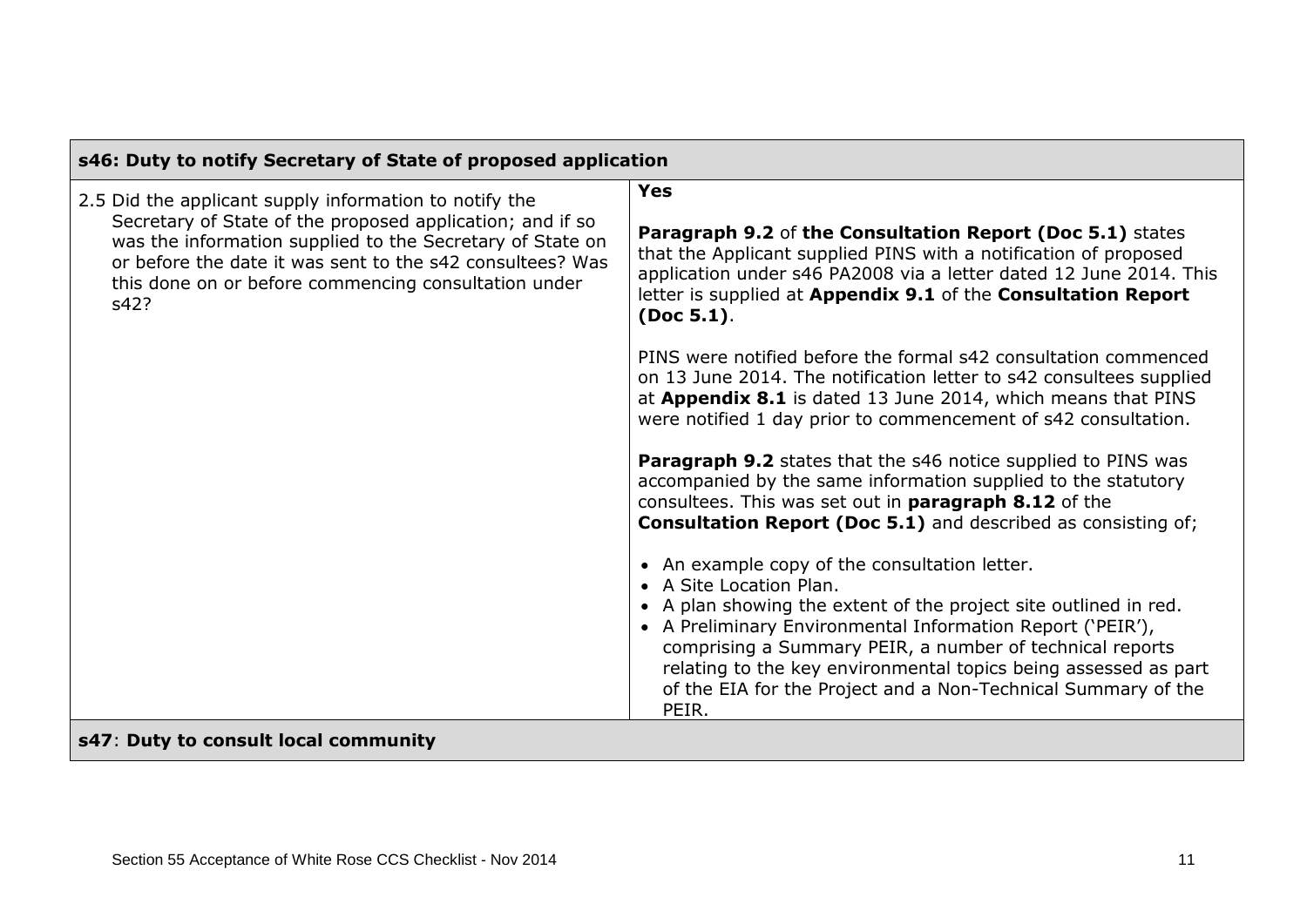| 2.6 Did the applicant prepare a statement of community                                                                                                                                                                        | <b>Yes</b>                                                                                                                                                                                     |
|-------------------------------------------------------------------------------------------------------------------------------------------------------------------------------------------------------------------------------|------------------------------------------------------------------------------------------------------------------------------------------------------------------------------------------------|
| consultation (SOCC) on how it intended to consult people<br>living in the vicinity of the land?                                                                                                                               | Section 6 of the Consultation Report (Doc 5.1) describes the<br>Applicant's approach to consultation on, and publication of, the<br>Statement of Community Consultation (SoCC).                |
|                                                                                                                                                                                                                               | The Draft SoCC for the April 2012 consultation is provided in<br>Appendix 6.1 of the consultation report.                                                                                      |
|                                                                                                                                                                                                                               | The Draft SoCC for the December 2012 consultation is provided in<br>Appendix 6.3 of the consultation report.                                                                                   |
|                                                                                                                                                                                                                               | The Revised Draft SoCC for the December 2013 consultation is<br>provided in Appendix 6.5 of the consultation report.                                                                           |
|                                                                                                                                                                                                                               | The Final SoCC was published on 30 January 2014 and is provided<br>in Appendix 6.7 of the consultation report.                                                                                 |
| 2.7 Were "B" and (where relevant) "C" authorities consulted                                                                                                                                                                   | <b>Yes</b>                                                                                                                                                                                     |
| about the content of the SOCC; and if so was the<br>deadline for receipt of responses 28 days beginning with<br>the day after the day that "B" and (where applicable) "C"<br>authorities received the consultation documents? | The project lies within the area of a "B" authority (Selby District<br>Council), which is a lower tier local authority within the area of a<br>"C" authority (North Yorkshire County Council). |
|                                                                                                                                                                                                                               | It is confirmed in paragraph 6.2 of the Consultation Report<br>(Doc 5.1) that both Selby District Council and North Yorkshire<br>County Council were consulted about the content of the SoCC.  |
|                                                                                                                                                                                                                               | Paragraph 6.3 of the Consultation Report (Doc 5.1) confirms<br>that the "B" and "C" authorities were given 28 days from the day<br>after receipt to respond to the consultation documents.     |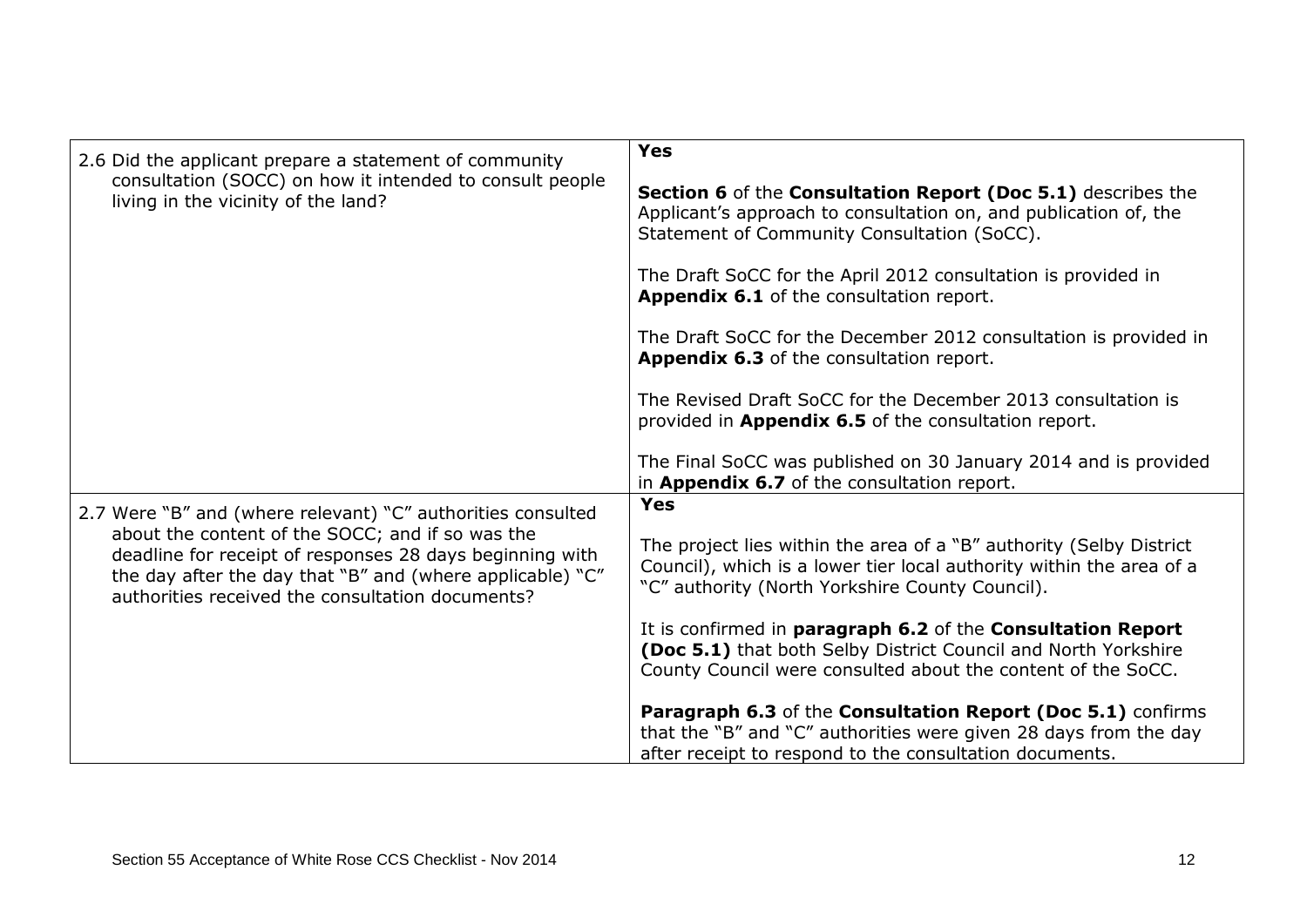|                                                            | Appendix 6.3 confirms the date that the draft SoCC was sent to<br>the "B" and "C" authorities as 13 December 2012. The deadline for<br>receipt of responses was confirmed as 11 January 2013. Assuming<br>that the draft SoCC was received on the 14 December this gave<br>the authorities exactly 28 days from the day after receipt to<br>respond. |
|------------------------------------------------------------|------------------------------------------------------------------------------------------------------------------------------------------------------------------------------------------------------------------------------------------------------------------------------------------------------------------------------------------------------|
|                                                            | Selby District Council and North Yorkshire County Council also<br>confirmed that they were consulted on the preparation of the SoCC<br>via their AoCR.                                                                                                                                                                                               |
| 2.8 Has the applicant had regard to any responses received | <b>Yes</b>                                                                                                                                                                                                                                                                                                                                           |
| when preparing the SOCC?                                   | The Consultation Report (Doc 5.1) states at Table 6.1 how<br>regard was had to responses to the consultation on the Draft SoCC.                                                                                                                                                                                                                      |
|                                                            | <b>Appendix 6.4</b> details comments received from Local Authorities on<br>the Draft SoCC and the Applicant's responses.                                                                                                                                                                                                                             |
|                                                            | Table 6.2 of the Consultation Report (Doc 5.1) states how<br>regard was had to responses to the consultation on the Revised<br>Draft SoCC.                                                                                                                                                                                                           |
|                                                            | <b>Appendix 6.6</b> details comments received from Local Authorities on<br>the Revised Draft SoCC and the Applicant's responses.                                                                                                                                                                                                                     |
|                                                            | Selby District Council also state within their AoCR:                                                                                                                                                                                                                                                                                                 |
|                                                            | "I can confirm that the developer/promoter has been in pre-<br>application discussions in this regard with the Authority where<br>Selby District Council has agreed the content and form of the                                                                                                                                                      |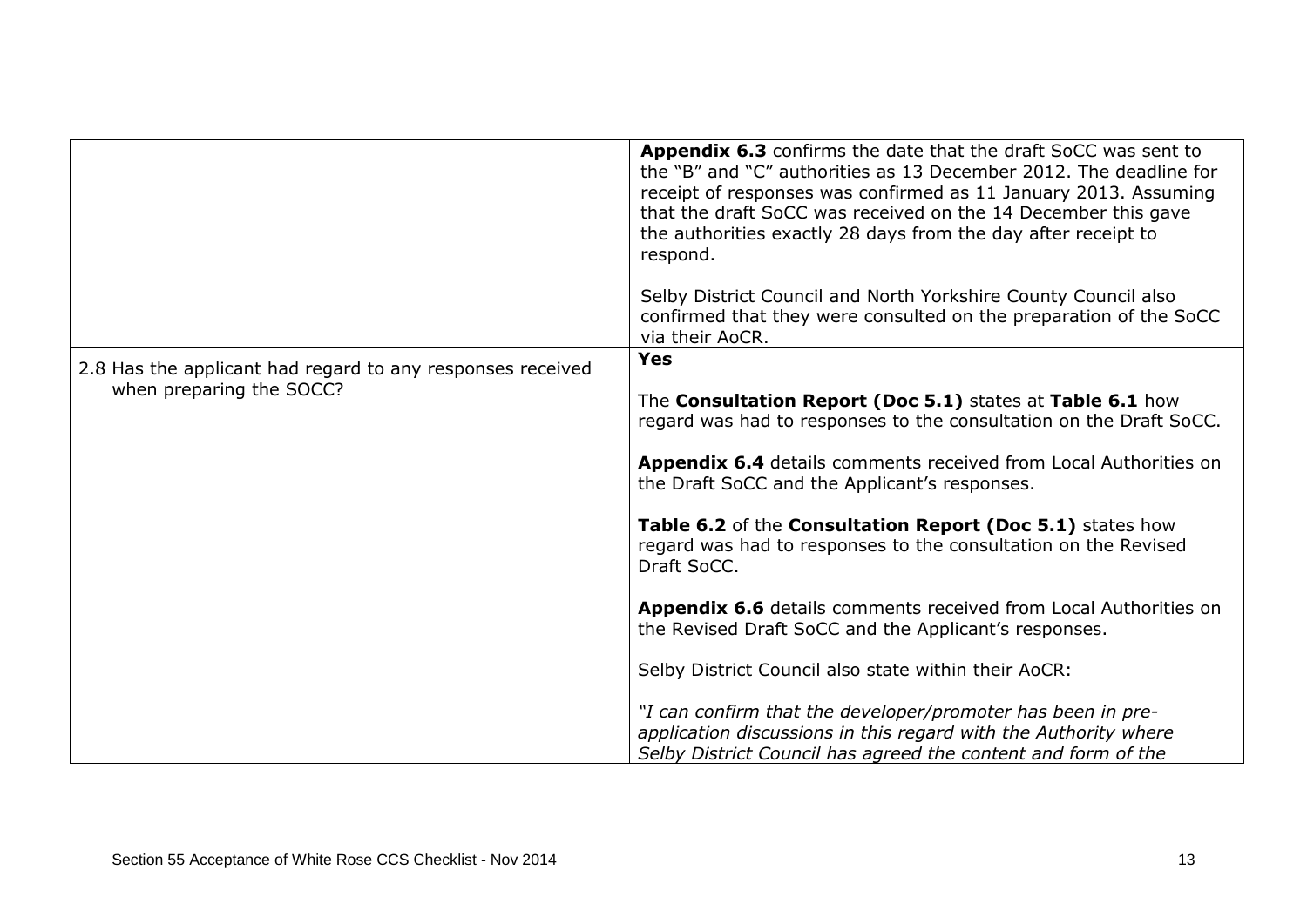|                                                                                                                                                                                                                                         | Statement of Community Consultation (SOCC). Furthermore such<br>agreement in the Authority's view has ensured that the SOCC is<br>clear and understandable, provides adequate coverage across the<br>areas concerned, identifies the correct communities, correct media<br>to place adverts with, will effectively reach and engage with hard to<br>reach groups and matches up with the Councils expectations in the<br>SCI and the Planning Act 2008 guidance on pre-application<br>consultation. I can confirm that Selby District Council are satisfied<br>that the developer/promoter has then consulted in accordance with |
|-----------------------------------------------------------------------------------------------------------------------------------------------------------------------------------------------------------------------------------------|----------------------------------------------------------------------------------------------------------------------------------------------------------------------------------------------------------------------------------------------------------------------------------------------------------------------------------------------------------------------------------------------------------------------------------------------------------------------------------------------------------------------------------------------------------------------------------------------------------------------------------|
|                                                                                                                                                                                                                                         | that Statement."                                                                                                                                                                                                                                                                                                                                                                                                                                                                                                                                                                                                                 |
| 2.9 Has the SOCC been made available for inspection in a                                                                                                                                                                                | <b>Yes</b>                                                                                                                                                                                                                                                                                                                                                                                                                                                                                                                                                                                                                       |
| way that is reasonably convenient for people living in the<br>vicinity of the land; and has a notice been published in a<br>newspaper circulating in the vicinity of the land which<br>states where and when the SOCC can be inspected? | Paragraph 6.24 for the Consultation Report (Doc 5.1) states<br>the final SoCC was advertised in the publications listed in Table<br>6.3, those being;                                                                                                                                                                                                                                                                                                                                                                                                                                                                            |
|                                                                                                                                                                                                                                         | • Selby Times - published on 30 January 2014<br>Goole Times - published on 30 January 2014<br>• Selby Courier - published on 31 January 2014<br>• Goole and Howden Courier - published on 31 January 2014                                                                                                                                                                                                                                                                                                                                                                                                                        |
|                                                                                                                                                                                                                                         | Copies of all of these advertisements are contained at Appendix<br>6.8, which confirms the dates described above.                                                                                                                                                                                                                                                                                                                                                                                                                                                                                                                |
|                                                                                                                                                                                                                                         | At paragraphs 6.25 and 6.26 the Applicant states that they made<br>the SoCC available for inspection by the public in a way that is<br>reasonably convenient for people living in the vicinity of the land<br>by:                                                                                                                                                                                                                                                                                                                                                                                                                |
|                                                                                                                                                                                                                                         | Depositing the SoCC at the following locations: Access Selby,                                                                                                                                                                                                                                                                                                                                                                                                                                                                                                                                                                    |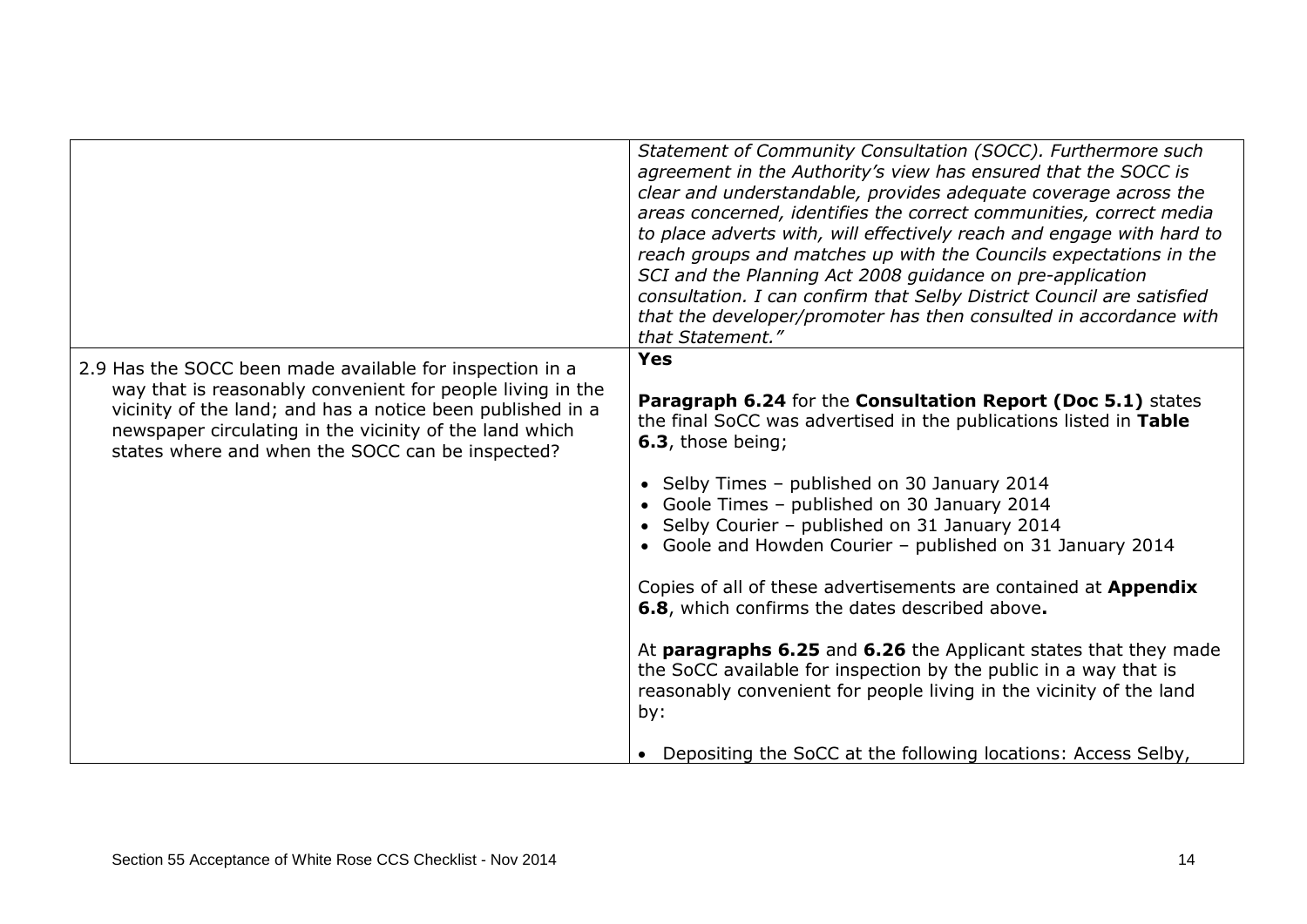|                                                                                                                                                                                                                     | Drax Sports & Social Club, Goole Library, Howden Library,<br>Junction, Selby Library, Snaith Library;<br>Uploading the SoCC onto the project website;<br>Having the SoCC available upon request by phone, email and<br>letter.                                                                                                                                                                                                |
|---------------------------------------------------------------------------------------------------------------------------------------------------------------------------------------------------------------------|-------------------------------------------------------------------------------------------------------------------------------------------------------------------------------------------------------------------------------------------------------------------------------------------------------------------------------------------------------------------------------------------------------------------------------|
| 2.10 Does the SOCC set out whether the development is EIA<br>development <sup>10</sup> ; and does it set out how the applicant<br>intends to publicise and consult on the preliminary<br>environmental information? | <b>Yes</b><br>The Final Published SoCC at Appendix 6.7 states that:<br>'The White Rose CCS Project is an environmental impact<br>assessment (EIA) development for the purposes of the<br>Infrastructure Planning (Environmental Impact Assessment)<br>Regulations 2009.'<br>The Final SoCC then goes on to state that the PEI would be made<br>available as part of the second stage of statutory section 47<br>consultation. |
| 2.11 Has the applicant carried out the consultation in<br>accordance with the SOCC?                                                                                                                                 | <b>Yes</b><br>The Final Published SoCC (Appendix 6.7) sets out a number of<br>methods of consultation, underlined below:<br>Project updates on the website<br><b>Paragraph 7.13</b> and 7.19 state that the project website was used<br>to publicise the consultation process at both Stage 1 and Stage 2.<br><b>Appendix 7.7</b> also details the Twitter feed used to promote the<br>consultation during Stage 2.           |

<sup>10</sup> Regulation 10 of The Infrastructure Planning (Environmental Impact Assessment) Regulations 2009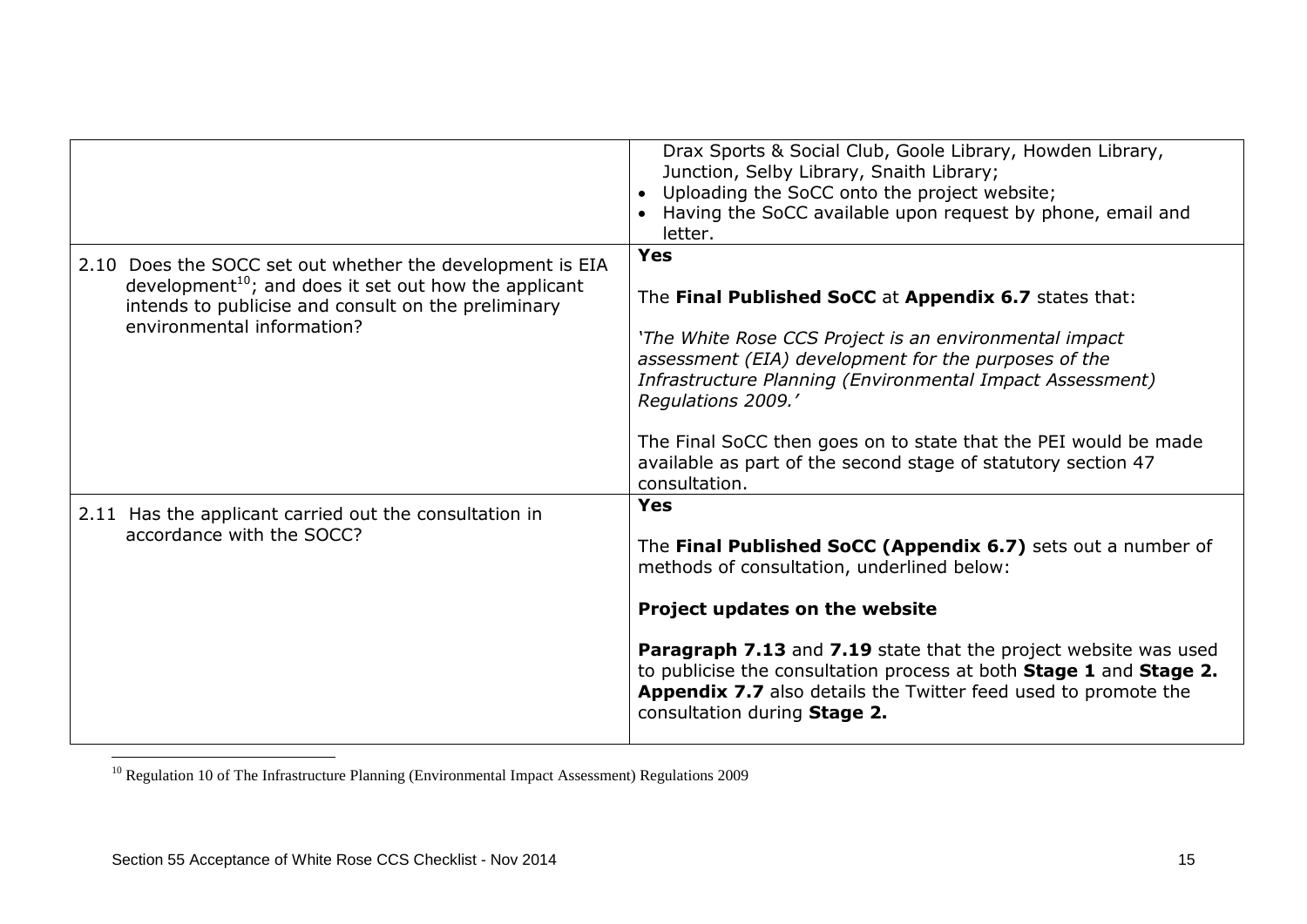| <b>Exhibitions, presentations and workshops</b>                                                                                                                                                                                                                                                                      |
|----------------------------------------------------------------------------------------------------------------------------------------------------------------------------------------------------------------------------------------------------------------------------------------------------------------------|
| Paragraph 7.29 states that three public exhibitions were held<br>during Stage 1 in April 2014. The public exhibition panel boards,<br>photographs of the exhibitions and project guide are reproduced at<br>Appendix 7.8.                                                                                            |
| Paragraph 7.32 states that three public exhibitions were held<br>during Stage 2 in July 2014. The public exhibition panel boards,<br>photographs of the exhibitions and project guide are reproduced at<br>Appendix 7.9.                                                                                             |
| <b>Notices and posters</b>                                                                                                                                                                                                                                                                                           |
| Paragraph 7.10 states that newspaper adverts, detailing the<br>consultation and the venues and times for the public exhibitions,<br>were issued in April 2014 during Stage 1 consultation to six local<br>newspapers. Appendix 7.2 contains copies of the press release,<br>adverts and press articles as published. |
| Paragraph 7.15 states that newspaper adverts, detailing the<br>consultation and the venues and times for the public exhibitions,<br>were issued in July 2014 during Stage 2 consultation to six local<br>newspapers. Appendix 7.5 contains copies of the press release,<br>adverts and press articles as published.  |
| <b>Paragraph 7.12</b> states that posters were also erected at a number<br>of publically accessible venues within the 10km Public Consultation<br>Zone during Stage 1 consultation. A copy of the poster is provided<br>at Appendix 7.3.                                                                             |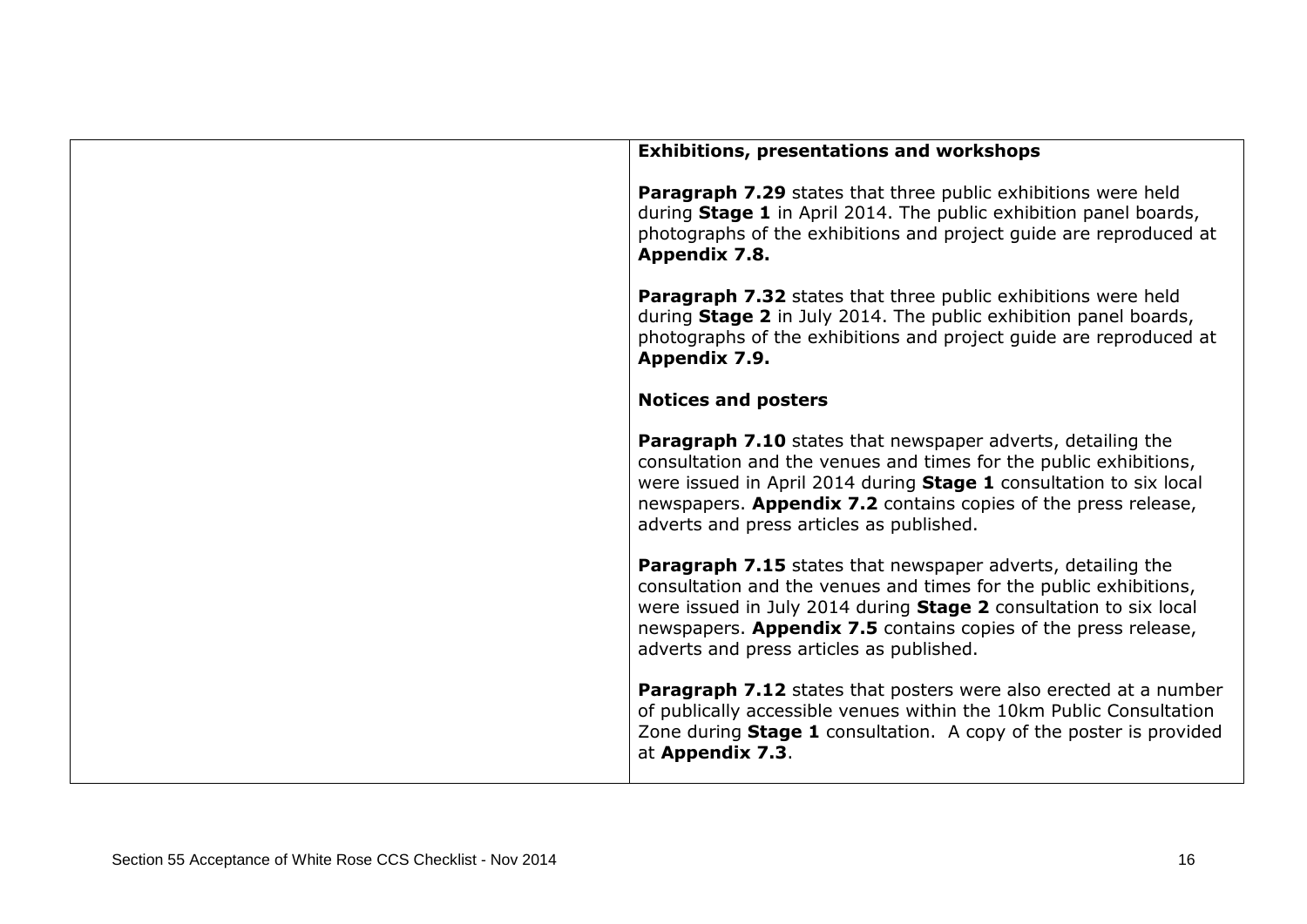|                                                 | <b>Paragraph 7.18</b> states that posters were also erected at a number<br>of publically accessible venues within the 10km Public Consultation<br>Zone during <b>Stage 2</b> consultation. A copy of the poster is provided<br>at Appendix 7.6.                                                                                                                               |
|-------------------------------------------------|-------------------------------------------------------------------------------------------------------------------------------------------------------------------------------------------------------------------------------------------------------------------------------------------------------------------------------------------------------------------------------|
|                                                 | <b>Information leaflet distribution</b>                                                                                                                                                                                                                                                                                                                                       |
|                                                 | <b>Paragraph 7.5</b> states that a newsletter was sent out in April 2014<br>to businesses and households within the 3km Inner Public<br>Consultation Zone, during Stage 1 of consultation. Appendix 7.1<br>contains the Newsletter, dated Spring 2014, and an Invoice, dated<br>April 2014, from this Stage 1 consultation.                                                   |
|                                                 | Paragraph 7.7 states that a newsletter was sent out in July 2014<br>to businesses and households within the 3km Inner Public<br>Consultation Zone, during Stage 2 of consultation. Appendix 7.4<br>contains the Newsletter, dated Summer 2014, with freepost<br>feedback form and an Invoice, dated late June 2014, from this<br>Stage 2 consultation.                        |
|                                                 | Displaying project documents within Public Consultation<br>Zone                                                                                                                                                                                                                                                                                                               |
|                                                 | <b>Paragraph 7.35</b> states the addresses and opening times of the<br>inspection locations, within the Public Consultation Zone, during<br>Phase 2 of consultation. These deposit locations were: Access<br>Selby, Drax Sports & Social Club, Goole Library, Howden Library,<br>Junction, Selby Library, Snaith Library, The Junction and North<br>Yorkshire County Council. |
| s48: Duty to publicise the proposed application |                                                                                                                                                                                                                                                                                                                                                                               |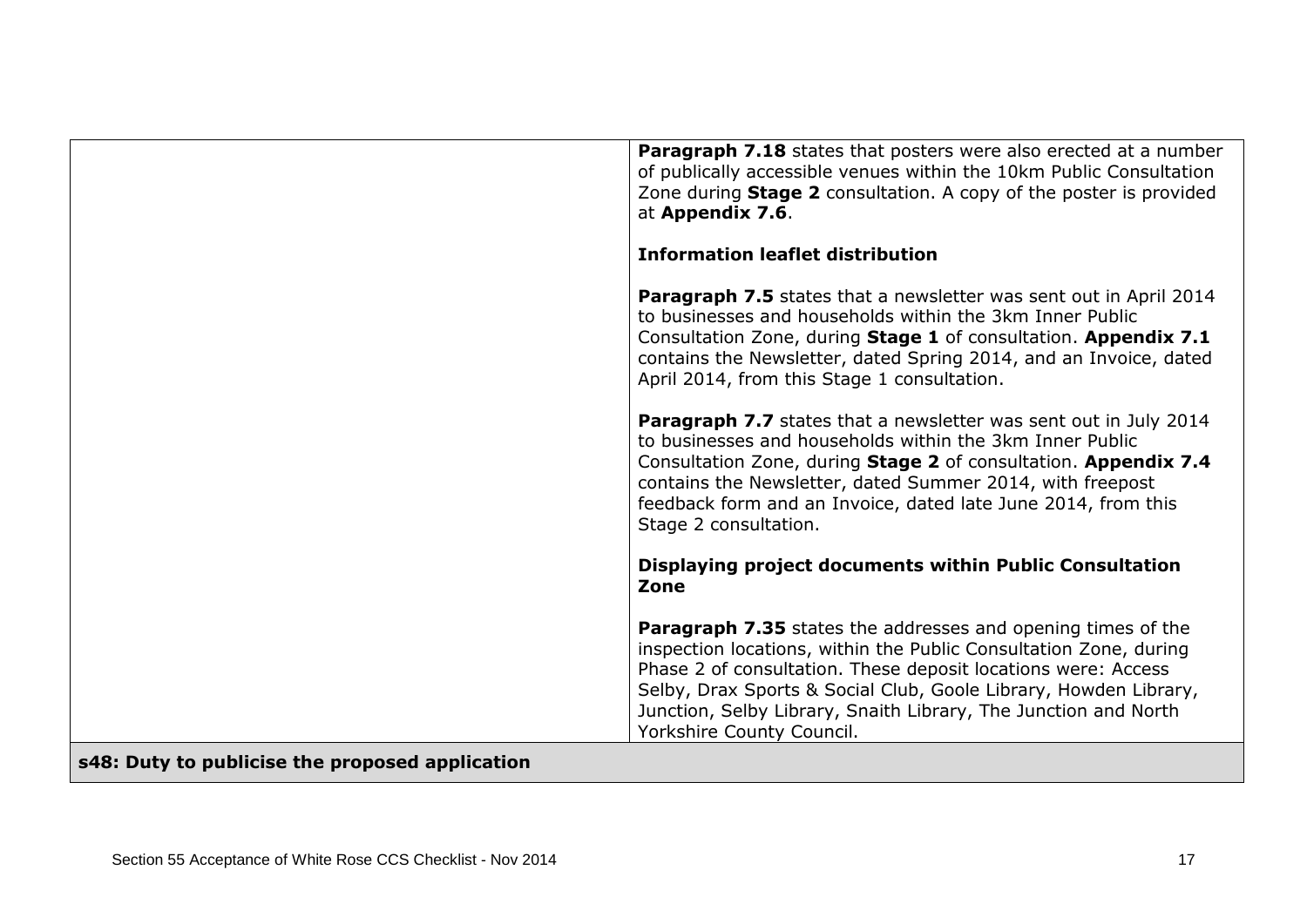| 2.12 Did the applicant publish a notice, as required by Regulation 4(2) of The Infrastructure Planning (Applications: Prescribed<br>Forms and Procedure) Regulations 2009 (the APFP Regulations): |                                                                                                                                                                                                                                                    |
|---------------------------------------------------------------------------------------------------------------------------------------------------------------------------------------------------|----------------------------------------------------------------------------------------------------------------------------------------------------------------------------------------------------------------------------------------------------|
| (a) for at least two successive weeks in one or more local<br>newspapers circulating in the vicinity in which the                                                                                 | <b>Yes</b>                                                                                                                                                                                                                                         |
| proposed development would be situated;                                                                                                                                                           | Paragraph 10.4 of the Consultation Report (Doc 5.1) sets out<br>the Applicant's approach to consultation under s48 PA 2008. The<br>first s48 Notice was published to coincide with the Stage 2 of the<br>statutory consultation under s42 and s47. |
|                                                                                                                                                                                                   | Table 10.1 lists the local publications in which the first s48 notices<br>were placed, as follows:                                                                                                                                                 |
|                                                                                                                                                                                                   | • Yorkshire Post - 26 June 2014<br>• Selby Times - 26 June & 3 July 2014<br>• Goole Times - 26 June & 3 July 2014<br>• Selby Courier - 27 June & 4 July 2014<br>• Goole and Howden Courier - 27 June & 4 July 2014                                 |
|                                                                                                                                                                                                   | The duty to publish the notice for 'two successive weeks in one or<br>more local newspapers', has therefore been met.                                                                                                                              |
|                                                                                                                                                                                                   | Appendix 10.2 of the Consultation report (Doc 5.1) provides<br>copies of the notices.                                                                                                                                                              |
| (b) once in a national newspaper;                                                                                                                                                                 | <b>Yes</b>                                                                                                                                                                                                                                         |
|                                                                                                                                                                                                   | Paragraph 10.4 of the Consultation Report (Doc 5.1) states:                                                                                                                                                                                        |
|                                                                                                                                                                                                   | "The Section 48 Notice was published in The Independent (a national<br>newspaper) and the London Gazette, in addition to a number of local<br>newspapers circulating within the vicinity of the Project site and                                   |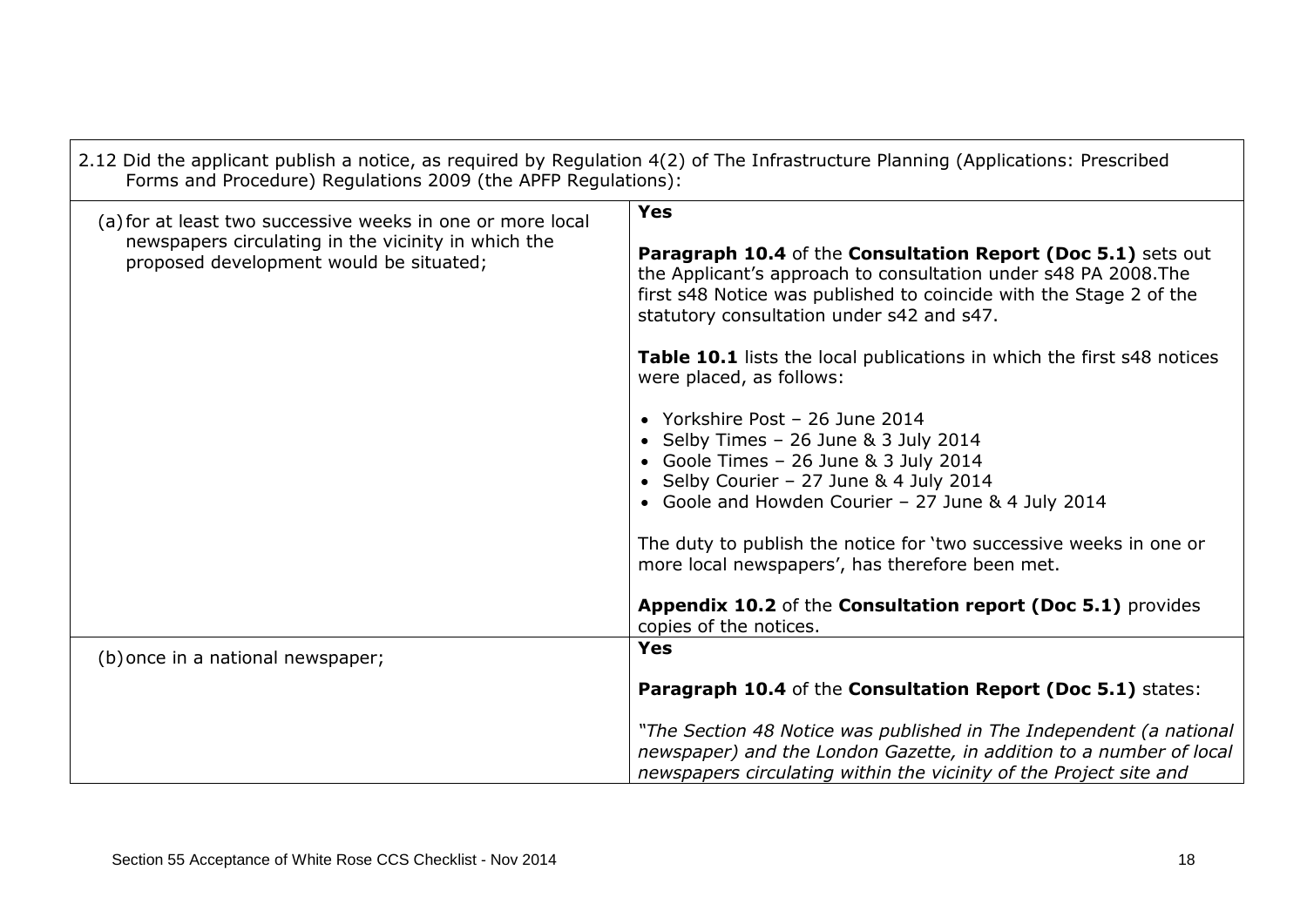|                                                                                                                                                                     | throughout the 10km Public Consultation Zone and beyond. The local<br>newspapers selected for the Section 48 Notice were the same as<br>those that had been used by the Applicant to provide updates on the<br>Project and publicise consultation activities and events."<br>Table 10.1 provides a list of newspapers used for the publication<br>of the first s48 notice. The table confirms that the s48 notice was<br>published in The Independent on 26 June 2014.<br>Appendix 10.2 of the Consultation report (Doc 5.1) provides a<br>copy of this notice.                                                                                                                                                                                 |
|---------------------------------------------------------------------------------------------------------------------------------------------------------------------|-------------------------------------------------------------------------------------------------------------------------------------------------------------------------------------------------------------------------------------------------------------------------------------------------------------------------------------------------------------------------------------------------------------------------------------------------------------------------------------------------------------------------------------------------------------------------------------------------------------------------------------------------------------------------------------------------------------------------------------------------|
| (c) once in the London Gazette and, if land in Scotland is<br>affected, the Edinburgh Gazette; and                                                                  | Yes. As set out above at 2.12 (b).                                                                                                                                                                                                                                                                                                                                                                                                                                                                                                                                                                                                                                                                                                              |
| (d) where the proposed application relates to offshore<br>development -<br>once in Lloyds List; and<br>(i)<br>once in an appropriate fishing trade journal?<br>(ii) | <b>Yes</b><br>Paragraph 10.11 of the Consultation Report (Doc 5.1) states:<br>"As the Project involves the potential use of and works on land<br>adjacent to an existing jetty on the River Ouse, which is within a<br>part of the River channel that is tidal; the Applicant took the view<br>that this component of the Project could potentially be considered as<br>'offshore development' and therefore that a Section 48 notice should<br>be published in the Lloyds List and an appropriate fishing journal."<br>Table 10.2 confirms the publications of the second s48 notices on<br>the 5 September 2014, in the Lloyd List and Fishing News.<br>Appendix 10.4 of the Consultation report (Doc 5.1) provides<br>copies of the notices. |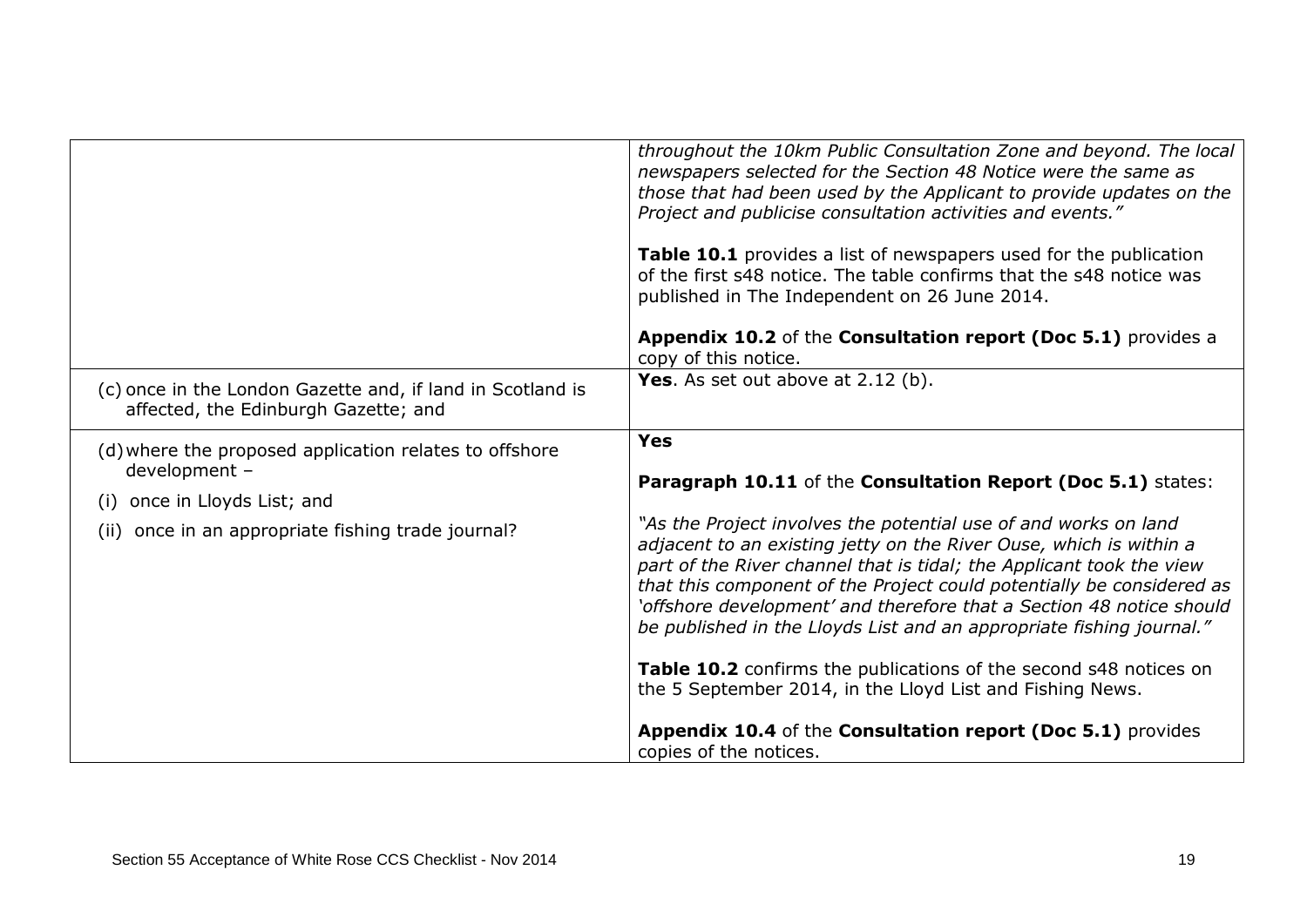| 2.13 Did the notice include, as required by Regulation 4(3) of APFP Regulations: |                                                                                                                                                                                                                                                                                                                                                                                                                                                                                                                                      |
|----------------------------------------------------------------------------------|--------------------------------------------------------------------------------------------------------------------------------------------------------------------------------------------------------------------------------------------------------------------------------------------------------------------------------------------------------------------------------------------------------------------------------------------------------------------------------------------------------------------------------------|
| (a) the name and address of the applicant;                                       | <b>Yes</b>                                                                                                                                                                                                                                                                                                                                                                                                                                                                                                                           |
|                                                                                  | Appendix 10.1 of the Consultation Report (Doc 5.1) provides a<br>copy of the first s48 notice. Paragraph 1 thereof confirms the<br>name and address of the Applicant as "Capture Power Limited<br>(CPL) ('the Applicant') of Drax Power Station, Drax, Selby, North<br>Yorkshire, YO8 8PH"                                                                                                                                                                                                                                           |
|                                                                                  | Appendix 10.3 of the Consultation Report (Doc 5.1) provides a<br>copy of the second s48 notice. Paragraph 1 thereof confirms the<br>name and address of the Applicant as " Capture Power Limited<br>(CPL) ('the Applicant') of Drax Power Station, Drax, Selby, North<br>Yorkshire, YO8 8PH"                                                                                                                                                                                                                                         |
| (b) a statement that the applicant intends to make an                            | <b>Yes</b>                                                                                                                                                                                                                                                                                                                                                                                                                                                                                                                           |
| application for development consent to the Secretary of<br>State;                | Appendix 10.1 of the Consultation Report (Doc 5.1) provides a<br>copy of the first s48 notice. Paragraph 1 thereof confirms that<br>the Applicant "intends to submit an application ('the Proposed<br>Application') to the Secretary of State for the Department of<br>Energy and Climate Change for a Development Consent Order<br>('DCO') under Section 37 of the Planning Act 2008 ('the 2008 Act')<br>to authorise the construction, operation and maintenance of a new<br>426 Megawatt electrical (MWe) coal-fired power plant" |
|                                                                                  | Appendix 10.3 of the Consultation Report (Doc 5.1) provides a<br>copy of the second s48 notice. Paragraph 1 thereof confirms that<br>the Applicant "intends to submit an application ('the Proposed<br>Application') to the Secretary of State for the Department of                                                                                                                                                                                                                                                                 |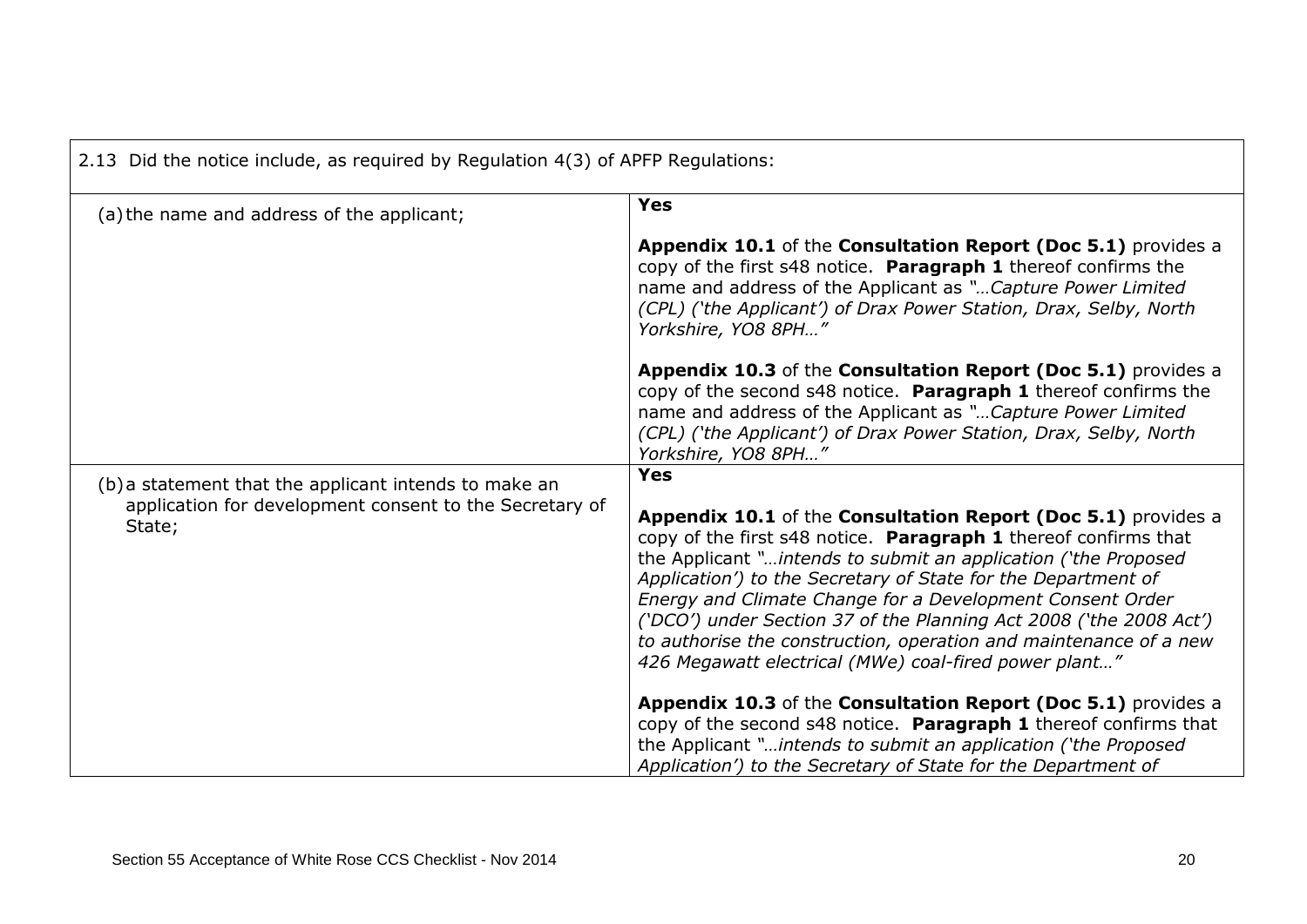|                                                                                                                                                                                                                          | Energy and Climate Change for a Development Consent Order<br>('DCO') under Section 37 of the Planning Act 2008 ('the 2008 Act')<br>to authorise the construction, operation and maintenance of a new<br>426 Megawatt electrical (MWe) coal-fired power plant"      |
|--------------------------------------------------------------------------------------------------------------------------------------------------------------------------------------------------------------------------|--------------------------------------------------------------------------------------------------------------------------------------------------------------------------------------------------------------------------------------------------------------------|
| (c) a statement as to whether the application is EIA                                                                                                                                                                     | <b>Yes</b>                                                                                                                                                                                                                                                         |
| development;                                                                                                                                                                                                             | Appendix 10.1 of the Consultation Report (Doc 5.1) provides a<br>copy of the first s48 notice. Paragraph 13 states:                                                                                                                                                |
|                                                                                                                                                                                                                          | "Due to the nature and size of the Project, CPL is undertaking an<br>Environmental Impact Assessment (EIA). Therefore the Project is<br>classified as an EIA development under The Infrastructure Planning<br>(Environmental Impact Assessment) Regulations 2009." |
|                                                                                                                                                                                                                          | Appendix 10.3 of the Consultation Report (Doc 5.1) provides a<br>copy of the second s48 notice. Paragraph 4 states:                                                                                                                                                |
|                                                                                                                                                                                                                          | "Due to the nature and size of the Project, CPL is undertaking an<br>Environmental Impact Assessment (EIA). Therefore the Project is<br>classified as an EIA development under The Infrastructure Planning<br>(Environmental Impact Assessment) Regulations 2009." |
| (d) a summary of the main proposals, specifying the location                                                                                                                                                             | <b>Yes</b>                                                                                                                                                                                                                                                         |
| or route of the proposed development;                                                                                                                                                                                    | <b>Paragraphs 2</b> and 3 of the $1st$ notice, and <b>paragraph 2</b> of the $2nd$<br>notice provide a summary of the main proposal and location of the<br>development.                                                                                            |
| (e) a statement that the documents, plans and maps<br>showing the nature and location of the proposed<br>development are available for inspection free of charge<br>at the places (including at least one address in the | Yes<br>Appendix 10.1 and Appendix 10.3 of the Consultation Report<br><b>(Doc 5.1)</b> provide a copy of the $1st$ and $2nd$ s48 notice respectively.                                                                                                               |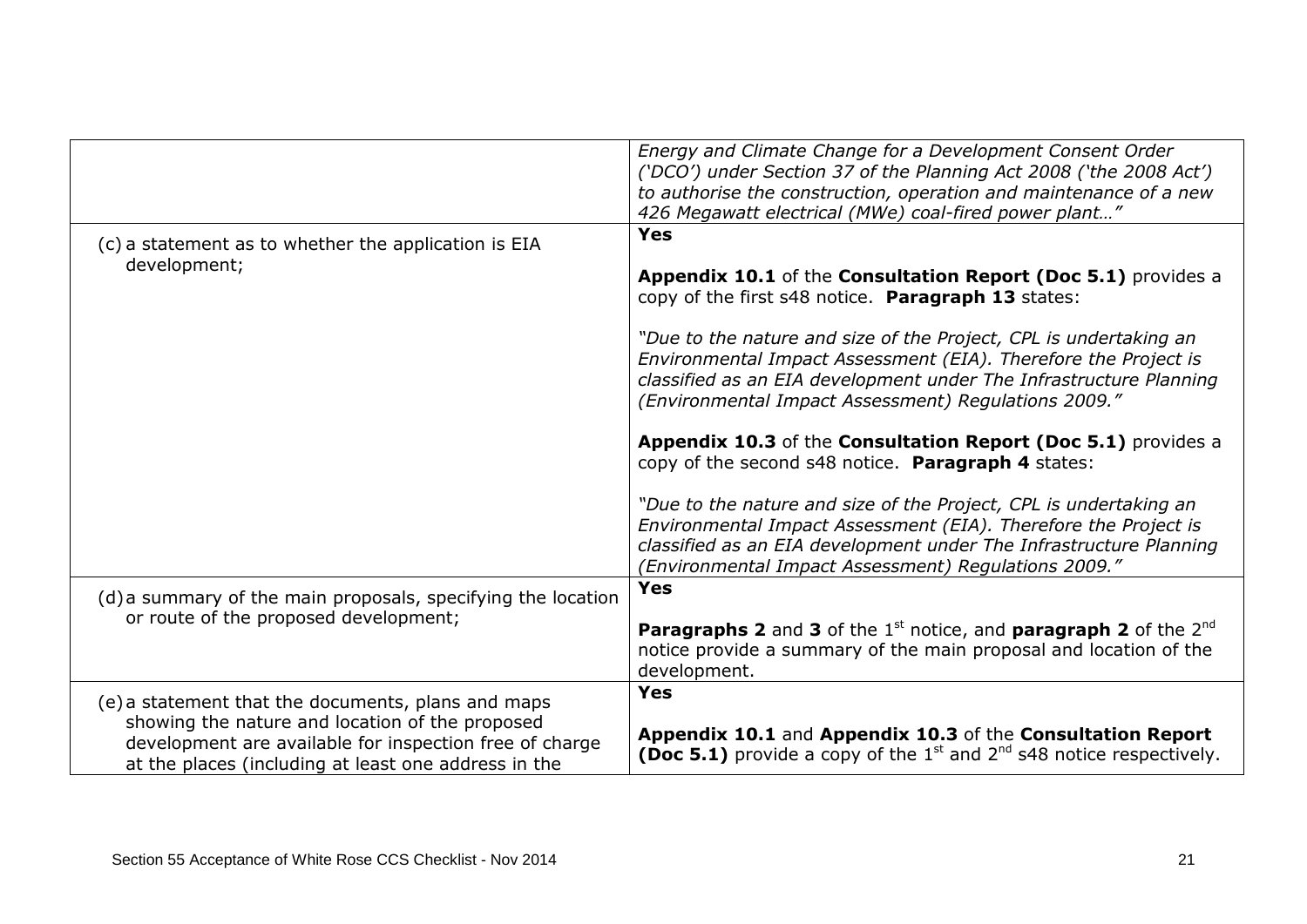| vicinity of the proposed development) and times set out<br>in the notice;                                                                                              | <b>Paragraph 15</b> of the $1^{\text{st}}$ notice and <b>Paragraph 6</b> of the $2^{\text{nd}}$ notice<br>confirm that the documents, plans and maps showing the nature<br>and location of the proposed development are available for<br>inspection free of charge at the places (including at least one<br>address in the vicinity of the proposed development) and times set<br>out in the notice.         |
|------------------------------------------------------------------------------------------------------------------------------------------------------------------------|--------------------------------------------------------------------------------------------------------------------------------------------------------------------------------------------------------------------------------------------------------------------------------------------------------------------------------------------------------------------------------------------------------------|
| (f) the latest date on which those documents, plans and<br>maps will be available for inspection (being a date not<br>earlier than the deadline in sub-paragraph (i)); | <b>Yes</b><br>The latest date by which documents, plans and maps would be<br>available for inspection is contained in <b>paragraph 15</b> of the $1st$ s48<br>notice and <b>paragraph 6</b> of the 2 <sup>nd</sup> notice.                                                                                                                                                                                   |
| (g) whether a charge will be made for copies of any of the<br>documents, plans or maps and the amount of any<br>charge;                                                | <b>Yes</b><br><b>Paragraph 16</b> of the $1^{st}$ s48 notice and <b>paragraph 7</b> of the $2^{nd}$<br>notice respectively set out:<br>"A hard copy of all the consultation documents is available on<br>request for maximum copying charge of £150.00. Hard copies of<br>individual documents are also available on request. A CD of the<br>documents is also available on request for a charge of £15.00." |
| (h) details of how to respond to the publicity; and                                                                                                                    | <b>Yes</b><br><b>Paragraph 17</b> of the $1^{st}$ s48 notice and <b>paragraph 8</b> of the $2^{nd}$<br>notice respectively provide a website, email and freepost address<br>as well as a phone number as a means for the public to respond or<br>submit a representation.                                                                                                                                    |
| (i) a deadline for receipt of those responses by the<br>applicant, being not less than 28 days following the date<br>when the notice is last published?                | <b>Yes</b><br>Appendix 10.1 of the Consultation Report (Doc 5.1) provides a<br>copy of the first s48 notice. Paragraph 19 states:                                                                                                                                                                                                                                                                            |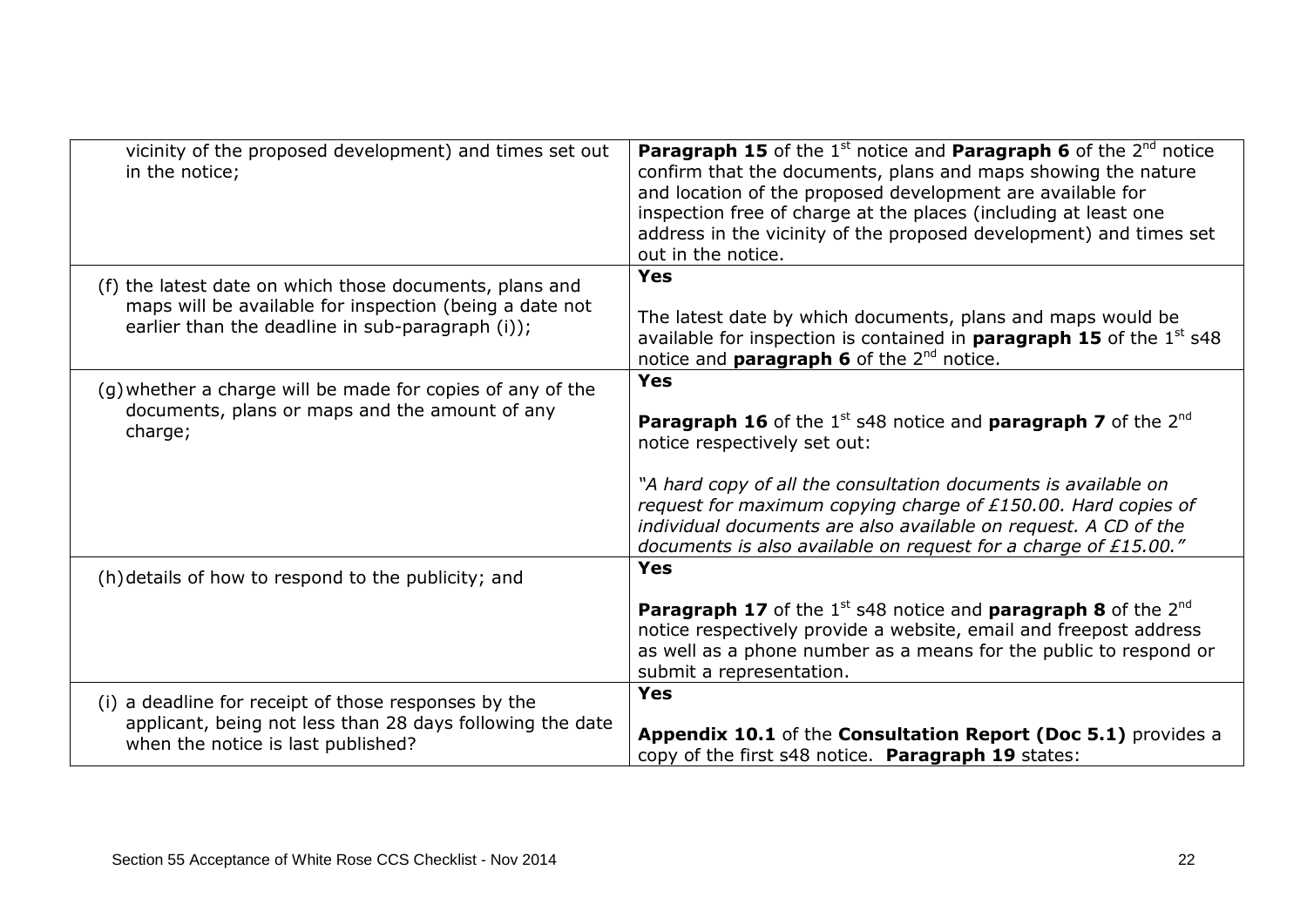|                                                                                                                                                                                                                                          | 'Please note that all responses must be received by CPL no later<br>than 5pm on 1 August 2014'.                                                                                                                                                                            |
|------------------------------------------------------------------------------------------------------------------------------------------------------------------------------------------------------------------------------------------|----------------------------------------------------------------------------------------------------------------------------------------------------------------------------------------------------------------------------------------------------------------------------|
|                                                                                                                                                                                                                                          | The last notice published was in the Selby Courier and Goole and<br>Howden Courier on 4 July 2014, so 28 days' notice was given,<br>meeting the statutory requirement.                                                                                                     |
|                                                                                                                                                                                                                                          | Appendix 10.3 of the Consultation Report (Doc 5.1) provides a<br>copy of the second s48 notice. Paragraph 10 states:<br>'Please note that all responses must be received by CPL no later<br>than 5pm on 6 October 2014'.                                                   |
|                                                                                                                                                                                                                                          | The last notice published was in the Lloyd's List and Fishing News<br>on 5 September 2014, so 31 days' notice was given, exceeding the<br>statutory requirement.                                                                                                           |
|                                                                                                                                                                                                                                          | <b>Yes</b>                                                                                                                                                                                                                                                                 |
| 2.14 Has a copy of the s48 notice been sent to the EIA                                                                                                                                                                                   |                                                                                                                                                                                                                                                                            |
| consultation bodies and to any person notified to the<br>applicant in accordance with Regulation $9(1)(c)$ of The<br>Infrastructure Planning (Environmental Impact<br>Assessment) Regulations 2009 (the EIA Regulations) <sup>11</sup> ? | Paragraph 11.13 of the Consultation Report (Doc 5.1) states<br>that the Applicant sent a copy of both the first and second notices<br>to the relevant EIA consultation bodies at the two stages of s48<br>publication, in accordance with regulation 11 (EIA Regulations). |
|                                                                                                                                                                                                                                          | Appendix 11.1 and 11.2 contain the sample letters of the two s48<br>notifications.                                                                                                                                                                                         |
|                                                                                                                                                                                                                                          | Paragraph 11.14 of the Consultation report (Doc 5.1) states:                                                                                                                                                                                                               |
|                                                                                                                                                                                                                                          | `It should be noted that the Applicant was not notified by PINS of<br>any persons pursuant to EIA Regulations $9(1)(c)'$ .                                                                                                                                                 |

<sup>&</sup>lt;sup>11</sup> Regulation 11 of The Infrastructure Planning (Environmental Impact Assessment) Regulations 2009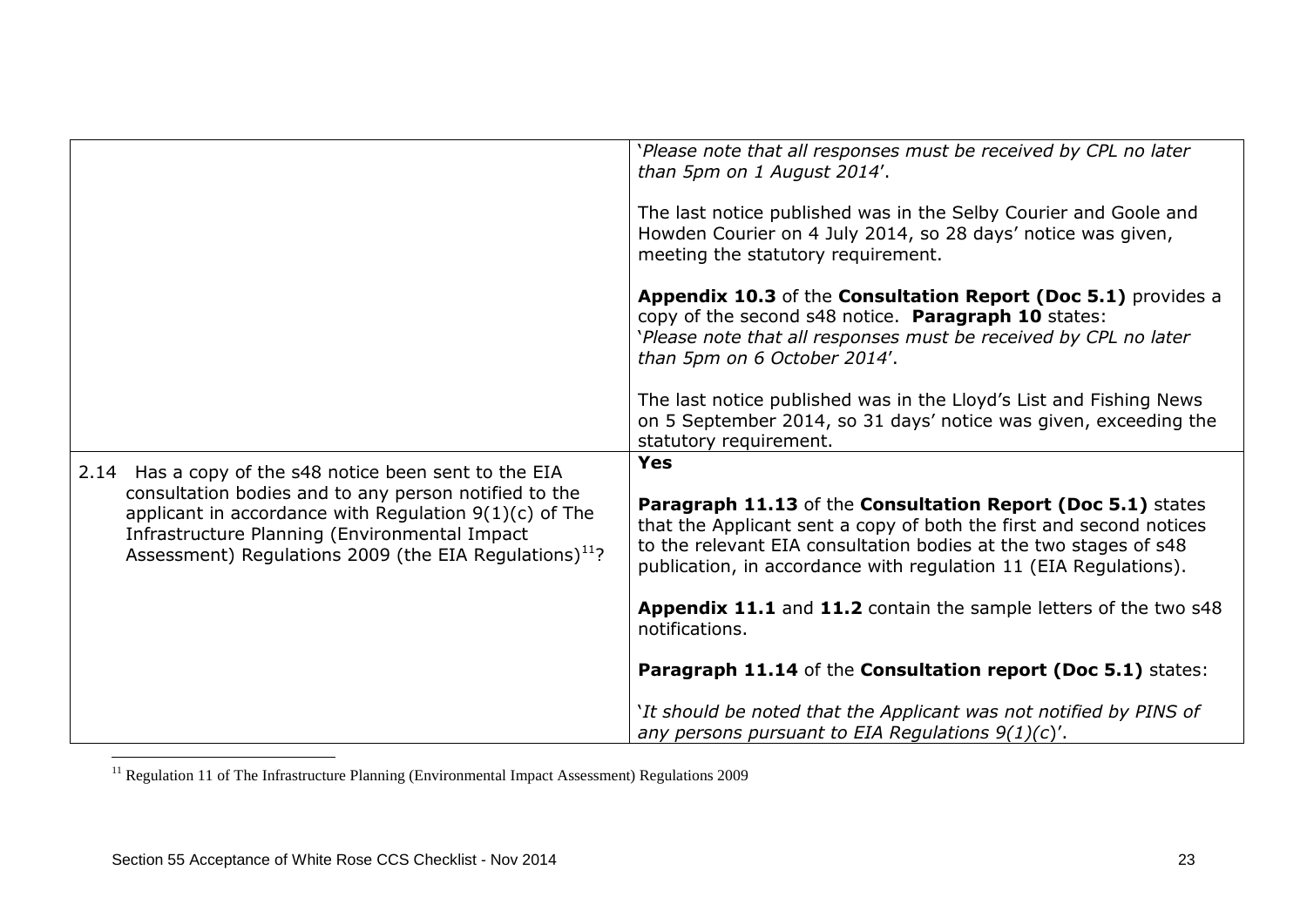| s49: Duty to take account of responses to consultation and publicity                                 |                                                                                                                                                                                                                                                                                                                                                                                                                                                                                                                              |
|------------------------------------------------------------------------------------------------------|------------------------------------------------------------------------------------------------------------------------------------------------------------------------------------------------------------------------------------------------------------------------------------------------------------------------------------------------------------------------------------------------------------------------------------------------------------------------------------------------------------------------------|
| 2.15 Has the applicant had regard to any relevant responses<br>to the s42, s47 and s48 consultation? | <b>Yes</b><br>Section 42<br>Table 12.2 of the Consultation report (Doc 5.1) provides a<br>summary of the Section 42 consultation responses, whilst Appendix<br>12.2 provides a table of the s42 consultation comments made by<br>the consultees and the Applicant's responses thereto.<br>Section 47<br>Table 12.1 of the Consultation report (Doc 5.1) provides a<br>summary of the Section 47 consultation responses, whilst Appendix<br>12.1 provides a table of the s47 consultation comments made by                    |
|                                                                                                      | the consultees and the Applicant's responses thereto.<br>Section 42 and 47<br>Paragraph 12.6 of the Consultation report (Doc 5.1) provides<br>information on the content of Tables 12.1 and 12.2, this includes:<br>• A summary of the comments/issues raised by the consultation<br>responses received.<br>• The Applicant's responses in respect of those issues (including<br>how these have been taken into account, where relevant).<br>• Any changes that have been made as a result of the consultation<br>responses. |
|                                                                                                      | Section 48                                                                                                                                                                                                                                                                                                                                                                                                                                                                                                                   |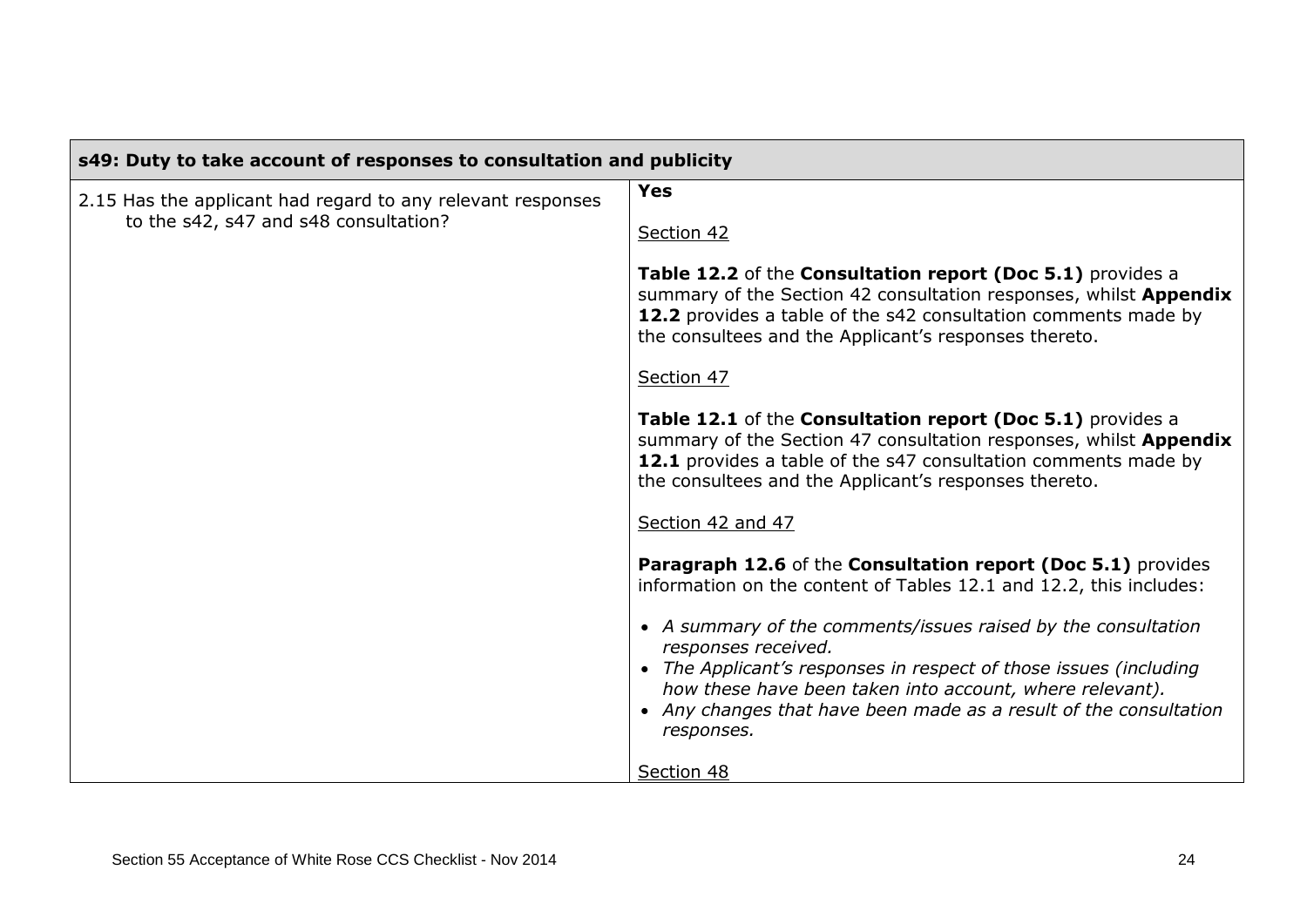|                                                                                                                                                          | Paragraph 28 of the Consultation report (Doc 5.1) states:                                                                                                                                                                                          |
|----------------------------------------------------------------------------------------------------------------------------------------------------------|----------------------------------------------------------------------------------------------------------------------------------------------------------------------------------------------------------------------------------------------------|
|                                                                                                                                                          | "Both Section 48 Notices clearly stated a deadline for the receipt of<br>the responses, with the period allowed for responses satisfying the<br>2008 Act and APFP Regulations. No responses were received to the<br>publication of either notice." |
|                                                                                                                                                          | Paragraph 12.10 of the Consultation report (Doc 5.1) states:                                                                                                                                                                                       |
|                                                                                                                                                          | "A summary of the principal changes that have been made to the<br>Project and application as a result of pre-application consultation is<br>provided in Table 12.3."                                                                               |
| <b>Guidance about pre-application procedure</b>                                                                                                          |                                                                                                                                                                                                                                                    |
| 2.16 To what extent has the applicant had regard to DCLG<br>guidance 'The Planning Act 2008: Guidance on the pre-<br>application process <sup>12</sup> ? | Section 2 and 3 of the Consultation report (Doc 5.1) provides a<br>brief overview of how the Applicant considers it has had regard to<br>guidance and complied with the relevant legal requirements of the<br>process.                             |
|                                                                                                                                                          | Table 2.2 demonstrates how the Applicant has complied with the<br>pre-application consultation and publicity requirements of the 2008<br>Act.                                                                                                      |
|                                                                                                                                                          | Paragraph 3.4 of the consultation report states:                                                                                                                                                                                                   |
|                                                                                                                                                          | "In preparing the Consultation Strategy the Applicant had regard to<br>the following advice and guidance on pre-application consultation:                                                                                                          |
|                                                                                                                                                          |                                                                                                                                                                                                                                                    |

 $12$  The Secretary of State must have regard to the extent to which the applicant has had regard to guidance issued under  $s50$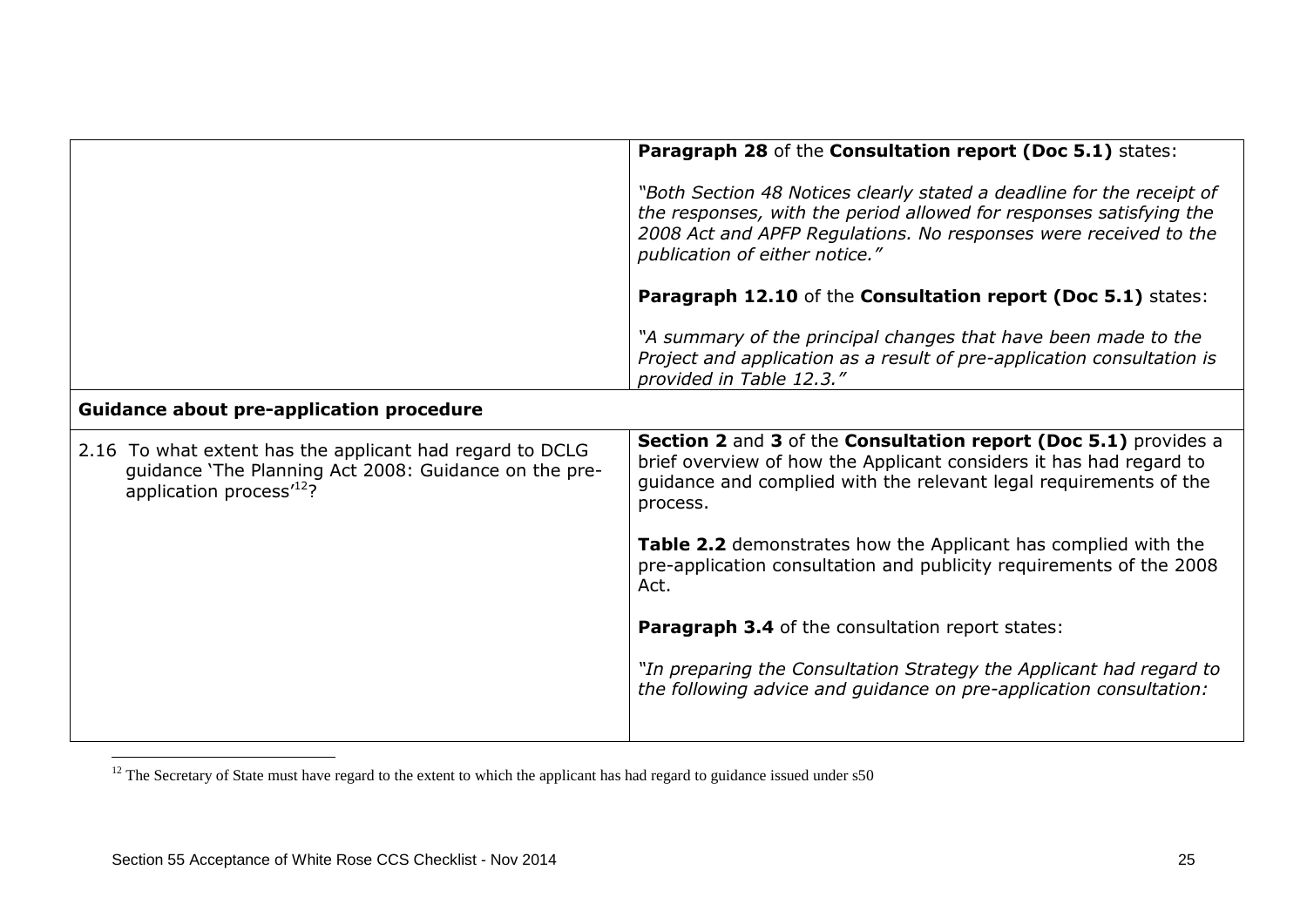|                                                                                                                                                                                                                                                                                                                          | DCLG guidance 'Planning Act 2008: Guidance on the pre-application<br>process' (January 2013)."<br>Having reviewed the application, it appears that the Applicant has<br>identified and had regard to relevant guidance.                                                                                                                                                                                            |  |
|--------------------------------------------------------------------------------------------------------------------------------------------------------------------------------------------------------------------------------------------------------------------------------------------------------------------------|--------------------------------------------------------------------------------------------------------------------------------------------------------------------------------------------------------------------------------------------------------------------------------------------------------------------------------------------------------------------------------------------------------------------|--|
| Summary - $s55(3)(e)$                                                                                                                                                                                                                                                                                                    | The Applicant's attention is drawn to <b>Section 2.3</b> above. The<br>Planning Inspectorate has noted some omissions in respect of<br>those consulted and has issued s51 advice to the Applicant in this<br>regard. It is the Planning Inspectorate's view that notwithstanding<br>the s51 advice issued, the Applicant's pre-application consultation<br>duties have been undertaken to a satisfactory standard. |  |
| 3. s55(3)(f) and s55(5A) The application (including accompaniments) achieves a satisfactory standard having regard<br>to the extent to which it complies with section 37(3) (form and contents of application) and with any standards set<br>under section 37(5) and follows any applicable guidance under section 37(4) |                                                                                                                                                                                                                                                                                                                                                                                                                    |  |
|                                                                                                                                                                                                                                                                                                                          |                                                                                                                                                                                                                                                                                                                                                                                                                    |  |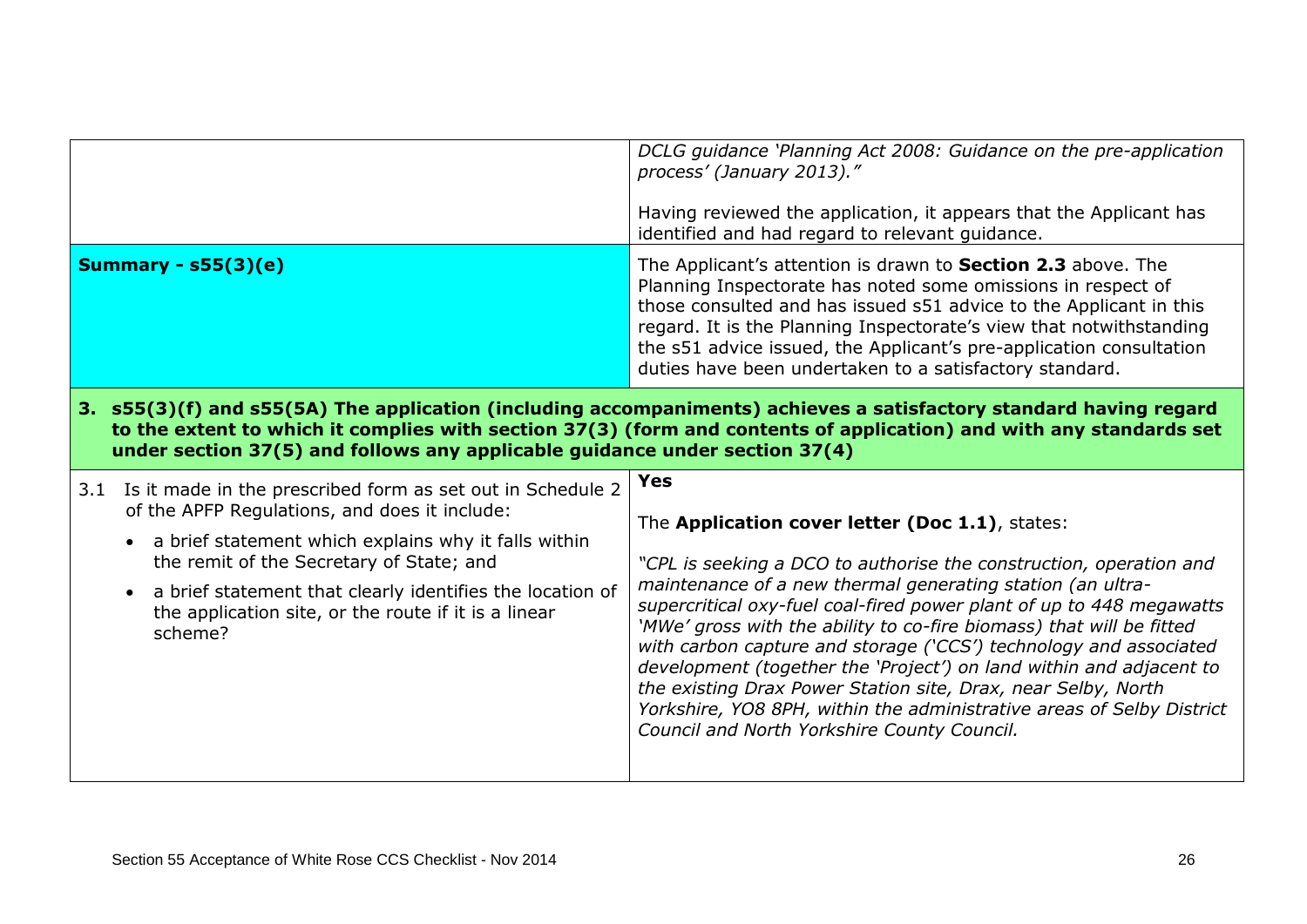|                                                                                                          | The Project falls within the definition and thresholds for a 'Nationally<br>Significant Infrastructure Project' (a 'NSIP') under Sections 14 and<br>15(2) of the 2008 Act. It is therefore necessary for CPL to apply to<br>the Secretary of State ('SoS') for the Department of Energy and<br>Climate Change for 'Development Consent' for the Project under<br>Section 31 of the 2008 Act." |
|----------------------------------------------------------------------------------------------------------|-----------------------------------------------------------------------------------------------------------------------------------------------------------------------------------------------------------------------------------------------------------------------------------------------------------------------------------------------------------------------------------------------|
| 3.2 Is it accompanied by a consultation report?                                                          | <b>Yes</b>                                                                                                                                                                                                                                                                                                                                                                                    |
|                                                                                                          | The application is accompanied by the:                                                                                                                                                                                                                                                                                                                                                        |
|                                                                                                          | • Consultation Report (Doc 5.1),<br>• Consultation Report Appendices 3.1 - 7.7 (Doc 5.1.1)<br>• Consultation Report Appendices 7.8 - 7.17 (Doc 5.1.2)<br>• Consultation Report Appendices 7.18 - 8.1 (Doc 5.1.3)<br>• Consultation Report Appendices 8.2 (Doc 5.1.4), and<br>Consultation Report Appendices 8.3 - 12.2 (Doc 5.1.5)                                                            |
|                                                                                                          |                                                                                                                                                                                                                                                                                                                                                                                               |
| 3.3 Is it accompanied by the documents and information set out in APFP Regulation 5(2) and listed below: |                                                                                                                                                                                                                                                                                                                                                                                               |
| (a) where applicable, the environmental statement required                                               | <b>Yes</b>                                                                                                                                                                                                                                                                                                                                                                                    |
| under the EIA Regulations and any scoping or screening<br>opinions or directions;                        | The Environmental Statement (ES) is provided in the following<br>volumes:                                                                                                                                                                                                                                                                                                                     |
|                                                                                                          | • Non-technical Summary (NTS) (Doc 6.1)<br>• ES - Volume 1 (Main Report) (Doc 6.2)<br>• ES - Volume 2 (Technical Reports) (Doc 6.3)<br>• ES - Volume 3 (Other Reports and Plans) (Doc 6.4)                                                                                                                                                                                                    |
|                                                                                                          | Within the $ES - NTS$ (Doc 6.1) there is limited consideration of                                                                                                                                                                                                                                                                                                                             |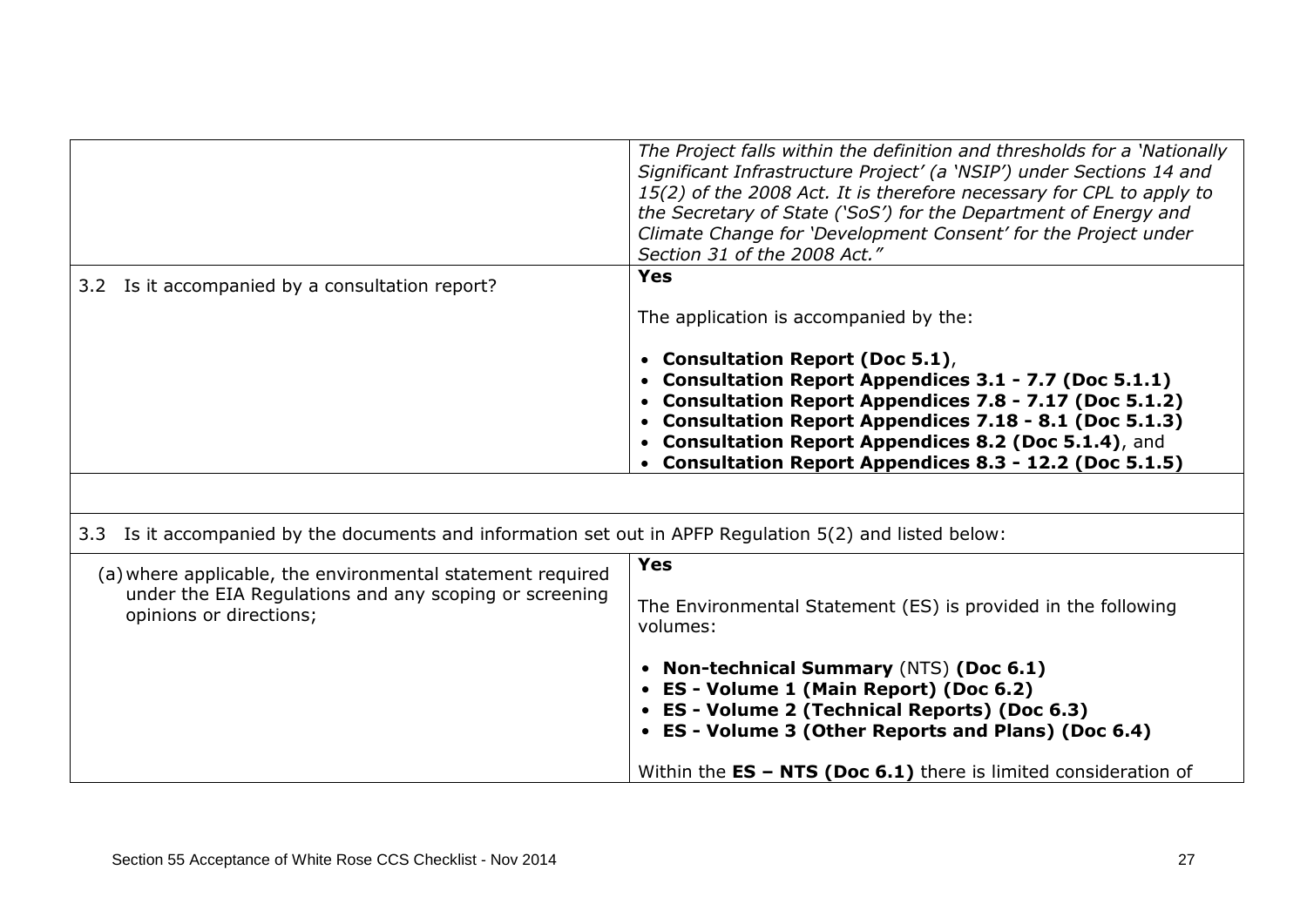|                                                          | cumulative impacts, though the proposed development is not<br>considered likely to have many cumulative impacts.                                                                                                |
|----------------------------------------------------------|-----------------------------------------------------------------------------------------------------------------------------------------------------------------------------------------------------------------|
| (b) the draft proposed order;                            | <b>Yes</b>                                                                                                                                                                                                      |
|                                                          | The application is accompanied by a Draft Development Consent<br>Order (Doc 2.1)                                                                                                                                |
|                                                          | The draft Development Consent Order, Schedule 1, Part 2 includes<br>a table making reference to "Approved Plans", specifically the<br>Works Plans (Doc 4.3) and Access and rights of way plans<br>(Doc 4.4).    |
|                                                          | These plans are referenced as version $0$ ( $v0$ ), however all the<br>Works plans and Access and rights of way plans submitted as part<br>of the application documents are referenced as version $1.0$ (v1.0). |
|                                                          | However, this is a minor discrepancy which can be easily corrected.                                                                                                                                             |
| (c) an explanatory memorandum explaining the purpose and | <b>Yes</b>                                                                                                                                                                                                      |
| effect of provisions in the draft order;                 | The application is accompanied by the Explanatory<br><b>Memorandum (Doc 2.2)</b>                                                                                                                                |
| (d) where applicable, a book of reference (where the     | <b>Yes</b>                                                                                                                                                                                                      |
| application involves any compulsory acquisition);        | The application is accompanied by the Book of Reference (Doc<br>3.1)                                                                                                                                            |
|                                                          | The Book of Reference (Doc 3.1) does not fully comply with the<br>relevant guidance (Planning Act 2008 Guidance related to                                                                                      |
|                                                          | procedures for the compulsory acquisition of land", Annex D, in<br>particular paragraphs 9 and 10) in that it includes an additional                                                                            |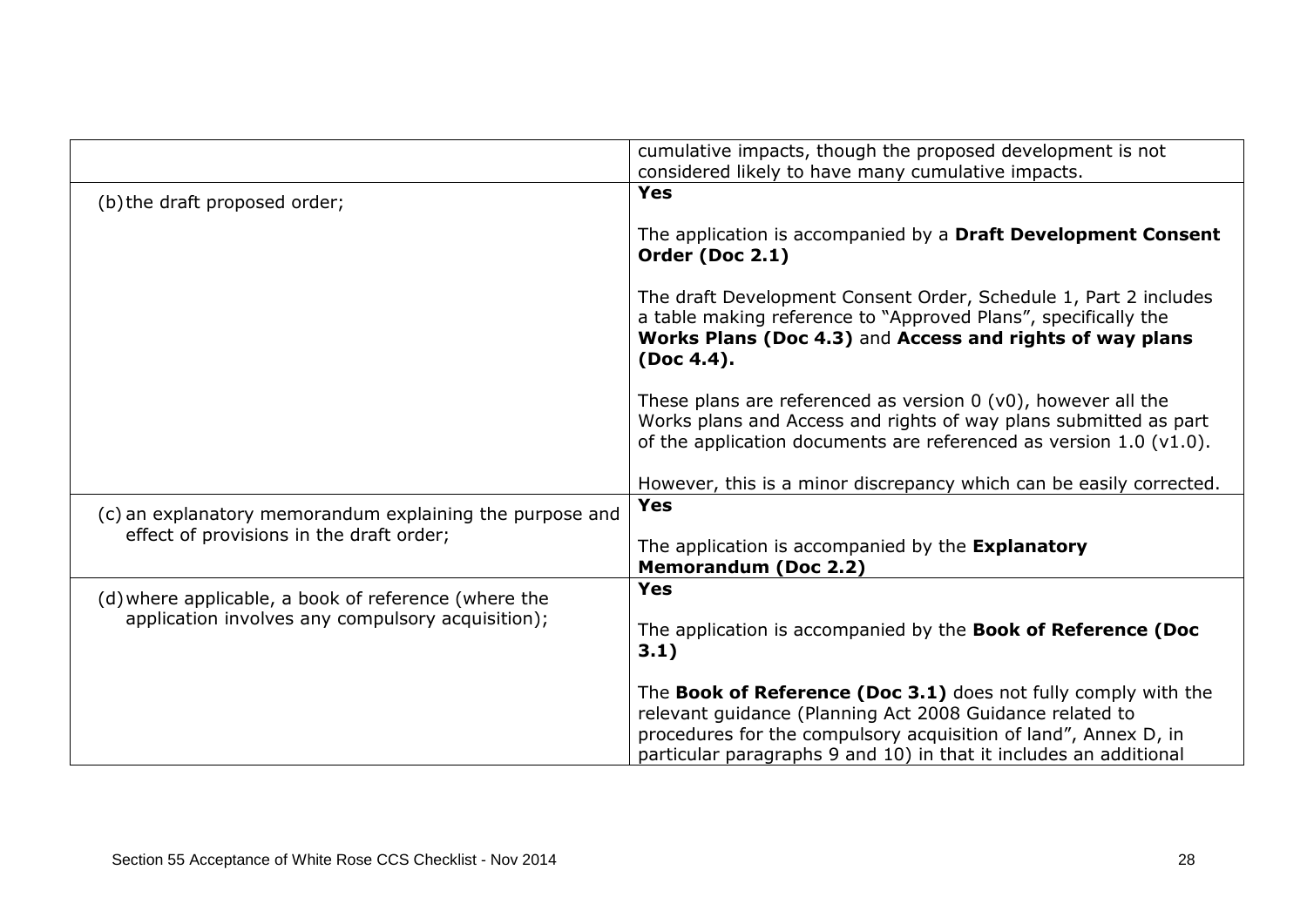|                                                                                                                                                                                                                                               | schedule (a list of statutory undertakers) and does not cross-refer<br>to the relevant articles in the Draft Development Control Order<br>(Doc2.1)<br>However, these are minor drafting points which can be easily<br>corrected.<br>Part 2 has been divided into two categories of persons potentially<br>entitled to make a relevant claim under section 57 Planning Act 2008<br>(under Section 10 Compulsory Purchase Act 1965 and Part 1 Land<br>Compensation Act 1973). However, there is a third category of<br>relevant claim (under Section 152(3) of the Planning Act 2008)<br>which has not been listed. In practical terms, there is likely to be<br>overlap between the possible relevant claims and it is therefore |
|-----------------------------------------------------------------------------------------------------------------------------------------------------------------------------------------------------------------------------------------------|---------------------------------------------------------------------------------------------------------------------------------------------------------------------------------------------------------------------------------------------------------------------------------------------------------------------------------------------------------------------------------------------------------------------------------------------------------------------------------------------------------------------------------------------------------------------------------------------------------------------------------------------------------------------------------------------------------------------------------|
|                                                                                                                                                                                                                                               | unlikely that potential claimants have been missed, but it would be<br>clearer for Part 2 to be updated to include the third category of<br>relevant claim.                                                                                                                                                                                                                                                                                                                                                                                                                                                                                                                                                                     |
| (e) a copy of any flood risk assessment;                                                                                                                                                                                                      | <b>Yes</b>                                                                                                                                                                                                                                                                                                                                                                                                                                                                                                                                                                                                                                                                                                                      |
|                                                                                                                                                                                                                                               | A Flood Risk Assessment is located in Section C.1 of the ES -<br><b>Volume 2 (Doc 6.3.4)</b>                                                                                                                                                                                                                                                                                                                                                                                                                                                                                                                                                                                                                                    |
| (f) a statement whether the proposal engages one or more<br>of the matters set out in section $79(1)$ of the<br>Environmental Protection Act 1990 (statutory nuisances)<br>and if so how the applicant proposes to mitigate or limit<br>them; | <b>Yes</b><br>Section O of the ES - Volume 3 (Doc 6.4.8) contains a<br>Statement of Engagement. It explains that the only statutory<br>nuisances identified in Section 79(1) of the Environmental<br>Protection Act 1990 that have been assessed in the Environmental<br>Statement as having the potential for significant effects as a result<br>of the project are air quality, noise and artificial lighting.                                                                                                                                                                                                                                                                                                                |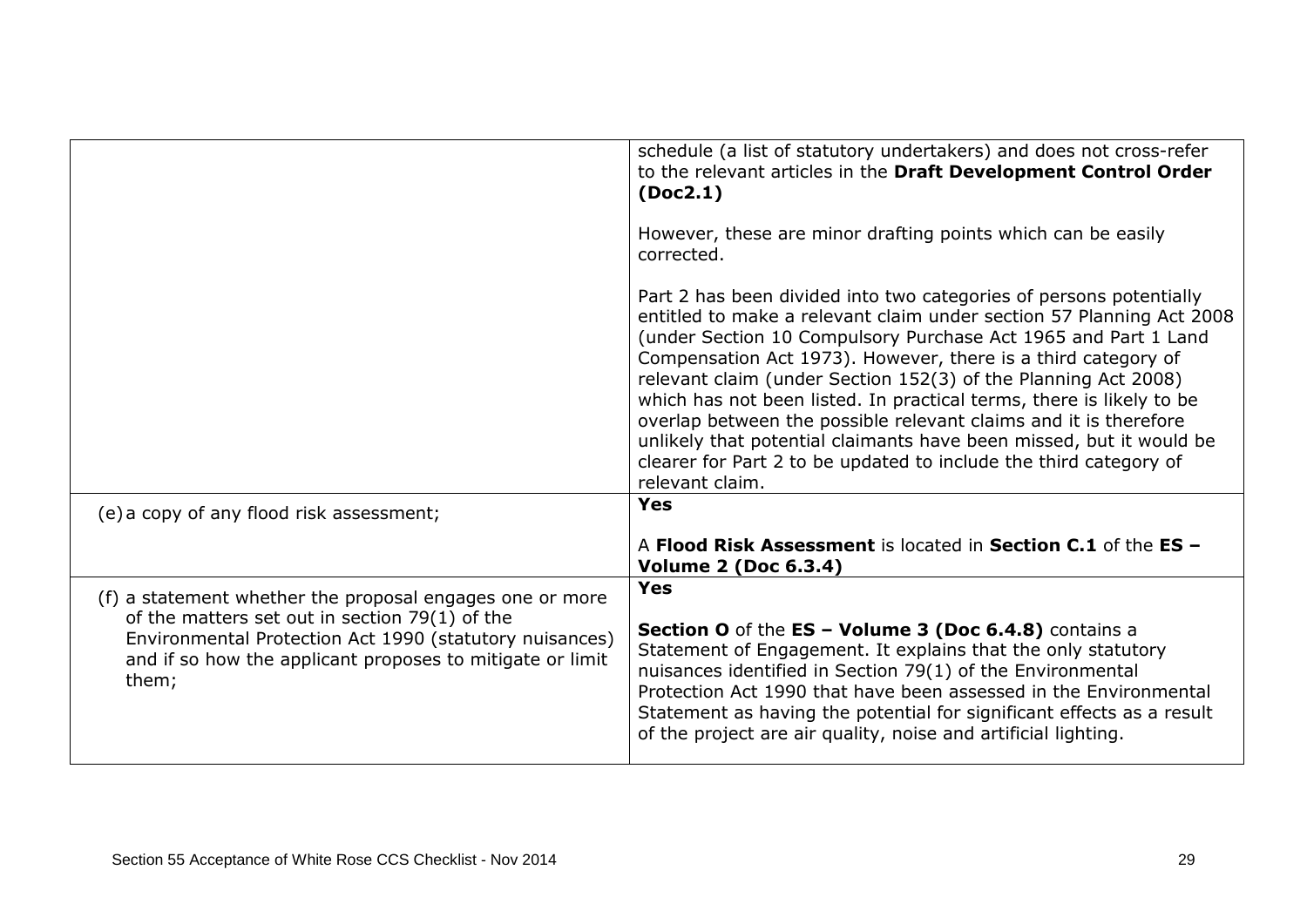|                                                                                                                                                                                                                                                                                                                                                                                                                                      | However, any potential statutory nuisances would be controlled<br>through mitigation measures, an Environmental Permit (as<br>stipulated by the Environmental Permitting (England and Wales)<br>Regulations 2010) and other relevant consents and licenses and<br>compliance with other regulatory requirements. The project is not<br>considered to give rise to any significant nuisance effects.                                                                                      |
|--------------------------------------------------------------------------------------------------------------------------------------------------------------------------------------------------------------------------------------------------------------------------------------------------------------------------------------------------------------------------------------------------------------------------------------|------------------------------------------------------------------------------------------------------------------------------------------------------------------------------------------------------------------------------------------------------------------------------------------------------------------------------------------------------------------------------------------------------------------------------------------------------------------------------------------|
| (g) any report identifying any European site(s) to which<br>regulation 48 of the Conservation (Natural Habitats, &c.)<br>Regulations 1994 $^{13}$ applies; or any Ramsar site(s),<br>which may be affected by the proposed development,<br>together with sufficient information that will enable the<br>Secretary of State to make an appropriate assessment of<br>the implications for the site if required by regulation<br>48(1); | <b>Yes</b><br>A Habitats Regulation Assessment is located Section L of the ES<br>- Volume 3 (Doc 6.4.5).<br>Note: the Examining Authority will be able to ask questions during<br>the examination. This may result in additional information being<br>required to inform the HRA report and the competent authority.<br>Depending upon the type and availability of information required, it<br>may not be possible to obtain this during the statutory timetable of<br>the examination. |
| (h) a statement of reasons and a funding statement (where<br>the application involves any compulsory acquisition);                                                                                                                                                                                                                                                                                                                   | Yes<br>The application is accompanied by the Statement of Reasons<br>(Doc 3.2) and the Funding Statement (Doc 3.3)                                                                                                                                                                                                                                                                                                                                                                       |
| (i) a land plan identifying:-                                                                                                                                                                                                                                                                                                                                                                                                        | <b>Yes</b>                                                                                                                                                                                                                                                                                                                                                                                                                                                                               |
| (i) the land required for, or affected by, the proposed<br>development;<br>(ii) where applicable, any land over which it is proposed<br>to exercise powers of compulsory acquisition or any<br>rights to use land;                                                                                                                                                                                                                   | (i) The following plans illustrate the land required for, or affected<br>by the proposed development:<br>• Land Plan (Key Plan) (Doc 4.2)<br>Land Plan (Sheet $1 - 4$ ) (Doc $4.2$ )                                                                                                                                                                                                                                                                                                     |

1 <sup>13</sup> Now Regulation 61 of the [Conservation of Habitats and Species Regulations 2010 SI2010/490.](http://www.legislation.gov.uk/uksi/2010/490/pdfs/uksi_20100490_en.pdf)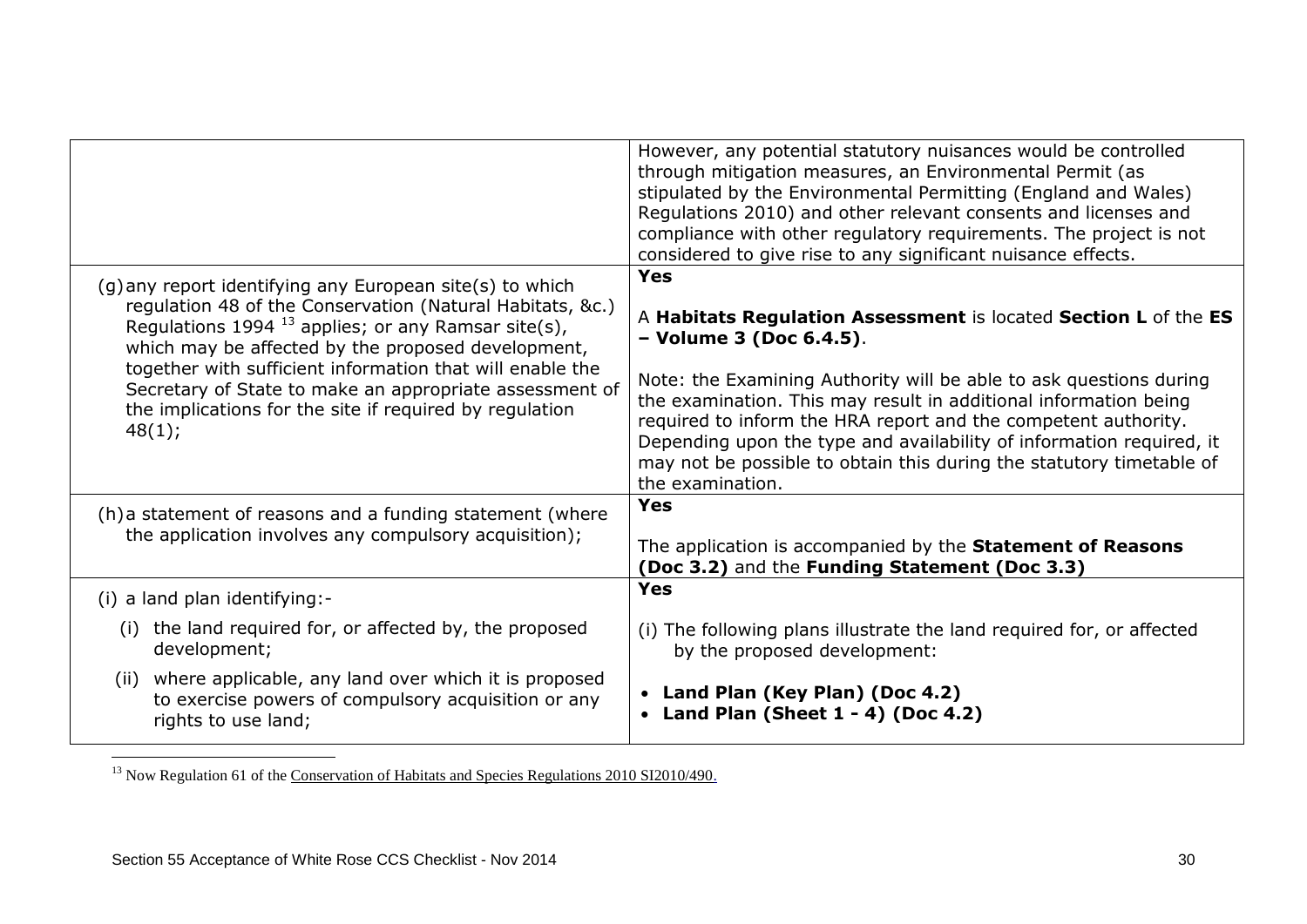| (iv) | (iii) any land in relation to which it is proposed to<br>extinguish easements, servitudes and other private<br>rights; and<br>any special category land and replacement land; | (ii) The above listed Land Plans (Sheets 1-4) also identify any land<br>over which it is proposed to exercise powers of compulsory<br>acquisition or any rights to use land.<br>(iii) The above listed Land Plans (Sheets 1-4) also identify any land<br>in relation to which it is proposed to extinguish easements,<br>servitudes and other private rights |
|------|-------------------------------------------------------------------------------------------------------------------------------------------------------------------------------|--------------------------------------------------------------------------------------------------------------------------------------------------------------------------------------------------------------------------------------------------------------------------------------------------------------------------------------------------------------|
|      |                                                                                                                                                                               | (iv) Land Plan (Sheet 4 of 4) identifies any special category land                                                                                                                                                                                                                                                                                           |
|      | (j) a works plan showing, in relation to existing features:-                                                                                                                  | <b>Yes</b>                                                                                                                                                                                                                                                                                                                                                   |
|      | (i) the proposed location or (for a linear scheme) the<br>proposed route and alignment of the development<br>and works; and                                                   | The following plans are provided:<br>• Works Plan (Key Plan) (Doc 4.3)                                                                                                                                                                                                                                                                                       |
| (ii) | the limits within which the development and works<br>may be carried out and any limits of deviation<br>provided for in the draft order;                                       | • Works Plans (Sheet Nos. $1 - 4$ ) (Doc 4.3)<br>These plans confirm the following:<br>(i) the proposed location and proposed route and alignment of the<br>development and works; and<br>(ii) the limits within which the development and works may be<br>carried out and any limits of deviation provided for in the draft<br>order.                       |
|      |                                                                                                                                                                               | The Applicant's attention is drawn to what appears to be an<br>administrative oversight regarding the Works Plans submitted as<br>(Doc 4.3) Revision v1.0, whilst the draft DCO under Schedule 1,<br>Part 2 refers to these Works Plans as Revision v0. This matter<br>would need to be clarified prior to commencement of the<br>examination.               |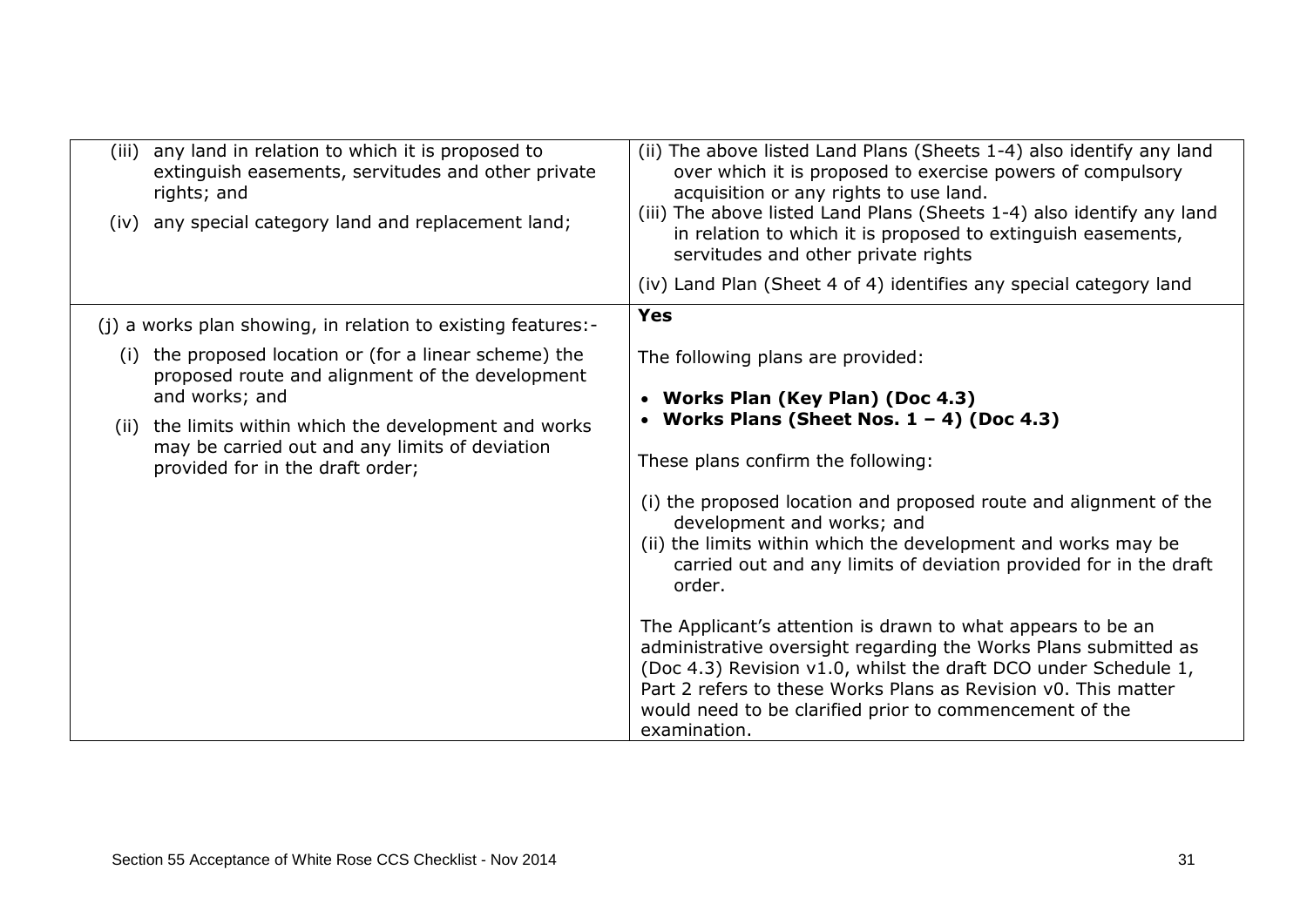| (k) where applicable, a plan identifying any new or altered<br>means of access, stopping up of streets or roads or any                                                                                   | <b>Yes</b>                                                                                                                                                                                                                                                                                                                                                                           |
|----------------------------------------------------------------------------------------------------------------------------------------------------------------------------------------------------------|--------------------------------------------------------------------------------------------------------------------------------------------------------------------------------------------------------------------------------------------------------------------------------------------------------------------------------------------------------------------------------------|
| diversions, extinguishments or creation of rights of way<br>or public rights of navigation;                                                                                                              | The following plans identify any new or altered means of access,<br>stopping up of streets or roads or any diversions, extinguishments<br>or creation of rights of way or public rights of navigation:                                                                                                                                                                               |
|                                                                                                                                                                                                          | • Access and Rights of Way (Key Plan) (Doc 4.4)<br>• Access and Rights of Way Plans (Sheet Nos. 1 - 4) (Doc<br>4.4)                                                                                                                                                                                                                                                                  |
|                                                                                                                                                                                                          | The applicant's attention is drawn to what appears to be an<br>administrative oversight regarding the Access and Rights of Way<br>plans submitted as (Doc 4.4) Revision v1.0, whilst the draft DCO<br>under Schedule 1, Part 2 refers to these Access and Rights of Way<br>plans as Revision v0. This matter would need to be clarified prior to<br>commencement of the examination. |
| (I) where applicable, a plan with accompanying information<br>identifying:-                                                                                                                              | <b>Yes</b><br>any statutory/non-statutory sites or features of nature<br>(i)                                                                                                                                                                                                                                                                                                         |
| any statutory/non-statutory sites or features of<br>(i)<br>nature conservation e.g. sites of geological/<br>landscape importance;                                                                        | conservation e.g. sites of geological/landscape importance are<br>identified on the following plans:                                                                                                                                                                                                                                                                                 |
| habitats of protected species, important habitats or<br>(ii)<br>other diversity features; and                                                                                                            | The Habitats Plan within Section K.2 of the ES - Volume 3<br>(Doc 6.4.3)<br>Figure 3.1 of the Habitats Regulations Assessment located in                                                                                                                                                                                                                                             |
| water bodies in a river basin management plan,<br>(iii)<br>together with an assessment of any effects on such<br>sites, features, habitats or bodies likely to be caused<br>by the proposed development; | Section L of the ES - Volume 3 (Doc 6.4.5).<br>• The LVIA Technical Report, Chapter H of the ES - Volume 2<br>(Doc 6.3.12), provides:                                                                                                                                                                                                                                                |
|                                                                                                                                                                                                          | Figure H.4 Published Landscape Character Areas                                                                                                                                                                                                                                                                                                                                       |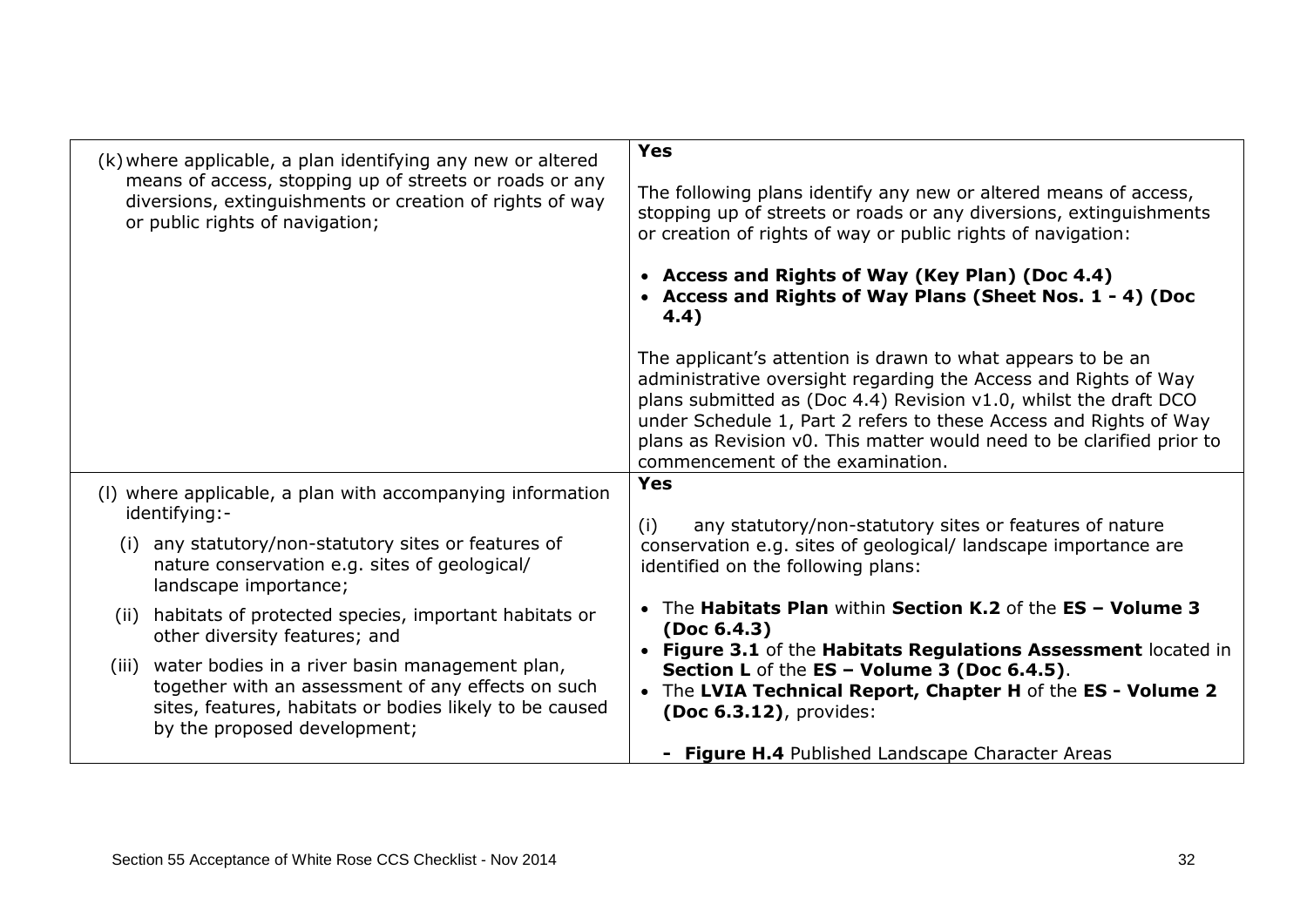| - Figure H.5 Project Landscape Character Areas                                                                                                                                                                                                                                                                                                                                                                                                                                                                     |
|--------------------------------------------------------------------------------------------------------------------------------------------------------------------------------------------------------------------------------------------------------------------------------------------------------------------------------------------------------------------------------------------------------------------------------------------------------------------------------------------------------------------|
| Chapter D.1 of the ES - Volume 2 (Doc 6.3.6) (Geology<br>annexes including Generic Assessment Criteria and<br><b>Envirocheck Report)</b>                                                                                                                                                                                                                                                                                                                                                                           |
| (ii) habitats of protected species, important habitats or other<br>diversity features are identified on the following plans within the<br>Ecology Technical Report Annexes 1-11, Chapter I of the ES -<br><b>Volume 2 (Doc 6.3.14)</b>                                                                                                                                                                                                                                                                             |
| - Figure I1.1 Phase 1 Habitat Map<br>- Figure I1.2 1 Phase 1 Habitat Map of the Jetty Site<br>- Figure I2.1 Statutory Designations Within15km Buffer<br>- Figure I3.1 Non Statutory Designations Within 2km Buffer<br>- Figure I5.1 Locations of Herpetile Surveys<br>- Figure I6.1 Water Vole Survey Locations<br>- Figure I7.1 Bat Activity Transect & Anabat Results<br>- Figure I8.1 Trees for Bat Roost Potential<br>- Figure I11.1 Birds of Conservation Importance Identified on the<br><b>Project Site</b> |
| water bodies in a river basin management plan, together with<br>(iii)<br>an assessment of any effects on such sites, features, habitats or<br>bodies likely to be caused by the proposed development; is depicted<br>in:                                                                                                                                                                                                                                                                                           |
| • Figure C.2 The Project Site and Surrounds (with Water<br>Features), within the Surface Water and Flood Risk Technical<br>Report, Chapter C of the ES - Volume 2 (Doc 6.3.3).                                                                                                                                                                                                                                                                                                                                     |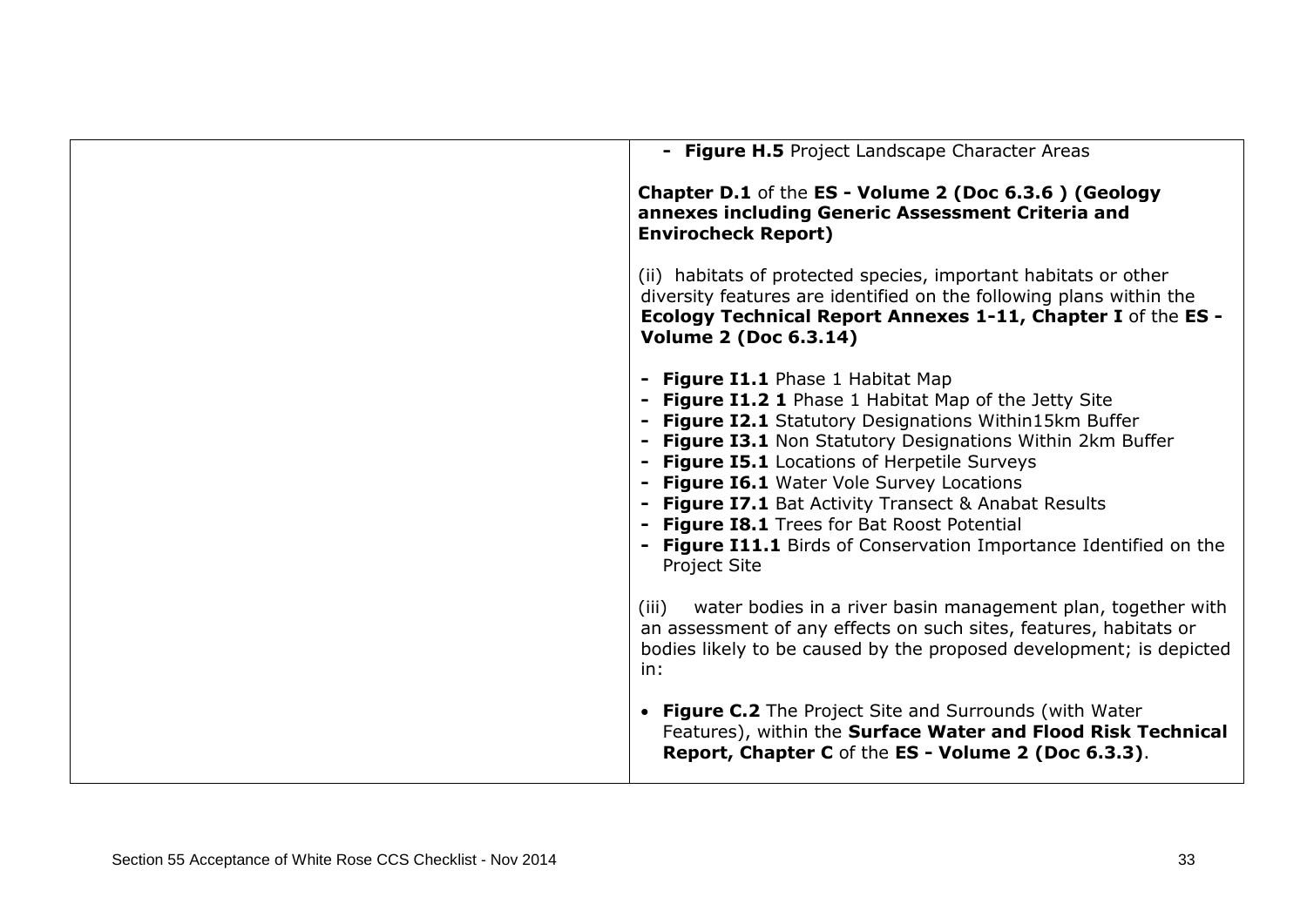|                                                                                                                                                                                                                                                                                                                                                                                                                            | Note that Section 3.3.1 within the ES - Volume 2 (Doc 6.3.3)<br>confirms that the site is located within the Humber River Basin<br>District.<br>An assessment of the potential effects of the proposed development<br>on the above are contained in the following ES chapters and<br>supporting appendices:<br>• Surface Water and Flood Risk Technical Report, Chapter C<br>of the ES - Volume 2 (Doc 6.3.3)<br>• LVIA Technical Report, Chapter H of the ES - Volume 2<br>(Doc 6.3.12) |
|----------------------------------------------------------------------------------------------------------------------------------------------------------------------------------------------------------------------------------------------------------------------------------------------------------------------------------------------------------------------------------------------------------------------------|------------------------------------------------------------------------------------------------------------------------------------------------------------------------------------------------------------------------------------------------------------------------------------------------------------------------------------------------------------------------------------------------------------------------------------------------------------------------------------------|
|                                                                                                                                                                                                                                                                                                                                                                                                                            | <b>Ecology Technical Report, Section I of the ES - Volume 2</b><br>$\bullet$<br>(Doc 6.3.13)<br>• Confidential Badger Report of the ES - Volume 2 (Doc<br>6.3.16)                                                                                                                                                                                                                                                                                                                        |
| (m) where applicable, a plan with accompanying information<br>identifying any statutory/non-statutory sites or features<br>of the historic environment, (e.g. scheduled monuments,<br>World Heritage sites, listed buildings, archaeological sites<br>and registered battlefields) together with an assessment<br>of any effects on such sites, features or structures likely<br>to be caused by the proposed development; | <b>Yes</b><br>The locations of scheduled monuments, listed buildings, historic<br>landscape character areas and cultural heritage assets are shown<br>on:                                                                                                                                                                                                                                                                                                                                |
|                                                                                                                                                                                                                                                                                                                                                                                                                            | • The Historic Environment Plan within Section K.3 of the ES -<br><b>Volume 3 (Doc 6.4.4)</b><br>• Archaeology Technical Report, Chapter G of the ES - Volume<br>2 (Doc 6.3.9), provides the following figures:                                                                                                                                                                                                                                                                          |
|                                                                                                                                                                                                                                                                                                                                                                                                                            | <b>Figure G.1</b> Cultural Heritage Assets in the Inner Study Area<br><b>Figure G.3</b> Designated Heritage Assets in the Middle Study<br>Area, and                                                                                                                                                                                                                                                                                                                                      |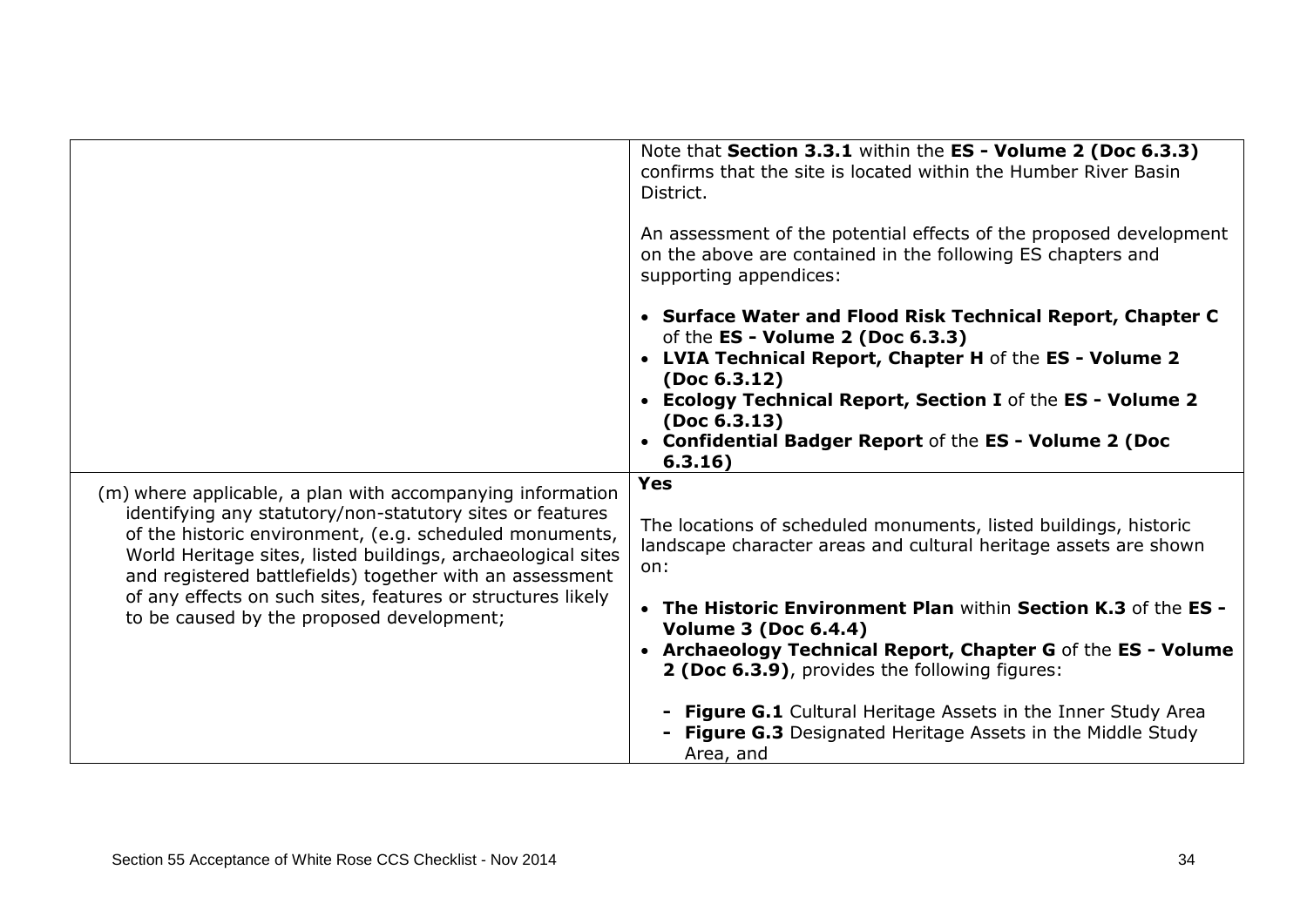|                                                                                                                                                                                                                                                                                                                                   | <b>Figure G.4</b> Designated Heritage Assets considered in the Outer<br>Study Area<br>An assessment of the potential effects of the proposed<br>development on the historic environment is contained in the<br>Archaeology Technical Report, Chapter G of the ES - Volume<br>2 (Doc 6.3.9)                                                                                                                                                                                                                                                                                                                                                                                                                   |
|-----------------------------------------------------------------------------------------------------------------------------------------------------------------------------------------------------------------------------------------------------------------------------------------------------------------------------------|--------------------------------------------------------------------------------------------------------------------------------------------------------------------------------------------------------------------------------------------------------------------------------------------------------------------------------------------------------------------------------------------------------------------------------------------------------------------------------------------------------------------------------------------------------------------------------------------------------------------------------------------------------------------------------------------------------------|
| (n) where applicable, a plan with any accompanying<br>information identifying any Crown land;                                                                                                                                                                                                                                     | <b>Yes</b><br>Both the plots listed in the Crown Interests section (Part 4) of the<br>Book of Reference (Doc 3.1) do appear on the Land Plan<br>(Sheet 4) (Doc 4.2), which is accompanied by a key plan. This is<br>shown in yellow with red hatching.                                                                                                                                                                                                                                                                                                                                                                                                                                                       |
| (o) any other plans, drawings and sections necessary to<br>describe the development consent proposal showing<br>details of design, external appearance, and the preferred<br>layout of buildings/structures, drainage, surface water<br>management, means of vehicular and pedestrian access,<br>any car parking and landscaping; | <b>Yes</b><br>Box 23 of the Application Form (Doc 1.4) identifies any other<br>plans, drawings and sections necessary to describe the proposal for<br>which development consent is sought:<br>• Site Location Plan (Doc 4.1)<br>• Indicative Generating Station Drawings (Work No. 1A) (Doc 4.5)<br>• Indicative Site Raising Drawings (Work Nos. 1A and 1B) (Doc 4.6)<br>• Indicative Fuel Intake, Limestone and Gypsum and Fuel Ash<br>Handling and Transportation Infrastructure Drawings (Work No.<br>2) (Doc 4.7)<br>• Indicative Electrical Connection Routes (Work No. 4) (Doc 4.8)<br>• Indicative Drainage Plan (Doc 4.9)<br>• Indicative Landscaping and Biodiversity Framework Plan (Doc<br>4.10) |
| (p) any of the documents prescribed by Regulation 6 of the                                                                                                                                                                                                                                                                        | <b>Yes</b>                                                                                                                                                                                                                                                                                                                                                                                                                                                                                                                                                                                                                                                                                                   |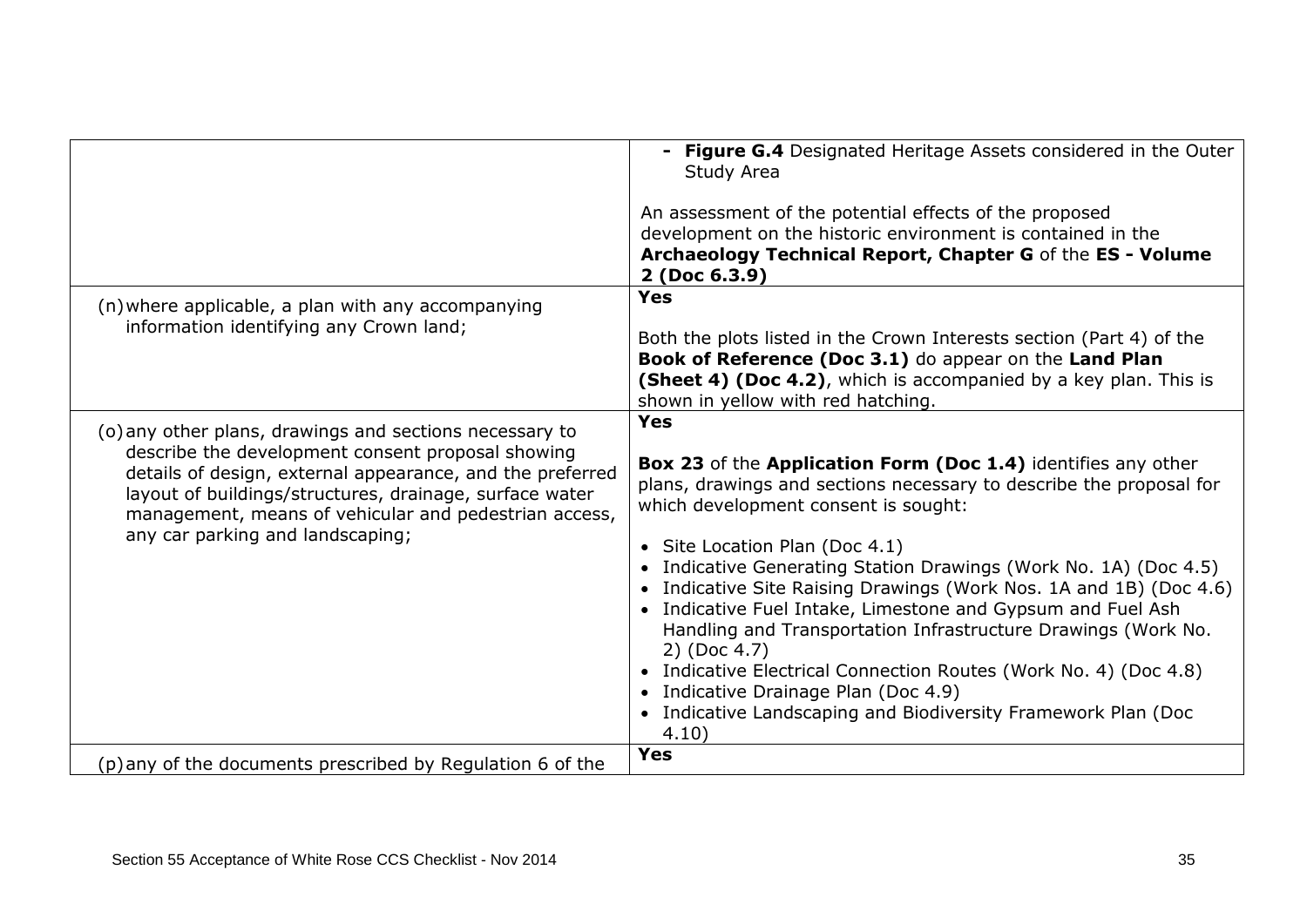| APFP Regulations <sup>14</sup> ;                                                                                                                                                                                                                                                                       |                                                                                                                                                                                                                                                                                                                                                                                                                                                                                                             |
|--------------------------------------------------------------------------------------------------------------------------------------------------------------------------------------------------------------------------------------------------------------------------------------------------------|-------------------------------------------------------------------------------------------------------------------------------------------------------------------------------------------------------------------------------------------------------------------------------------------------------------------------------------------------------------------------------------------------------------------------------------------------------------------------------------------------------------|
| $6.$ - (1) If the application is for the construction or                                                                                                                                                                                                                                               | Box 22 of the Application Form (Doc 1.4) states:                                                                                                                                                                                                                                                                                                                                                                                                                                                            |
| extension of a generating station the<br>application must be accompanied by-<br>(a) if the application is for a generating station, that is<br>not an offshore generating station-<br>(i) a statement of who will be responsible for designing<br>and building the connection to the electricity grid; | "A Grid Connection Statement (Application Document Ref. No. 5.2)<br>has been prepared to comply with Regulation 6 $(1)(a)(i)$ of the APFP<br>Regulations"                                                                                                                                                                                                                                                                                                                                                   |
| (q) any other documents considered necessary to support                                                                                                                                                                                                                                                | <b>Yes</b>                                                                                                                                                                                                                                                                                                                                                                                                                                                                                                  |
| the application; and                                                                                                                                                                                                                                                                                   | Box 23 of the Application Form (Doc 1.4) identifies any other<br>documents considered necessary to support the application:<br>• Application Cover Letter (Doc 1.1)<br>• Application Index (Doc 1.3)<br>• Notices for Statutory Publicity (Doc 1.5)<br>• Planning Statement (Doc 5.4)<br>• Design & Access Statement (Doc 5.5)<br>• Combined Heat and Power Assessment (Doc 5.6)<br>• Carbon Capture Readiness (CCR)/Carbon Capture and Storage<br>(CCS) Statement (Doc 5.7)<br>• Master Glossary (Doc 7.1) |
| (r) if requested by the Secretary of State, three paper                                                                                                                                                                                                                                                | <b>Yes</b>                                                                                                                                                                                                                                                                                                                                                                                                                                                                                                  |
| copies of the application form and other supporting<br>documents and plans.                                                                                                                                                                                                                            | Three paper copies of the application form and application<br>documents were received by the Inspectorate on 24 November<br>2014.                                                                                                                                                                                                                                                                                                                                                                           |

<sup>&</sup>lt;sup>14</sup> These are documents which are relevant to specific types of project (generating stations, highway related development, railways, harbour facilities, pipelines, hazardous waste facilities, dam or reservoirs). Confirm in each case the type of project and the relevant documents which **must** be included with the application in each case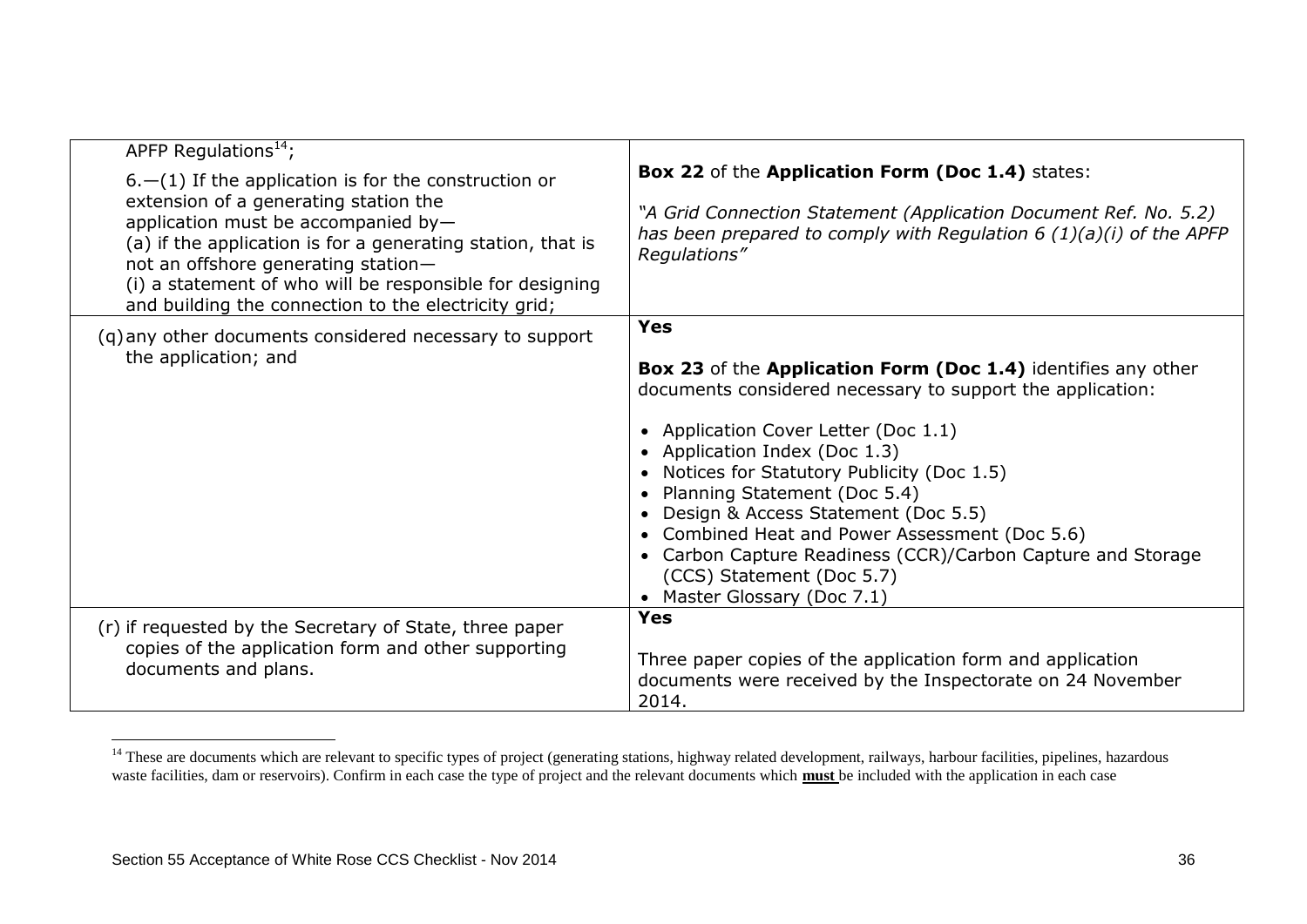| 3.4 | Are the plans, drawings or sections submitted A0 size or<br>smaller, drawn to an identified scale and, in the case of<br>plans, show the direction of north <sup>15</sup> ? | The plans, drawings or sections are submitted on A0 size paper or<br>smaller, drawn to an identified scale (not smaller than 1:2500)<br>and, in the case of plans, show the direction of north. This is with<br>the exception of the following plans:                                                                                                                                                                                  |
|-----|-----------------------------------------------------------------------------------------------------------------------------------------------------------------------------|----------------------------------------------------------------------------------------------------------------------------------------------------------------------------------------------------------------------------------------------------------------------------------------------------------------------------------------------------------------------------------------------------------------------------------------|
|     |                                                                                                                                                                             | • Site Location Plan (Doc 4.1) @ 1:25000 / 1:250000<br>• Indicative Landscaping and Biodiversity Plan (Doc<br>4.10): No direction of North shown.                                                                                                                                                                                                                                                                                      |
| 3.5 | Where a plan comprises three or more separate sheets<br>has a key plan been provided showing the relationship<br>between the different sheets <sup>16</sup> ?               | A key plan has been provided for the following sets:<br>• Land Plans (Doc 4.2)<br>• Works Plans (Docs 4.3)<br>• Access and Rights of Way Plans (Docs 4.4)<br>There does not appear to be a key plan provided for the Indicative                                                                                                                                                                                                        |
| 3.6 | Has the Applicant had regard to DCLG guidance                                                                                                                               | Route of Electrical Connection Plans, Sheets $1 - 3$ (Doc 4.8).<br>Paragraph 34 of the Consultation report (Doc 5.1) states that                                                                                                                                                                                                                                                                                                       |
|     | 'Planning Act 2008: Application form guidance', and has<br>this regard lead to the application being prepared to a<br>standard that the Secretary of State considers        | the Applicant in preparing the Consultation Strategy had regard to<br>CLG guidance and PINS Advice Notes and lists the ones it<br>considered most relevant to the application.                                                                                                                                                                                                                                                         |
|     | satisfactory?                                                                                                                                                               | Sections 2 'Legislative context and compliance' and 3 'The<br>Applicant's approach to consultation' of the consultation report<br>provide a brief overview of how the Applicant considers it has had<br>regard to guidance and complied with the relevant legal<br>requirements of the process.<br>Specific references are included in Table 2.1 and Table 2.2 of the<br><b>Consultation Report (Doc 5.1)</b> that demonstrate how the |

<sup>&</sup>lt;sup>15</sup> Regulation 5(3) of The Infrastructure Planning (Applications: Prescribed Forms and Procedure) Regulations 2009

<sup>&</sup>lt;sup>16</sup> Regulation 5(4) of The Infrastructure Planning (Applications: Prescribed Forms and Procedure) Regulations 2009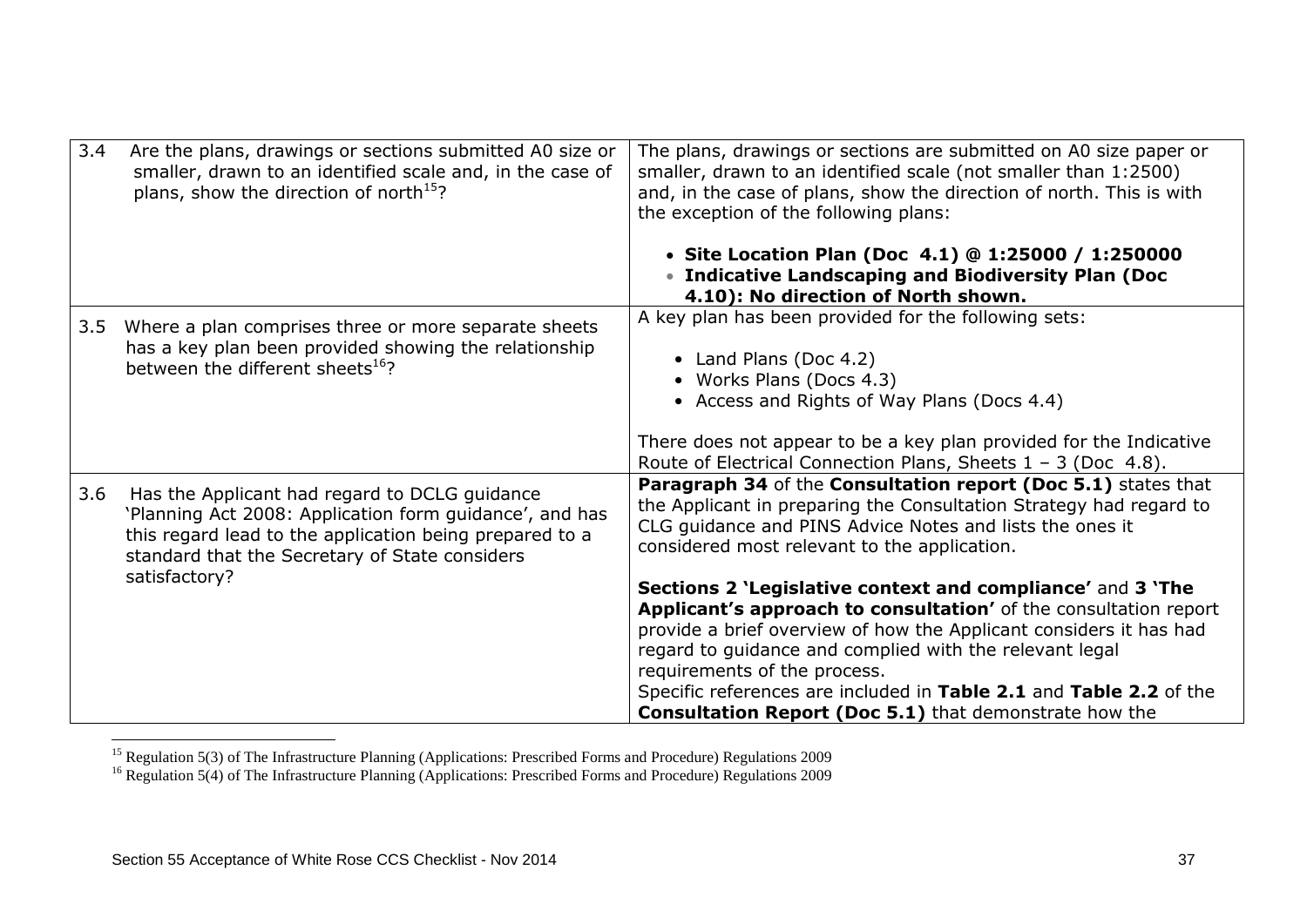|                                                                              | Applicant has complied with the guidance.                                                                                                                                                                                                                          |  |  |  |
|------------------------------------------------------------------------------|--------------------------------------------------------------------------------------------------------------------------------------------------------------------------------------------------------------------------------------------------------------------|--|--|--|
|                                                                              | While there is no specific reference to the Application Form<br>Guidance, having reviewed the application, it appears that the<br>Applicant has identified and has had regard to relevant guidance<br>and the overall standard of the application is satisfactory. |  |  |  |
| <b>Summary - s55(3)(f) and s55(5A)</b>                                       | In relation to the submitted Book of Reference, draft DCO, Works<br>plans and Access and Rights of Way plans some minor technical<br>points are evident on inspection and will need to be clarified in due<br>course.                                              |  |  |  |
|                                                                              | There are, however, no obvious matters of significance related to<br>the application documents that would preclude Acceptance.                                                                                                                                     |  |  |  |
| The Infrastructure Planning (Fees) Regulations 2010 (SI106)                  |                                                                                                                                                                                                                                                                    |  |  |  |
| Fees to accompany an application                                             |                                                                                                                                                                                                                                                                    |  |  |  |
| Was the fee paid at the same time that the application was<br>made $^{17}$ ? | The fee of £4,500 was paid by BACS and cleared on 16 October<br>2014, before the submission of the application on 24 November<br>2014                                                                                                                              |  |  |  |

<u>.</u>

 $17$  The Secretary of State must charge the applicant a fee in respect of the decision by the Secretary of State under section 55. If the applicant fails to pay the fee, the Secretary of State need not consider the application until payment is received by the Secretary of State. The fee payable is presently £4,500 and must be paid at the same time that the application is made